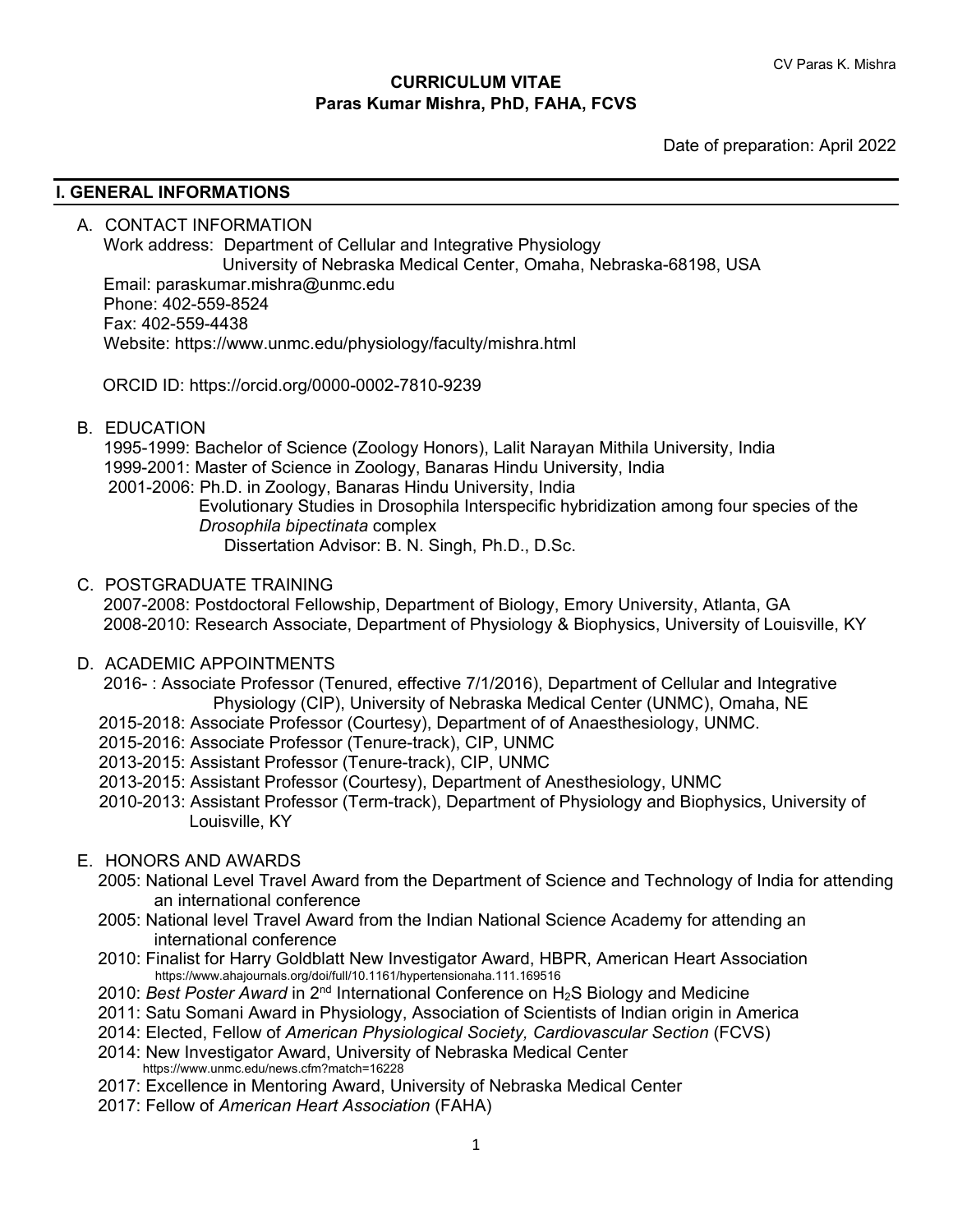2021: President, Midlands Society of Physiological Sciences, a chapter of American Physiological Society

https://msps-online.org/

- F. SUMMARY OF RESEARCH, TEACHING, AND SERVICE
	- Research:

Published 64 papers, 10 book chapters, 55 conference abstracts Grant support: Present 4, past 6 including NIH R01. Invited Lectures: a) Institutes: 20 including 1 international and 6 national institutes; b) Conference: 14: 6 internationals including 1 keynote speaker, and 8 nationals Organizer of Scientific Sessions: 3

• Teaching:

Classroom: a) University of Louisville: Total contact hours 36. b) University of Nebraska Medical Center (UNMC): Total contact hours 114. Teaching evaluation at UNMC: Above average (>4 where 3 was average and highest 5 was excellent)

Course development and Director of course: 2

Mentoring: a) Undergraduate 6; Masters 3; Graduate 3, Postdoctoral fellow 7; Junior faculty 4 b) supervisory committee 14; comprehensive exam committee 13

c) Examiner of International Ph.D. Thesis: 1

• Service:

Grant Reviewer: a) International 5; b) National: NIH 20, VA 1, NASA 4, AHA 6; c) University 6 Editorial Board: Associate Editor 1; Consulting Editor 1; Guest Editor 2; Reviewer >30 journals Book Reviewer: 2; Scientific Judge: >12

Committee member: National 2; University 2; Department 6

Leadership: a) President of 2021 Midlands Society of Physiological Sciences, an APS chapter b) Chair of AHA Fellowship grants, few grant applications of NIH, c) Chair/co-Chair/Moderator of 6 scientific sessions

#### **\_\_\_\_\_\_\_\_\_\_\_\_\_\_\_\_\_\_\_\_\_\_\_\_\_\_\_\_\_\_\_\_\_\_\_\_\_\_\_\_\_\_\_\_\_\_\_\_\_\_\_\_\_\_\_\_\_\_\_\_\_\_\_\_\_\_\_\_\_\_\_\_\_\_\_\_\_\_\_\_\_\_\_\_\_\_\_\_ II. LEADERSHIP SUMMARY**

- A. TEACHING
	- 1) GRADUATE PROGRAM ORAGNIZATION Director: Cardiopulmonary Function in Health and Disease (IPMM916), UNMC 2020-present.
	- 2) MASTER'S IN SCIENCE COURSE DEVELOPMENT Director: Molecular Mechanisms of Cardiovascular Pathophysiology (MEP 916) This course starts in Fall 2022.
	- 3) GRANT WRITING BOOTCAMP Instructor: Great Plains IDeA-CTR/CHVR Grant Writing Bootcamp. 2021 (Sept -Nov): Reviewed Aims page, Biosketch, and Research Strategy drafts of NIH RO1 applications for a small group (4 Junior investigators).

#### B. RESEARCH

 I have developed an independent research program focusing on understanding the molecular mechanisms of on diabetes cardiomyopathy. I have been successful in securing research funds from the National Institutes of Health (NIH), American Heart Association (AHA), and several other funding agencies. I have been successful in training mentees to secure research funds from NIH, AHA, and university. I have collaborated with leaders in the field of cell death mechanisms and published a guidelines paper on myocardial cell death, which received the 2020 Best Review article of *AJP-Heart and Circulatory Physiology*.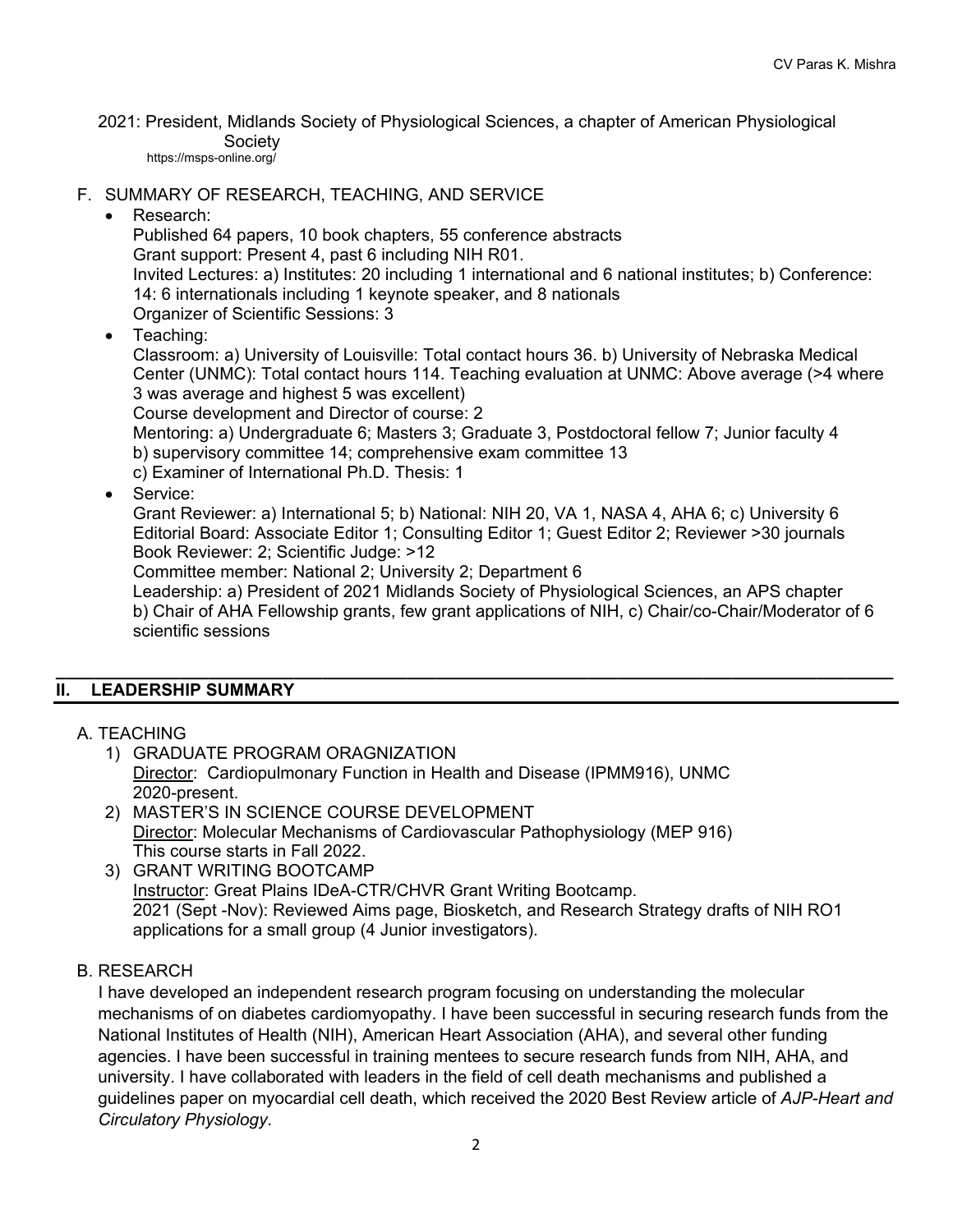## C. SERVICE

#### ADMINISTRATIVE

| Role            | Administration                                        | Year              |  |
|-----------------|-------------------------------------------------------|-------------------|--|
| <b>Director</b> | <b>Department Seminar Series</b>                      | Jan 2016-June     |  |
|                 |                                                       | 2018              |  |
| Chair           | A Ross McIntyre Cardio-Renal Seminar Review Committee | <b>July 2020-</b> |  |
| <b>Director</b> | Department Equipment and Safety Operations            | <b>July 2020-</b> |  |
| Chair           | <b>Faculty Recruitment Committee</b>                  | April 2021-       |  |

#### CHAIR/MODERATOR OF SCIENTIFIC SESSION

| Role      | Scientific session                                                 | Year |
|-----------|--------------------------------------------------------------------|------|
| Chair     | MicroRNA and stem cell in muscle pathology, Experimental Biology   | 2013 |
|           | (EB)                                                               |      |
| Co-Chair  | Matrix metalloproteinases in the cardiovascular system, EB meeting | 2015 |
| Chair     | Autophagy and miRNA in diabetic heart failure, EB meeting          | 2015 |
| Co-Chair  | Dr. Bruce McManus Young Investigator Award, Int. Acad.CV Science   | 2015 |
| Moderator | Autophagy and cardiovascular disease, AHA Scientific Session       | 2015 |
| Moderator | Gene therapy and genome editing, College of Medicine Retreat, UNMC | 2018 |

#### PRESIDENT OF SOCIETY

2021 Midlands Society of Physiological Sciences, a chapter of American Physiological Society

### CHAIR/CO-CHAIR OF STUDY SECTION

| Role     | Study section                                | Year          |
|----------|----------------------------------------------|---------------|
| Chair    | Three applications in NIH SEP ZEG1 CVRS-L    | March 2018    |
| Co-Chair | AHA Basic Cell Genetics and Epigenetics      | Feb 2018      |
| Chair    | AHA Basic Cell Genetics and Epigenetics      | Oct 2018      |
| Chair    | AHA Basic Cell Genetics and Epigenetics      | Oct 9, 2019   |
| Chair    | AHA Basic Cell Genetics and Epigenetics      | Oct 21, 2019  |
| Chair    | Two applications in NIH study section F10A-K | July 21, 2021 |

### **III. RESEARCH**

My research is focused on investigating how diabetes mellitus (DM) induces heart failure and how to prevent and treat DM-induced adverse cardiac remodeling to ameliorate diabetic cardiomyopathy (DMCM). My lab is interested in understanding metabolic remodeling, mitochondrial dysfunction, and pathophysiology of DMCM using rodent models. The cardiac homeostasis is perturbed due to differential expression of multiple genes in several molecular pathways in DMCM. One of my research interests is to use microRNA (miR), a regulatory non-coding RNA, for normalizing molecular signaling through optimization of gene expression to restore cardiac homeostasis in DMCM. We have investigated the roles of cardiac-specific miR-133a in preventing and improving cardiac remodeling in DMCM. In addition, we are examining the effects of exercise training, inhibiting matrix metalloproteinase-9 (MMP9), and supplementing hydrogen sulfide  $(H<sub>2</sub>S)$  to mitigate adverse remodeling in DMCM. With emerging knowledge on role of gut dysbiosis in heart failure, recently we are exploring the contribution of gut dysbiosis in DMCM in a collaborative project.

Complete List of Publications: https://www.ncbi.nlm.nih.gov/sites/myncbi/1BUMsLa0MVe5j/bibliography/44080859/public/?sortby=pubDate&sdirection=descending

#### A. RESEARCH IMPACT

NIH iCITE: https://icite.od.nih.gov/analysis Scopus Profile: https://experts.nebraska.edu/en/persons/paras-kumar-mishra H-index: 27 (total citations 2159) Research Gate Profile: https://www.researchgate.net/profile/Paras\_Mishra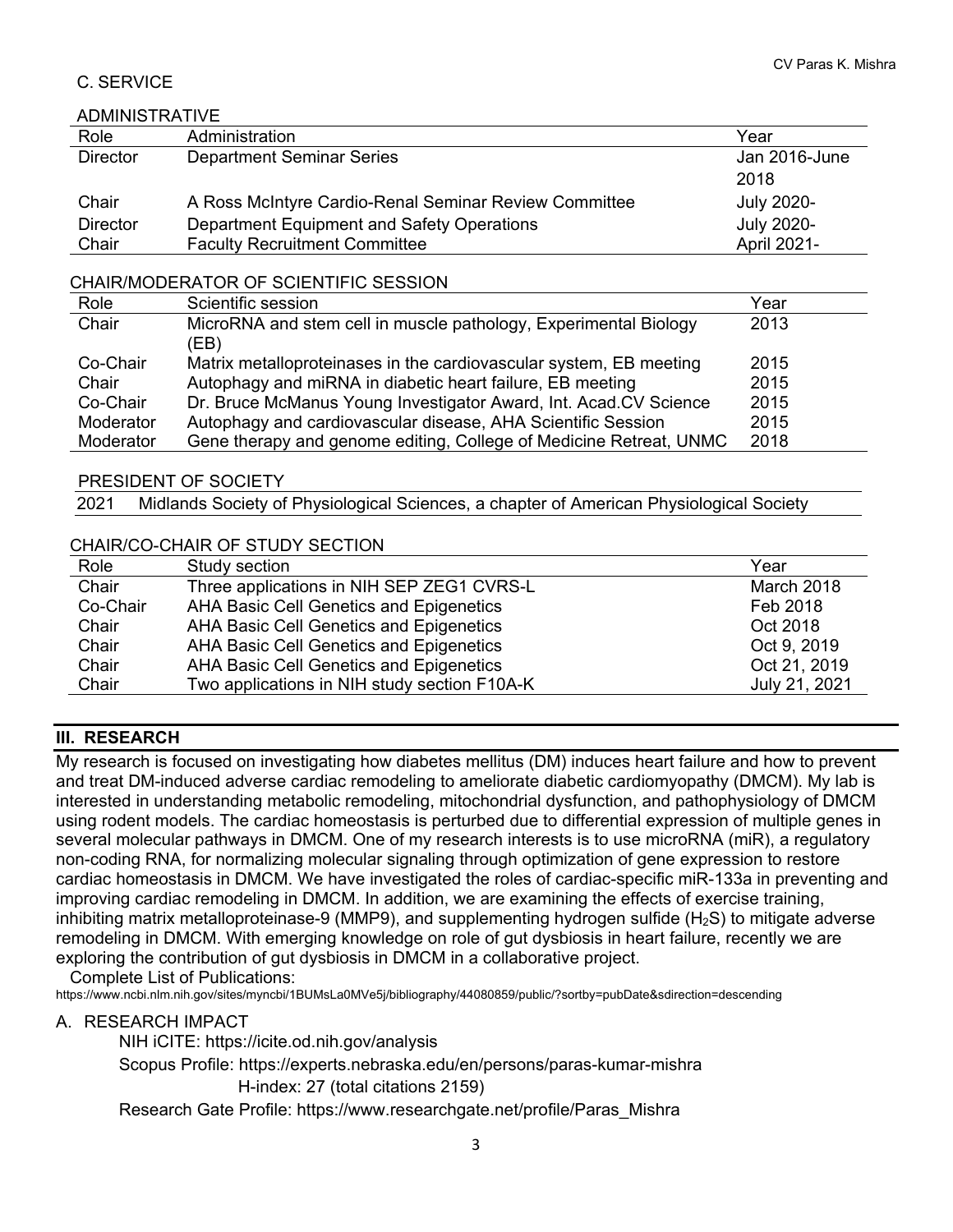## B. RESEARCH SUPPORT

### ACTIVE GRANTS

- *1. Gut dysbiosis in diabetic cardiomyopathy* NIH/NPOD PILOT GRANT NIH P20GM104320, PI: Janos Zempleni January 1, 2021- June 30, 2022 Direct Costs/ Current: \$100,000; Year/ Total: 2/ \$200,000 Role: Principal Investigator
- *2. H2S Therapeutics for Myocardial Ferroptosis in Diabetes* UNMC Collaborative Initiative Grant July 1, 2021- June 30, 2023 Direct Costs: Year/Total: 2/ \$149,924 Role: Principal Investigator
- *3. Maternal Diabetes and Mitochondrial Dysfunction in Fetal Heart* UNMC Collaborative Initiative Grant July 1, 2021- June 30, 2023 Direct Costs: Year/Total: 2/ \$150,000 Role: Co- Investigator (PI: Jennifer Wood)
- *4. miRNA-based Therapeutic Strategy for Diabetic Breast Cancer* UNMC Collaborative Initiative Grant July 1, 2020- June 30, 2022 Direct Costs: Year/Total: 2/ \$149,064 Role: Co- Investigator (PI: Surabhi Chandra)

## PAST GRANTS

- *1. Inflammation, miRNA, and autophagy in diabetes* National Institutes of Health, R01 HL113281 September 1, 2013- July 31, 2020 Direct cost: Year/Total: 7/ \$1, 250,000 Role: Principal Investigator
- *2. Exercise and H2S mitigate homocysteine-mediated beta2-adrenergic receptor* National Institutes of Health, R01 HL116205 July 1, 2014- December 31, 2019 Direct cost: Year/Total: 6 / \$1, 250,000 Role: Principal Investigator
- *3. NHLBI UTHSCSA Cardiovascular proteomics Center* National Institutes of Health, R01 HL126796 December 1, 2015- November 30, 2019 Direct cost: Year/Total: 4 / \$1, 250,000 Role: Co-Investigator (PI: Zucker IH / Wang HJ)
- *4. Systems biology of fibroblast activation following myocardial infarction* National Institutes of Health, R01 HL129823 July 1, 2020- April 30, 2021 (my participation period) Direct cost: Year/Total: 4 / \$1, 250,000 Role: Collaborator (PI: Lindsey ML)
- *5. Role of MMPs in miRNA-mediated diabetic cardiomyopathy* American heart Association Beginning Grant-In-Aid, 11BGIA 9690055 July 1, 2011-June 30, 2013 (relinquished from May 30,2013 due to moving to UNMC) Direct cost: Year/Total: 2/\$130,000 PI: Principal Investigator
- *6. Targeted delivery of H2S to mitigate cell death in obesity/diabetes-induced cardiomyopathy* NIH/CHVR PILOT GRANT NIH U54GM115458, PI: Merry L Lindsey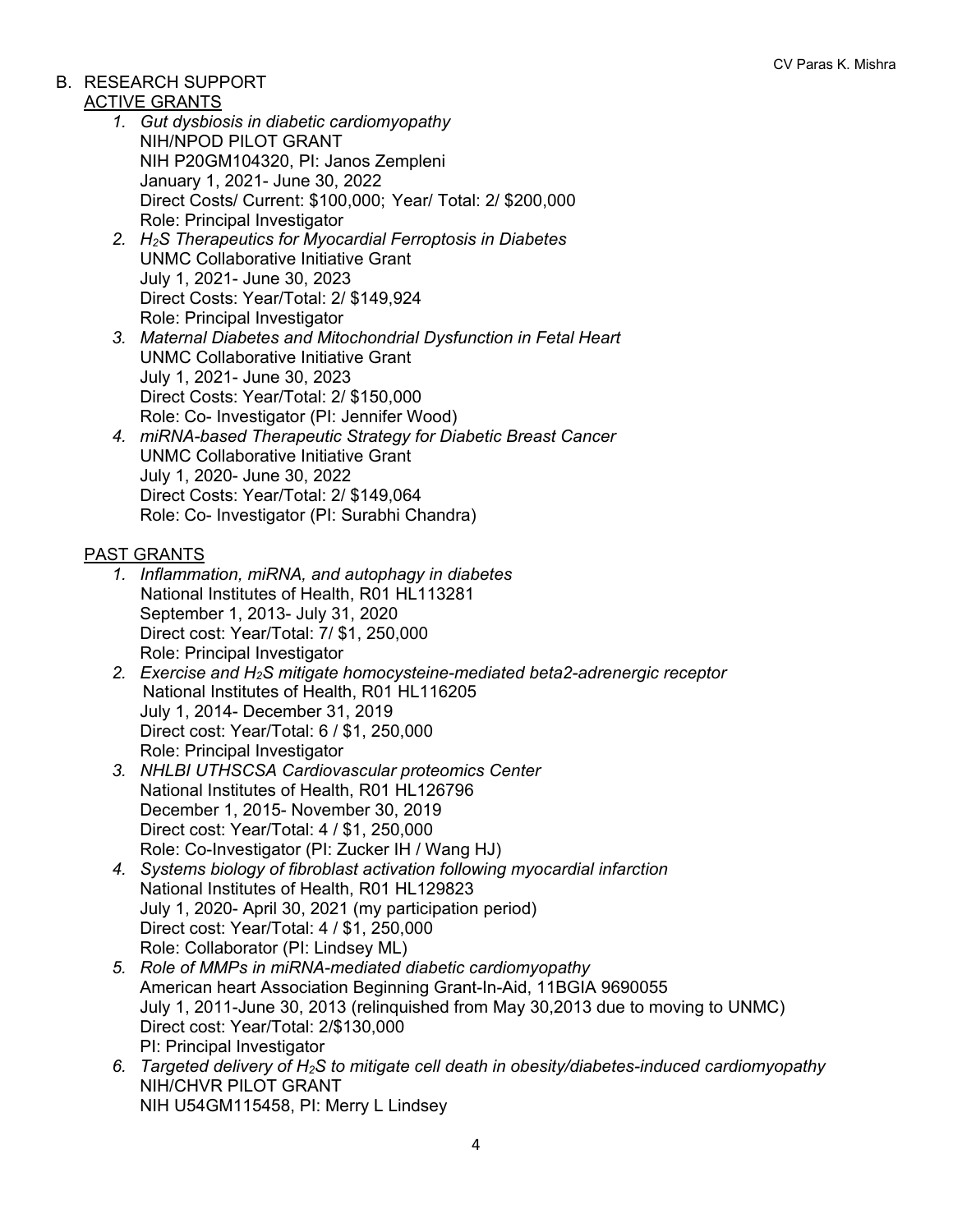January 1, 2020- June 30, 2021 Direct Costs/ Current: \$50,000 Role: Principal Investigator

C. PUBLICATIONS

RESEARCH ARTICLE (\* corresponding author)

- 1. **Mishra PK**, Singh BN. Genetic basis of hybrid male sterility among three closely related species of Drosophila. *Indian Journal of Experimental Biology* 43:455-461, 2005.
- 2. **Mishra PK**, Singh BN. Why hybrid males are sterile in Drosophila? *Current Science* 89:1813-1819, 2005.
- 3. **Mishra PK**, Singh BN. Genetic interactions underlying hybrid male sterility in the Drosophila bipectinata species complex. *Genes and Genetic Systems* 81: 193-200, 2006.
- 4. **Mishra PK**, Singh BN. Unique phenotypes and variation in the sex comb patterns and their evolutionary implications in the Drosophila bipectinata species complex (Diptera: Drosophilidae). *European Journal of Entomology* 103: 805-815, 2006.
- 5. **Mishra PK**, Singh BN. Drosophila bipectinata species complex: study of phylogenetic relationship among four members through the analyses of morphology of testes and seminal vesicles. *Journal of Zoological Systematics and Evolutionary Research* 44: 175-179, 2006.
- 6. **Mishra PK**, Singh BN. Assessing the putative roles of X-autosome and X-Y interactions in hybrid male sterility of the Drosophila bipectinata species complex. *Genome* 50: 653-659, 2007.
- 7. Kumar M, Tyagi N, Moshal KS, Sen U, Kundu S, **Mishra PK**, Givvimani S, Tyagi SC. Homocysteine decreases blood flow to the brain due to vascular resistance in carotid artery. *Neurochemical International* 53:214-219, 2008.
- 8. **Mishra PK**, Tyagi N, Kundu S, Tyagi SC. MicroRNAs are involved in homocysteine induced cardiac remodeling. *Cell Biochemistry and Biophysics* 55: 153-162, 2009.
- 9. Tyagi N, **Mishra PK**, Tyagi SC, Homocysteine, hydrogen sulfide, and NMDA receptor in heart failure. *Indian Journal of Biochemistry and Biophysics* 46: 441-446, 2009.
- 10. Kundu S, Kumar M, Sen U, **Mishra PK**, Tyagi N, Metreveli N, Lominadze D, Rodriguez W, Tyagi SC. Nitrotyrosylation, remodeling and endothelial myocyte uncoupling in iNOS, cystathionine beta synthase (CBS) knockouts and iNOS/CSB double knockout mice. *Journal of Cell Biochemistry* 106: 119-126, 2009.
- 11. Moshal KS, Kumar M, Tyagi N, **Mishra PK**, Metreveli N, Rodriguez WE, Tyagi SC. Restoration of contractility in hyperhomocysteinemia by cardiac–specific deletion of NMDA-R1. *American Journal of Physiology, Heart and Circulatory Physiology* 296: H887-892, 2009.
- 12. **Mishra PK**, Tyagi N, Sen U, Givvimani S, Tyagi SC. H2S ameliorates oxidative and proteolytic stresses and protects the heart against adverse remodeling in chronic heart failure. *American Journal of Physiology, Heart and Circulatory Physiology* 298: H451-456, 2010.
- 13. Givvimani S, Tyagi N, Sen U, **Mishra PK**, Qipshidze N, Munjal C, Vacek JC, Abe OA, Tyagi SC. MMP2/TIMP2/TIMP4 Versus MMP9/TIMP3 in transition from compensatory hypertrophy and angiogenesis to decompensatory heart failure. *Archives of Physiology and Biochemistry* 116: 63-72, 2010.
- 14. **Mishra PK**, Metreveli N, Tyagi SC. MMP9 gene ablation and TIMP4 mitigates PAR1 mediated cardiomyocytes dysfunction: a plausible role of dicer and miRNA. *Cell Biochemistry and Biophysics* 57: 67-76, 2010.
- 15. Qipshidze N, Metreveli N, **Mishra PK**, Lominadze D, Tyagi SC. Hydrogen sulfide mitigates cardiac remodeling during myocardial infarction via improvement of angiogenesis. *International Journal of Biology* 8: 430-441, 2010.
- 16. **\*Mishra PK**, Givvimani S, Metreveli N, Tyagi SC. Attenuation of beta2-adrenergic receptors and homocysteine metabolic enzymes cause diabetic cardiomyopathy. *Biochemical and Biophysical Research Communication* 15: 175-181, 2010.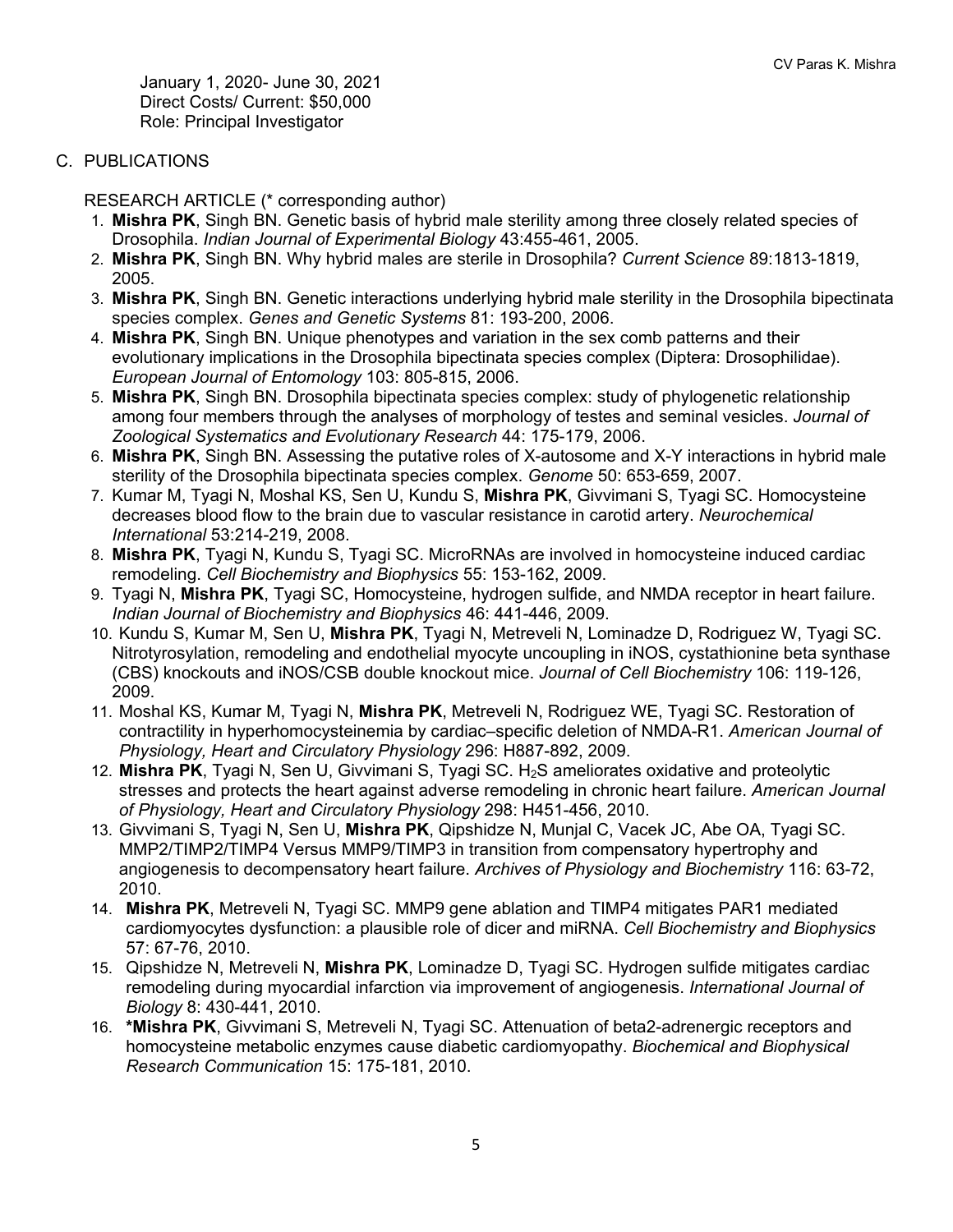- 17. Givvimani S, Qipshidze N, Tyagi N, **Mishra PK**, Sen U, Tyagi SC. Synergism between arrhythmia and hyperhomocysteinemia in structural heart disease. *International Journal of Physiology, Pathophysiology and Pharmacology* 3: 107-119, 2011.
- 18. Basu P, Qipshidze N, Sen U, Givvimani S, Munjal C, **Mishra PK,** Tyagi SC. Chronic hyperhomocysteinemia causes vascular remodeling by instigating vein phenotype in artery. *Archives of Physiology and Biochemistry* 117: 270-282, 2011.
- 19. **\*Mishra PK**, Awe O, Metreveli N, Qipshidze N, Joshua IG, Tyagi SC. Exercise mitigates the homocysteine- beta2 adrenergic receptor interactions to ameliorate contractile dysfunction in diabetes. *International Journal of Physiology, Pathophysiology and Pharmacology* 3:97-106, 2011.
- 20. Sen U, Sathur PB, Kundu S, Givvimani S, Coley D, **Mishra PK**, Qipshidze N, Tyagi N, Metreveli N, Tyagi SC. Increased endogenous H2S generation by CBS, CSE, and 3MST gene therapy improves ex vivo renovascular relaxation in hyperhomocysteinemia. *American Journal of Physiology, Cell Physiology* 303: C41-51, 2012.
- 21. **\*Mishra PK**, Chavali V, Metreveli N, Tyagi SC. Ablation of MMP9 induces survival and differentiation of cardiac stem cell into cardiomyocytes in the diabetic heart, a role of extracellular matrix. *Canadian Journal of Physiology and Pharmacology* 90: 353-360, 2012.
- 22. Chavali V, Tyagi SC, **Mishra PK**\*. MicroRNA-133a regulates DNA methylation in diabetic cardiomyocytes. *Biochemical and Biophysical Research Communication* 425:668-672, 2012.
- 23. Chavali V, Tyagi SC, **Mishra PK** \*. Differential expression of dicer, miRNA and inflammatory markers in diabetic Ins2+/- Akita hearts. *Cell Biochemistry and Biophysics* 68: 25-35, 2014.
- 24. Zheng H, Liu X, Li Y, **Mishra PK**, Patel KP. Attenuated dopaminergic tone in the paraventricular nucleus contributing to sympatho-excitation in rats with type2 diabetes. *American Journal of Physiology, Regulatory, Integrative, and Comparative Physiology* 306: R138-148, 2014.
- 25. Kesherwani V, Nandi SS, Sharawat SK, Shahshahan HR, **Mishra PK**\*. Hydrogen sulfide mitigates homocysteine mediated pathological remodeling by inducing miR-133a in cardiomyocytes. *Molecular and Cellular Biochemistry* 404: 241-250, 2015.
- 26. Kesherwani V, Chavali V, Hackfort BT, Tyagi SC, **Mishra PK**\*. Exercise ameliorates high fat diet induced cardiac dysfunction by increasing interleukin 10. *Frontiers in Physiology* 6: 124, 2015.
- 27. Nandi SS, Duryee MJ, Thiele GM, Anderson DR, **Mishra PK**\*. Induction of autophagy markers is associated with attenuation of miR-133a in diabetic heart failure patients undergoing mechanical unloading. *American Journal of Translational Research* 7(4) 683-696, 2015. \*Corresponding author.
- 28. Prathipati P, Metreveli N, Nandi SS, Tyagi SC, **Mishra PK**\*. Ablation of matrix metalloproteinase-9 prevents cardiomyocytes contractile dysfunction in diabetics. *Frontiers in Physiology* 7:93, 2016.
- 29. Nandi SS, Zheng H, Sharma NS, Shahshahan HR, Patel KP, **Mishra PK**\*. Lack of miR-133a decreases contractility in diabetic hearts: a role for novel crosstalk between tyrosine aminotransferase and tyrosine hydroxylase. *Diabetes* 65 (10): 3075-90, 2016.
- 30. Sharma NM, Nandi SS, Zheng H, **Mishra PK**, Patel KS. A novel role for miR-133a in centrally mediated activation of the renin-angiotensin system in congestive heart failure. *American Journal of Physiology, Heart and Circulatory Physiology.* 312 (5): H968-979, 2017. Highlighted as an APS*select*  article, a platform for the best articles in physiological research. Link: http://apsselect.physiology.org/
- 31. Nandi SS<sup>\*</sup>, Mishra PK<sup>\*</sup>. H<sub>2</sub>S and homocysteine control a novel feedback regulation of cystathionine beta synthase and cystathionine gamma lyase in cardiomyocytes. *Scientific Reports.* 7: 3639, 2017.
- 32. Kesherwani V, Shahshahan HR, **Mishra PK** \*. Cardiac transcriptome profiling of diabetic Akita mice using microarray and next generation sequencing. *PLOS ONE.* 12 (8): e0182828, 2017.
- 33. Krishnan B, Massilamany C, Basvalingappa RK, Gangaplara A, Rajasekaran RA, Afzal MZ, Sharghi VK, Zhou Y, Eiethoven J J, Nandi SS, **Mishra PK,** Sobel RA, Strande JL, Steffen D, Reddy J. Epitope mapping of SERCA2a identifies an antigenic determinant that induces mainly atrial myocarditis in A/J mice. *Journal of Immunology*. 200 (2): 523-537, 2018.
- 34. Nandi SS, Shahshahan HR, Shang Q, Kutty S, Boska M, **Mishra PK** \*. MiR-133a mimic alleviates T1DM-induced systolic dysfunction in Akita: A MRI-based study. *Frontiers in Physiology*, 9:1275, 2018.
- 35. Yadav SK and **Mishra PK\***. Isolation, characterization and differentiation of cardiac stem cells from the adult mouse heart. *J. Vis. Exp*. (143), e58448, 2019.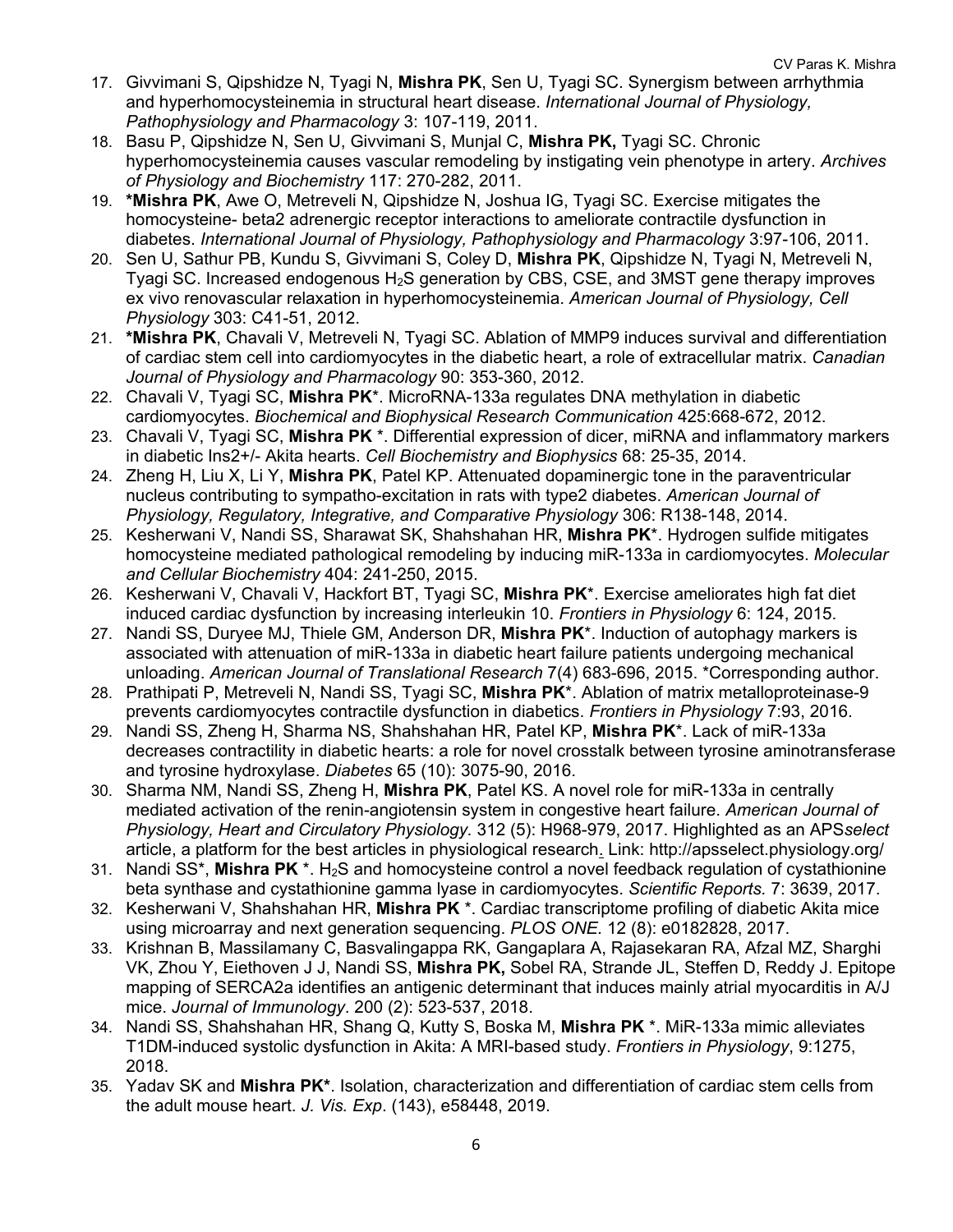- 36. Kambis TN, Shahshahan HR, Kar S, Yadav SK, **Mishra PK\*.** Transgenic expression of miR-133a in the diabetic Akita heart prevents cardiac remodeling and cardiomyopathy. *Frontiers in Cardiovascular Medicine,* 6:45, 2019.
- 37. Kar. S, Shahshahan HR, Kambis TN, Yadav SK, Zhen Li, Lefer DJ, **Mishra PK\*.** Hydrogen sulfide ameliorates homocysteine-induced cardiac remodeling and dysfunction. *Frontiers in Integrative Physiology*, 10:598, 2019.
- 38. Kar. S, Shahshahan HR, Hackfort BT, Yadav SK, Yadav R, Kambis TN, Lefer DJ, **Mishra PK\*.**  Exercise training promotes cardiac hydrogen sulfide biosynthesis and mitigates pyroptosis to prevent high-fat diet-induced diabetic cardiomyopathy. *Antioxidants,* 11; 8 (12), pii: E638, 2019.
- 39. Yadav SK, Kambis TN, Kar S, Park SY, **Mishra PK\*.** MMP9 mediates acute hyperglycemia-induced human cardiac stem cell death by upregulating apoptosis and pyroptosis in vitro. *Cell Death and Disease*. 13; 11(3):186, 2020.
- 40. Park SY, Pekas E, Headid RJ, Son WM, Wooden TK, Song J, Layec G, Yadav SK, **Mishra PK,** Pipinos I I. Acute mitochondrial antioxidant intake improves endothelial function, antioxidant enzyme activity, and exercise tolerance in peripheral artery disease patients. *American Journal of Physiology, Heart and Circulatory Physiology.* 319(2): H456-H467, 2020.
- 41. Yadav SK, **Mishra PK\*.** Intracellular matrix metalloproteinase-9 mediates epigenetic modifications and autophagy to regulate differentiation in human cardiac stem cells. *Stem Cells*. 39; 497-506, 2021.
- 42. Kambis TN, Shahshahan HR, **Mishra PK\*.** Metabolites and genes behind cardiac metabolic remodeling in mice with type 1 diabetes mellitus. *International Journal of Molecular Science*. 23 (3), 1392, 2022.
- 43. Park SY, Pekas E, Anderson C, Kambis TN, **Mishra PK,** Schieber MN, Wooden TK, Thompson J, Kim KS, Pipinos I I. Impaired microcirculatory function, mitochondrial respiration, and oxygen utilization in skeletal muscle of claudicating patients with peripheral artery disease. *American Journal of Physiology, Heart and Circulatory Physiology* 2022. PMID: 35333113*.*

REVIEW ARTICLE (\* corresponding author)

- 44. **Mishra PK,** Tyagi N, Kumar M, Tyagi SC, MicroRNA as a therapeutic target for cardiovascular disease. *Journal of Cellular and Molecular Medicine* 13: 778-789, 2009.
- 45. Sen U, **Mishra PK**, Tyagi N, Tyagi SC. Homocysteine to hydrogen sulfide or hypertension. *Cell Biochemistry and Biophysics* 57: 49-58, 2010.
- 46. **Mishra PK,** Singh SR, Joshua IG, Tyagi SC. Stem cells as a therapeutic target for diabetes. *Frontiers of Bioscience*. 15: 461-477, 2010.
- 47. **Mishra PK**, Tyagi N, Sen U, Joshua IG, Tyagi SC. Synergism in hyperhomocysteinemia and diabetes: role of PPAR gamma and tempol. *Cardiovascular Diabetology* 9: 49-62, 2010.
- 48. Tyagi AC, Sen U, **Mishra PK\***. Synergism of miRNA and stem cell: a novel therapeutic approach for diabetic mellitus and cardiovascular diseases. *Current Diabetes Reviews* 7: 367-376, 2011.
- 49. Chavali V, Tyagi SC, **Mishra PK\***. Predictors and prevention of diabetic cardiomyopathy. *Diabetes Metabolic Syndrome and Obesity: Targets and Therapy* 6: 151-160, 2013.
- 50. **Mishra PK,** Givvimani S, Chavali V, Tyagi SC. Cardiac matrix: a clue for future therapy. *Biochemical Biophysical Acta, Molecular Basis of Disease* 1832: 2271-2276, 2013.
- 51. Nandi SS, **Mishra PK\***. Harnessing fetal and adult genetic reprogramming for therapy of heart disease. *Journal of Nature and Science* 1 (4): e71, 2015.
- 52. Hackfort BT, **Mishra PK**\*. Emerging role of hydrogen sulfide-microRNA crosstalk in cardiovascular disease. *American Journal of Physiology, Heart and Circulatory Physiology* 310: H802-H812, 2016.
- 53. Prathipati P, Nandi SS, **Mishra PK**\*. Stem cell-derived exosomes, autophagy, extracellular matrix turnover, and miRNAs in cardiac regeneration during stem cell therapy. *Stem Cell Reviews and Reports 13* (1): 79-91, 2017.
- 54. **Mishra PK**\*, Ying W, Nandi SS, Bandyopadhyay GK, Patel KS, Mahata SK\*. Diabetic cardiomyopathy: an immunometabolic perspective. *Frontiers in Endocrinology, section Cellular Endocrinology*. 8: 72, 2017.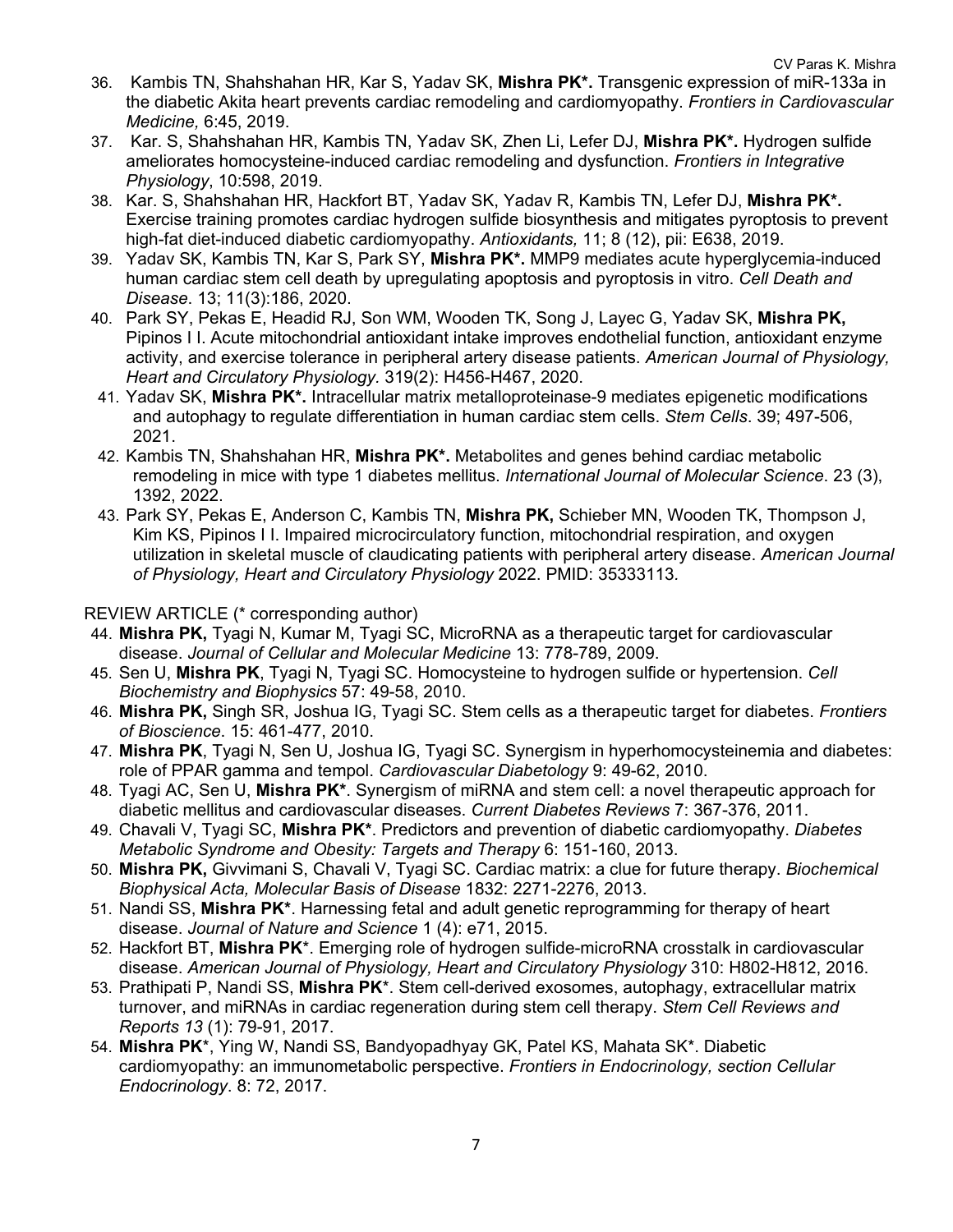- 55. Kar S, Kambis TN, **Mishra PK\*.** Hydrogen sulfide-mediated cell death signaling in diabetic cardiomyopathy. *American Journal of Physiology, Heart and Circulatory Physiology.* 316:H1237- H1252, 2019.
- 56. **Mishra PK\***, Adameová A, Hill JA, Baines CP, Kang PM, Downey JM, Narula J, Takahashi M, Abbate A, Piristine HC, Su S, Higa JK, Kawasaki NK, Matsui T. Guidelines for evaluating myocardial cell death. *American Journal of Physiology, Heart and Circulatory Physiology,* 317 (5): H891-922, 2019. **Winner of the** *AJP- Heart and Circulatory Physiology* **2020 Best Review Article Award** (Downloads>10,800 times, citations 56) https://journals.physiology.org/doi/full/10.1152/ajpheart.00259.2019
- 57. **Mishra PK**\*, Tandon R, Byrareddy SN. Diabetes and COVID-19 risk: an miRNA perspective. *American Journal of Physiology, Heart and Circulatory Physiology.*319 (3): H604-H609: 2020. PMID: 32762561. https://journals.physiology.org/doi/full/10.1152/ajpheart.00489.2020 (Downloads >5600 times, citation 7)
- 58. Klionsky DJ, ----**Mishra PK**--- et al. Guidelines for the use and interpretation of assays for monitoring autophagy (4th edition). *Autophagy*, 17 (1): 1-382, 2021. PMID: 33634751.
- 59. Agic MB, Chalise U, Daseke MJ, Konfrst SR, Salomon JD, **Mishra PK,** Lindsey ML. Infarct in the heart: what's MMP-9 got to do with it? *Biomolecules*. 11: 491, 2021. INVITED ARTICLE
- 60. Kambis TN, Tofilau HMN, Gawargi FI, Chandra S, **Mishra PK**\*. Regulating polyamine metabolism by miRNAs in diabetic cardiomyopathy. *Current Diabetes Reports*. 21 (12):52, 2021. PMID: 34902085.

### EDITORIAL/PERSPECTIVE (\* corresponding author)

- 61. **Mishra PK**. Is miR-133a a promising therapeutic target for heart failure? *Journal of Diabetes and Metabolism* 5: 8: e118, 2014.
- 62. Das A, Reis F, **Mishra PK**. mTOR signaling in Cardiometabolic disease, cancer, and Aging 2018. *Oxidative Medicine and Cellular Longevity*, Feb 4; 9692528, 2019. doi: 10.1155/2019/9692528. PMID: 30863483.
- 63. **Mishra PK**\* and Nemer G. The non-coding genome and cardiovascular disease. *Frontiers in Cardiovascular Medicine*. 6:98, 2019. doi:10.3389/fcvm.2019.00098. PMID: 31380396.
- 64. **Mishra PK**. Why the diabetic heart is energy inefficient: ketogenesis and ketolysis perspective. *American Journal of Physiology, Heart and Circulatory Physiology*. 2021. PMID: 34533402. https://journals.physiology.org/doi/full/10.1152/ajpheart.00260.2021 (downloads>1000 times)

#### BOOK CHAPTER (\* corresponding author)

- 1.Moshal KS, Kumar M, Tyagi N, **Mishra PK,** Kundu S, Tyagi SC. Oxidative and proteolytic stress in homocysteine associated cardiovascular diseases. In H. Sauer et al (Eds); Studies on cardiovascular disorders. Springer Science+ Business Media, LLC, 139-148, 2010.
- 2.**\*Mishra PK,** Singh SR, Sharma R, Tyagi SC. Stem cell for myocardial regeneration. In Singh SR et al (Eds); Stem Cells: organogenesis and cancer. Transword Research Network, 119-126, 2010.
- 3.**\*Mishra PK,** Kuypers NJ, Singh SR, Diaz N, Chavali V, Tyagi SC. Cardiac stem cell niche, MMP9, and culture and differentiation of embryonic stem cells. In Kursad T (Ed): Stem cells and niche. Springer, 1035: 153-163, 2013. PMID: 23959989
- 4.**\*Mishra PK,** Tyagi SC. MicroRNOmics of diabetic cardiomyopathy. In Turan B and Dhalla NS (Eds): Diabetic cardiomyopathy, Springer 9: 179-188, 2014.
- 5.Chavali V, Nandi SS, Singh SR, **Mishra PK\***. Generating double knockout mice to model genetic intervention in diabetic cardiomyopathy in humans. In Singh SR (Editor): Mouse Genetics: Methods and Protocols, Springer, 1194:385-400, 2014. PMID: 25064116
- 6.Nandi SS, **Mishra PK\*.** Targeting miRNA for therapy of juvenile and adult diabetic cardiomyopathy. In Mettinger KL, Rameshwar P and Kumar V (Editors): Exosomes, Stem Cells and MicroRNA: Aging, Cancer, and Age-Related Disorders, Springer, 978-3-319-74470-4. Adv Exp Med Biol. 1056:47-59, 2018. PMID: 29754174
- 7.Yadav SK, **Mishra PK\*.** Isolation, characterization, and differentiation of mouse cardiac progenitor cells. In Singh SR and Pranela Rameshwar (Editors): Somatic Stem Cells: Methods and Protocols", Second Edition. Springer, 978-1-4939-8696-5. Methods Mol Biol. 1842: 183-191, 2018. PMID: 30196409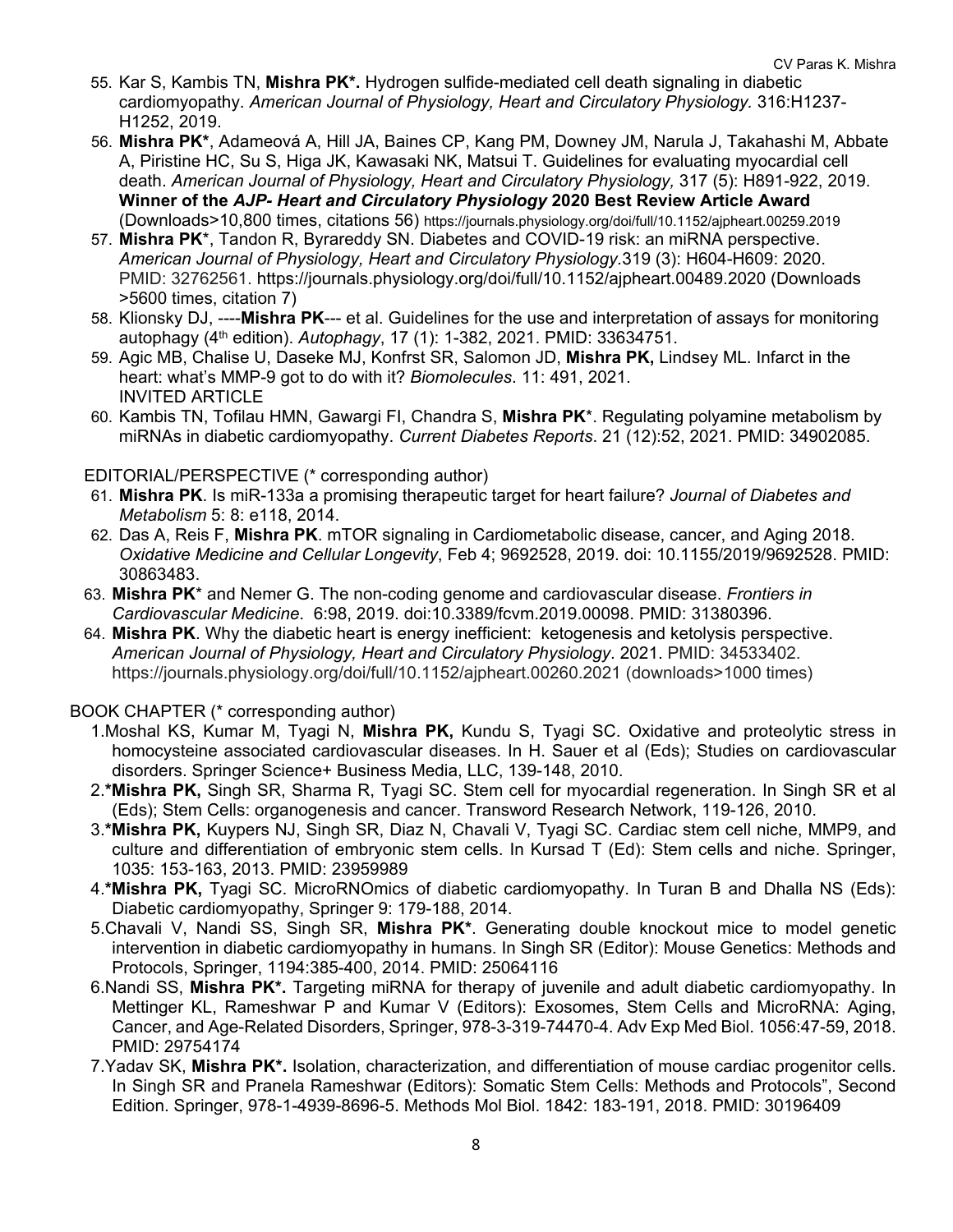- 8.Yadav SK, Kambis TN, **Mishra PK\*.** Regulating inflammatory cytokines in diabetic hearts. In Chakraborti S, Dhalla NS, Ganguli NK and Dikshit M (Editors): Oxidative Stress in Heart Diseases. Springer, 2019.
- 9.Shahshahan HR, Kambis TN, Kar S, **Mishra PK\*.** Generating Ins2+/-/miR-133aTg mice to model miRNAdriven cardioprotection of diabetic hearts in humans. In Singh SR (Editor): Mouse Genetics: Methods and Protocols. Second Edition. Springer. 2224:113-121, 2021. PMID: 33606210
- 10. **Mishra PK**. Cardiac regenerative therapy in diabetes: challenges and potential therapeutics. In Haider KH (Editor): Stem Cells: Latest Advances. Springer, 2021. ISBN 978-3-030-77051-8.

#### BOOK EDITOR

1. Singh SR, **Mishra PK**, Hou SX. Editors, Stem Cells: Organogenesis and Cancer, Transword Research Network, ISBN: 978-81-7895-487-5; 2010.

#### PUBLISHED ABSTRACTS AND CONFERENCE PROCEEDINGS

- 1. **Mishra PK,** Metreveli N, Givvimani S, Kundu S, Tyagi N, Qipshidze N, Sen U, Basu P, Abe OA, Gillespie WM, Munjal C, Vacek J, Tyagi SC. Down regulation of dicer involved in MMP-9 mediated cardiomyocytes dysfunction. *Hypertension*, 54: e26 - e127; 2009.
- 2. Kumar M, Givvimani S, Sathnur PB, **Mishra PK**, Kundu S, Rodriguez-Alvarez WE, Tyagi N, Sen U, Tyagi SC. Cerebro-protective role of tetra-hydro curcumin in hyperhomocysteinemic ischemic mine by regulating NF-kB. *FASEB J*, 23: 614.7; 2009.
- 3. Tyagi N, Givvimani S, Kumar M, Kundu S, Gillespie W M, **Mishra PK**, Sathnur P, Lominadze D, Sen U, Tyagi SC. Activation of GABA- receptor Protects Mitochondria and Reduces Cerebral ischemia. *FASEB J*, 23: 614.8; 2009.
- 4. **Mishra PK,** Tyagi N, Kumar M, Kumar M, Kundu S, Givvimani S, Sen U, Tyagi SC. Role of microRNAs in homocysteine-induced oxidative stress*. FASEB J*, 23: 1038.9; 2009.
- 5. **Mishra PK**, Metreveli N, Givvimani S, Panguluri SK, Sen U, Tyagi N, Basu P, Munjal C, Joshua IG, Tyagi SC. Ablation of MMP-9 ameliorates miR-1 and -133 mediated cardiac dysfunction in insulin2 mutant diabetic mice. *Hypertension*, 56: e50 - e166; 2010.
- 6. Tyagi N, Qipshidze N, Givvimani S, Kandel M, **Mishra PK**, Sen U, Johar A, Tyagi SC. Tetrahydrocurcumin ameliorates mtMMP-9 mediated mitophagy and mitochondria remodeling in Stroke. *FASEB J*, 24: 604.4; 2010.
- 7. Basu P, Qipshidze N, Sen U, **Mishra PK**, Tyagi S. Blood flow regulates vasculature by maintaining elastin /collagen and MMP/ TIMP ratio. *FASEB J*, 24: 790.3; 2010.
- 8. Munjal C, Falcon JF, Qipshidze N, **Mishra PK**, Tyagi SC. DDAH-2 & eNOS in Mesenteric Vascular Remodeling: Role of Fenugreek. *FASEB J*, 24: 774.7; 2010.
- 9. Kandel M, Tyagi N, Qipshidze N, Munjal C, Basu P, Givvimani S, Abe O, **Mishra PK,** Sen U, Tyagi SC. Folic acid mitigated homocysteine-mediated decrease in bone blood flow and bone remodeling. *FASEB J*, 24: 630.7; 2010.
- 10. Givvimani S, Jala R, **Mishra PK**, Sen U, Tyagi N, Qipshidze N, Munjal C, Tyagi SC. Functional heterogeneity in vascular remodeling (MMP-9-/- and PAR-1-/+) in hyperhomocysteinemic (CBS-/+) and diabetic (Akita, Ins2-/+) mice. *FASEB J*, 24: 599.6; 2010.
- 11. **Mishra PK**, Givvimani S, Sen U, Abe OA, Tyagi N, Basu P, Munjal C, Tyagi SC. Role of dicer in diabetic cardiomyopathy through dysregulation of MMP-9 and TIMP-4. *FASEB J*, 24: 978.19; 2010.
- 12. Tyagi N, Qipshidze N, Munjal C, Metreveli N. Dankowski A, **Mishra PK**, Sen U, Lominadze D, Givvimani S, Tyagi SC. Hydrogen Sulfide ameliorates mitochondrial MMP-9 mediated mitochondria remodeling in cerebral ischemia. *FASEB J*, 25: 650.7; 2011.
- 13. Givvimani S, Sen U, Tyagi N, **Mishra PK**, Munjal C, Qipshidze N, Metreveli N, Tyagi SC. TIMP-2 mutant decreases MMP-2 activity and augments pressure overload induced left ventricular dysfunction and heart failure. *Hypertension***,** 58: e33-e83; 2011.
- 14. Sen U, Qipshidze N, Givvimani S, **Mishra PK**, Munjal C, Tyagi N, Tyagi SC. Hydrogen sulfide mitigates homocysteine-mediated mitophagy. *FASEB J*, 25: 643.25; 2011.
- 15. Munjal C, Tyagi N, Qipshidze N, **Mishra PK**, Givvimani S, Sen U, Lominadze D, Tyagi SC. The siRNA targeting MMP-9 mitigates Homocysteine induced disruption of barrier integrity in Human intestinal microvascular cells. *FASEB J*, 25: 1066.7; 2011.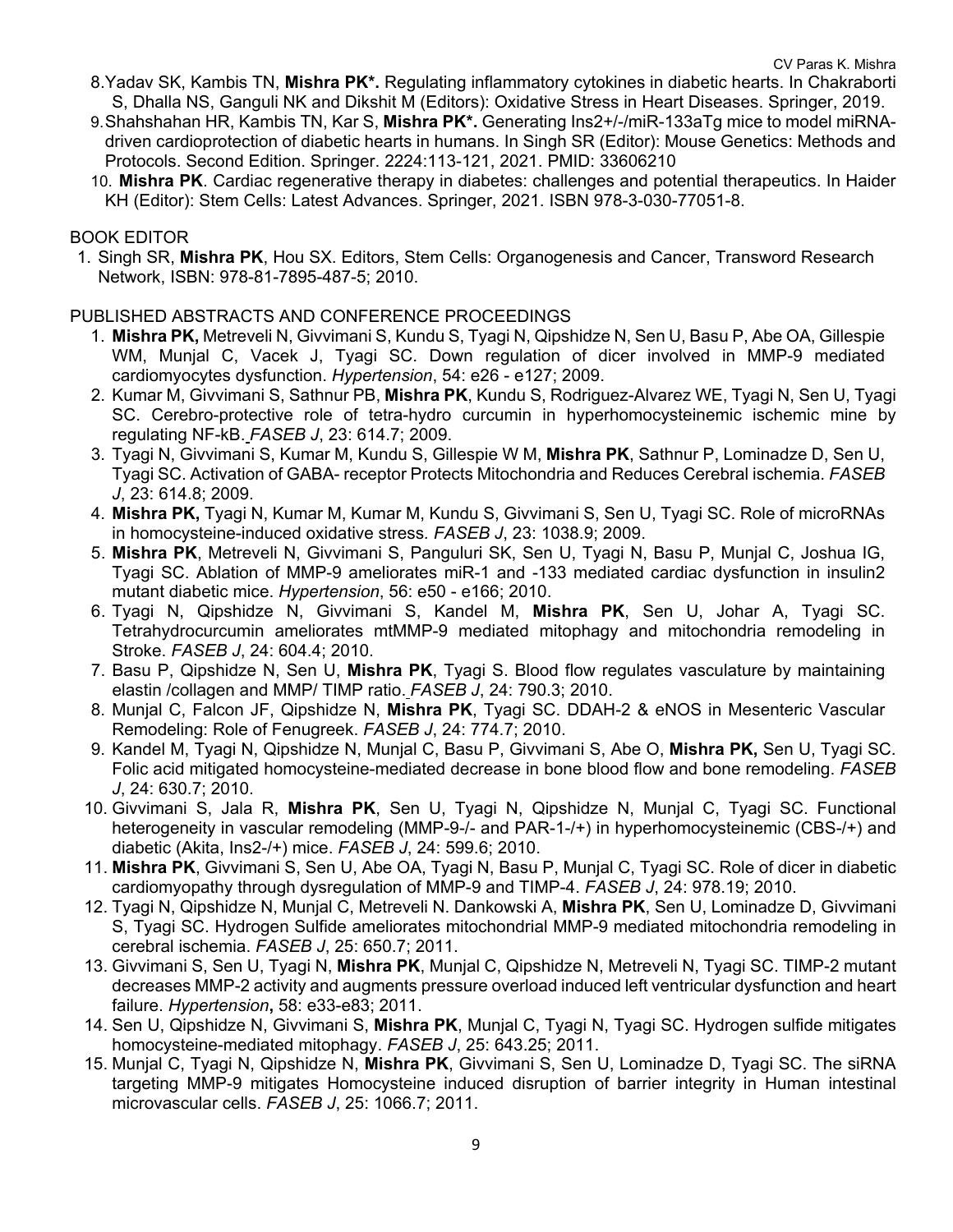- 16. Qipshidze N, **Mishra PK**, Metreveli N, Lominadze D, Tyagi SC. Hydrogen sulfide improves angiogenesis and regulates cardiac function and structure during myocardial infarction in mice. *FASEB J*, 25: 1092.10; 2011.
- 17. **Mishra PK**, Awe O, Metreveli N, Qipshidze N, Munjal C, Tyagi N, Tyagi SC. Exercise ameliorates diabetic cardiomyopathy by inducing beta2-adrenergic receptors and miR-133a, and attenuating MMP-9. *FASEB J*, 25: 1032.4; 2011.
- 18. Qipshidze N, Munjal C, Tyagi N, **Mishra PK**, Sen U, Givvimani S, Metreveli N, Lominadze D, Tyagi SC, Mechanism of right ventricular remodeling in mouse model of pulmonary hypertension. *Hypertension*, 58: e33-e83; 2011.
- 19. Tyagi N, Qipshidze N, Munjal C, Metreveli N, **Mishra PK**, Sen U, Givvimani S, Lominadze D, Tyagi SC. H2S ameliorates oxidative stress and protects the brain against cerebro-vascular remodeling in ischemia/reperfusion injury. *Hypertension*, 58: e33-e83; 2011.
- 20. **Mishra PK,** Metreveli N, Tian Q, Qipshidze N, Tyagi N, Sen U, Givvimani S, Joshua I G, Liu C, Tyagi SC. MiR-133 ameliorates MMP9 induced diabetic cardiomyopathy. *Hypertension*, 58: e33-e83; 2011.
- 21. **Mishra PK** Metreveli N, Chavali V, Tyagi N, Qipshidze N, Sen U, Joshua I G, Tyagi SC. Role of MMP9 in cardiac stem cell differentiation and autophagy. *FASEB J*, 26: 1060.10, 2012.
- 22. Tyagi N, Narayanan N, **Mishra PK,** Qipshidze N, Givvimani S, Tyagi SC, Epigenetic reprogramming of mitochondrial dysfunction in hyperhomocysteinemia. *FASEB J*, 26: 701.17, 2012.
- 23. Tyagi N, Qipshidze N, Givvimani S, **Mishra PK**, Lominadze D, Tyagi SC. Homocysteine induces alteration of tight junction proteins in brain endothelial cells. *Stroke*, 43: A3754, 2012.
- 24. **Mishra PK,** Chavali V, Sathnur P, Qipshidze N, Tyagi SC. H2S ameliorates homocysteine mediated attenuation of miR-133 and β2-AR in diabetic hearts. *Nitric Oxide*, 27: S38, 2012.
- 25. Qipshidze N, **Mishra PK,** Givvimani S, Sen U, Tyagi SC. Hydrogen sulfide protects coronary vasospasm after myocardial infarction and eliminates myocardial infarction zone by promoting to grow new vessels. *Nitric Oxide*, 27: S32, 2012.
- 26. **Mishra PK,** Joshua IG, Tyagi SC. Exercise mitigates beta-2 adrenergic receptor dysfunction by decreasing homocysteine in diabetes. *FASEB J***,** 26: 1076.2, 2012.
- 27. Chavali V, Tyagi N, Tyagi SC, **Mishra PK.** MiR-133 as an epigenetic regulator of diabetic heart failure. *FASEB J*, 26: 1057.22, 2012.
- 28. **Mishra PK**, Chavali V, Metreveli N, Tyagi SC. Targeted deletion of MMP9 mitigates autophagy mediated contractile dysfunction in Insulin 2 mutant diabetic mice. *Circulation*, 126: A19387, 2012.
- 29. Chavali V, Diaz, N L, Tyagi SC, **Mishra PK**. MiR-133a ameliorates cardiac stem cells survival and differentiation in Insulin2 mutant diabetic mice. *FASEB J*, 27: 1151.2, 2013.
- 30. Chavali V, Harris JM, Givvimani S, Qipshidze N, Murphy LA, Tyagi G, Metreveli N, Tyagi SC, **Mishra PK**. Exercise ameliorates high fat diet mediated inflammation, DNA methylation and heart failure in female mice. *FASEB J***,** 27: 1134.6, 2013.
- 31. **Mishra PK,** Chavali V, Metreveli N, Tyagi SC. Ablation of MMP9 ameliorates epigenetic modifications and mitigates diabetic cardiomyopathy. *FASEB J*, 27: 1129.3, 2013.
- 32. Qipshidze N, **Mishra PK**, Tyagi SC. Mitochondrial division inhibitor (Mdivi-1) ameliorates post myocardial infarction via stimulating stem cell by elevating level of miR-499 in diabetes. *FASEB J*, 27: 1151.1, 2013.
- 33. **Mishra PK**. Abrogation of MMP9 ameliorates cardiac dysfunction in diabetes. *J Clin Expt. Cardiology*, 4: 82, 2013.
- 34. Nandi S, Liu X, Sharma N, Chavali V, Patel K, **Mishra PK**. miR-133a ameliorates cardiac dysfunction in diabetes: possibly by restoring beta-adrenergic receptor function and expression. *FASEB J*, 28: 1078.6, 2014.
- 35. Nandi S, **Mishra PK**. MiR-133a alleviates cardiac autophagy by targeting AMPK in Ins2+/- diabetic mice*. FASEB J*, 28: 868.3, 2014.
- 36. **Mishra PK**, Nandi S, Chavali V. Mdivi-1 mitigates cardiac dysfunction by attenuating mitophagy in diabetes. *FASEB J*, 28: 1155.3, 2014.
- 37. Wang H, **Mishra PK**, Nandi SS, Cornish KG, Zucker IH. Cardiac sympathetic afferent denervation improves cardiac inflammation and ameliorates cardiac remodeling in Post-MI rats. *Hypertension*, 64: A487, 2014.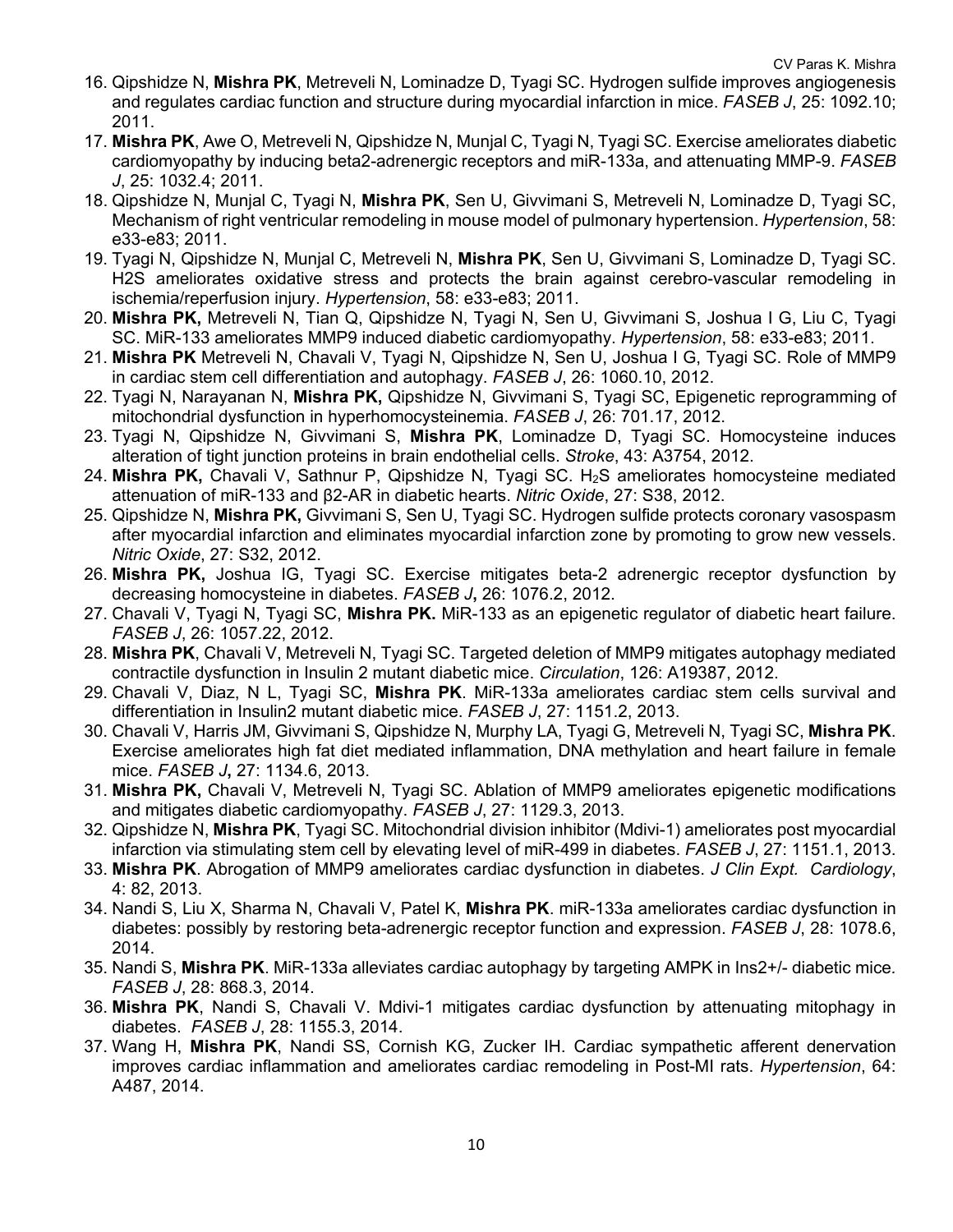- 38. Sharma N, Nandi SS, Zheng H, **Mishra PK**, Patel KP. Reduced miR-133a results in upregulation of angiotensinogen in the paraventricular nucleus of rats with chronic heart failure. *FASEB J*, 29:829.2, 2015.
- 39. Sharawat S, Nandi SS, Kesherwani V, Shahshahan HR, **Mishra PK**. Mdivi-1 mitigates ROS and mitophagy, improves healthy mitochondrial pool in hyperglycemic cardiomyocytes. *FASEB J*, 29:1040.4, 2015.
- 40. Nandi SS, **Mishra PK**. MiR-133a mitigates mitophagy in Ins2+/- diabetic heart. *FASEB J*, 29: 1040.1, 2015.
- 41. **Mishra PK**. Novel cardioprotective role of miR-133a. Current Research Cardiology, 2:125, 2015.
- 42. Nandi SS, **Mishra PK**. MiR-133a regulates cardiac autophagy in diabetics. *Current Research Cardiology*, 2:121, 2015.
- 43. Sharma NM, Nandi SS, Liu X, Zheng H, **Mishra PK**, Patel KP. Upregulation of angiotensinogen in the paraventricular nucleus of the hypothalamus during chronic heart failure: Role of miR-133a. *Current Research Cardiology*, 2:122, 2015.
- 44. Hackfort BT, Prathipati P, **Mishra PK**. Role of hydrogen sulfide in the regulation of DNA methyl transferases in cardiomyocytes. *Current Research Cardiology*, 2:140, 2015.
- 45. Prathipati P, Hackfort BT, Nandi SS, Shahshahan HR, **Mishra PK**. Ablation of MMP9 alleviates mitophagy and mitigates cardiac dysfunction in diabetics. *Current Research Cardiology*, 2:144, 2015.
- 46. Nandi SS, **Mishra PK**. Ablation of MMP9 upregulates autophagic flux in the diabetic heart. *FASEB J,* 2017; 31, 1013.6.
- 47. Nandi SS, **Mishra PK**. Hydrogen sulfide controls CBS-CTH feedback regulation by inducing miR-133a and suppressing SP1 in a dose dependent manner in cardiomyocytes. *FASEB J,* 2017; 31, 1079.7.
- 48. Yadav SK, **Mishra PK**. Ablation of MMP9 mitigates high glucose-induced cardiac stem cell death. *Circulation*, 2017, 136: A20116.
- 49. Nandi SS, **Mishra PK**. Cardiac-specific overexpression of miR-133a in the diabetic heart mitigates mitochondrial abnormality by targeting TIM17a. *FASEB J*, 2018; 32, 752.5.
- 50. Yadav SK, **Mishra PK**. Ablation of MMP9 prevents cardiac pyroptosis of Ins2+/- T1DM mice heart. *FASEB J*, 2018; 32, 838.5.
- 51. Kambis TN, Yadav SK, **Mishra PK**. Cardiac-specific overexpression of miR-133a decreases pyroptosis in Ins2+/- T1DM mice heart. *FASEB J,* 2018; 32, 838.12.
- 52. Kar S, Yadav SK, Goyal R, Lefer DJ, **Mishra PK**. Hydrogen sulfide protects the heart against homocysteine-induced remodeling by regulating autophagy and pyroptosis. *Circulation Research,* 2019. Vol 125, Issue Suppl\_1. DOI: 10.1161/res.125.suppl\_1.433.
- 53. Kar S, Shahshahan HR, **Mishra PK**. Hydrogen sulfide protects the heart against ferroptotic cell death in diabetic cardiomyopathy. *Circulation Research,* 2020. Vol 127, Issue Suppl\_1. DOI: 10.1161/res.127.suppl\_1.501.
- 54. Kambis TN, **Mishra PK**. Diabetes mellitus-induced metabolic remodeling is alleviated by transgenic overexpression of miR-133a in the heart. *Circulation Research,* 2020. Vol 127, Issue Suppl\_1. DOI: 10.1161/res.127.suppl\_1.501.
- 55. Shahshahan HR, **Mishra PK**. Cardiomyocyte-specific transgenic MMP9 overexpression induces cardiac remodeling. *The FASEB Journal,* 2021. Vol 35, Issue Suppl\_1. DOI: 10.1096/fasebj.2021.35. S1.04281.

## SELECTED ORAL/PRESENTATION

- 1. Shahshahan HR, Hackfort BT, **Mishra PK** (2021). Cardiac-specific transgenic MMP9 overexpression induces cardiac remodeling. Experimental Biology meeting. April 27-30. Virtual.
- 2. Kar S, Shahshahan HR, **Mishra PK** (2020). Hydrogen sulfide protects the heart against ferroptosis in diabetic cardiomyopathy. Presented at 2020 Iowa Physiological Society and Midlands Society of Physiological Sciences Scientific Sessions. Virtual meeting. October 30-31 (Received Outstanding Graduate Student Oral Presentation Award).
- 3. Yadav SK, **Mishra PK** (2019). Ablation of MMP9 prevents cardiac pyroptosis of Ins2+/- T1DM mice heart. Presented at "The Midlands Society of Physiological Sciences". Omaha, NE, October 26 (Received 1<sup>st</sup> Prize in Poster Presentation in Postdoctoral category).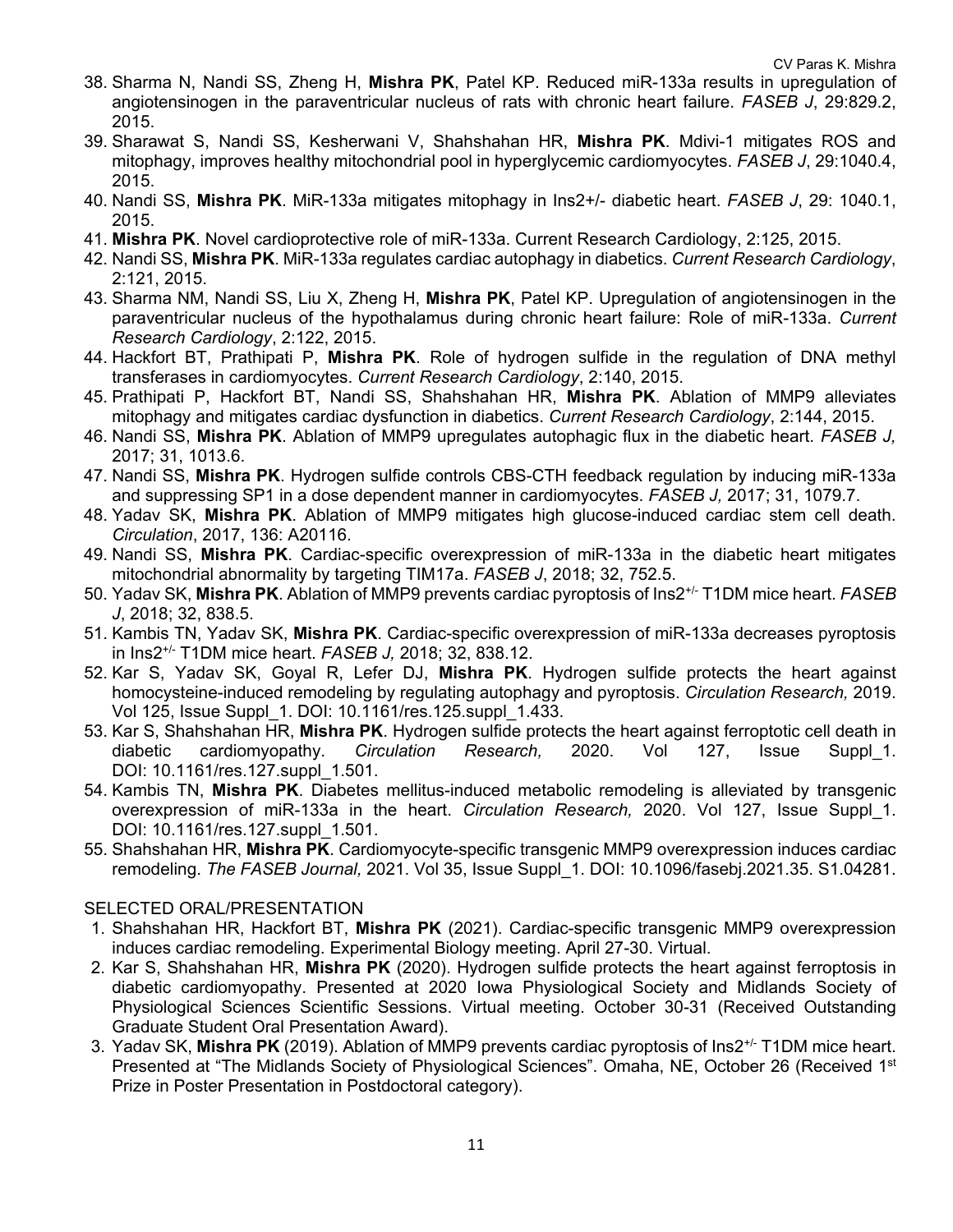- 4. Kar S, Yadav SK, Goyal R, Lefer DJ, **Mishra PK** (2019). Hydrogen sulfide protects the heart against homocysteine-induced remodeling by regulating autophagy and pyroptosis. Presented at "The Midlands Society of Physiological Sciences". Omaha, NE, October 26 (Received 1<sup>st</sup> Prize in Poster Presentation in Predoctoral category).
- 5. Kar S, Yadav SK, Goyal R, Lefer DJ, **Mishra PK** (2019). Hydrogen sulfide protects the heart against homocysteine-induced remodeling by regulating autophagy and pyroptosis. AHA BCVS meeting, Boston, July 20- August 1.
- 6. Shahshahan HR, Kar S, **Mishra PK** (2018). Hydrogen sulfide protects against homocysteine-induced cardiac remodeling and dysfunction. Presented in Nebraska Physiological Society meeting, Omaha, NE, October 2018. (Received Poster Award in Graduate category).
- 7. Yadav SK, **Mishra PK** (2018). Ablation of MMP9 prevents cardiac pyroptosis of Ins2+/- T1DM mice heart. Presented in Nebraska Physiological Society meeting, Omaha, NE, 2018. (Received Poster Award in Postdoctoral category).
- 8. Nandi SS, **Mishra PK** (2018). Cardiac-specific overexpression of miR-133a in the diabetic heart mitigates mitochondrial abnormality by targeting TIM17a. Experimental Biology meeting, San Diego, CA. (Selected for the Caroline tum Suden/Frances Hellebrandt Professional Opportunity Award).
- 9. Yadav SK, **Mishra PK** (2018). Ablation of MMP9 prevents cardiac pyroptosis of Ins2+/- T1DM mice heart. Experimental Biology meeting, San Diego, CA.
- 10. Kambis TN, Yadav SK, **Mishra PK** (2018). Cardiac-specific overexpression of miR-133a decreases pyroptosis in Ins2+/- T1DM mice heart. Experimental Biology meeting, San Diego, CA.
- 11. Marta P, Yadav R, Nandi SS, Shahshahan HR, **Mishra PK** (2017). Role of homocysteine and hydrogen sulfide donors on cell death signaling in HL1 cardiomyocytes. Presented in Nebraska Physiological Society meeting 2017, Omaha, NE. (Received Poster Award in undergraduate category*).*
- 12. Nandi SS, **Mishra PK** (2017). MiR-133a improves beta-adrenergic receptors sensitivity in hyperglycemic cardiomyocytes. American Diabetes Association Scientific Session meeting, San Diego, CA, June 9-13.
- 13. Nandi SS, **Mishra PK** (2017). Ablation of MMP9 upregulates autophagic flux in the diabetic heart. Experimental Biology meeting, Chicago, IL, April 25. (Received Research Recognition Award of APS. Also, Winner of the 2017 Caroline tum Suden/Frances Hellebrandt Professional Opportunity Award).
- 14. Nandi SS, **Mishra PK** (2017). Hydrogen sulfide controls CTH-CBS feedback regulation by inducing miR-133a and suppressing SP1 in a dose-dependent manner in cardiomyocytes. Experimental Biology meeting, Chicago, IL, April 26.
- 15. Zucker IH, Rozanski GJ, **Mishra PK**, Wang H (2017). Cardiac spinal sensory endings mediate remodeling in the post MI state. U-CARS Utah Cardiac Recovery Symposium, University of Utah School of Medicine, UT, January 12-13.
- 16. Nandi SS, **Mishra PK** (2016). Hydrogen sulfide controls CTH-CBS feedback regulation by inducing miR-133a and suppressing SP1 in a dose-dependent manner in cardiomyocytes. Nebraska Physiological Society meeting, Omaha, NE, October 15.
- 17. Nandi SS, **Mishra PK** (2015). MiR-133a regulates cardiac autophagy in diabetics. Annual meeting of the international academy of cardiovascular sciences (IACS): North American Section" held in Omaha, NE, September 10-12 (Received the Morris Karmazyn Award for the Best Poster in Translational Medicine).
- 18. Sharma NM, Nandi SS, Liu X, Zheng H, **Mishra PK**, Patel KP (2015). Upregulation of angiotensinogen in the paraventricular nucleus of the hypothalamus during chronic heart failure: Role of miR-133a. Annual meeting of the international academy of cardiovascular sciences (IACS): North American Section" held in Omaha, NE, September 10-12 (Received the Eric Olson Young Faculty Award).
- 19. Hackfort BT, Prathipati P, **Mishra PK** (2015). Role of hydrogen sulfide in the regulation of DNA methyl transferases in cardiomyocytes. Nebraska Physiological Society meeting, held in University of South Dakota, SD, October 10 (Received the Best Poster Presentation Award).
- 20. Prathipati P, Hackfort BT, Nandi SS, Shahshahan HR, **Mishra PK**. Ablation of MMP9 alleviates mitophagy and mitigates cardiac dysfunction in diabetics. Nebraska Physiological Society meeting, held in University of South Dakota, SD, October 10 (Received the Oral Presentation Award).
- 21. Nandi SS, **Mishra PK** (2015). MiR-133a mitigates mitophagy in Ins2+/- diabetic heart. Experimental Biology, March 28- April1, Boston, MA (Selected for the Oral Presentation).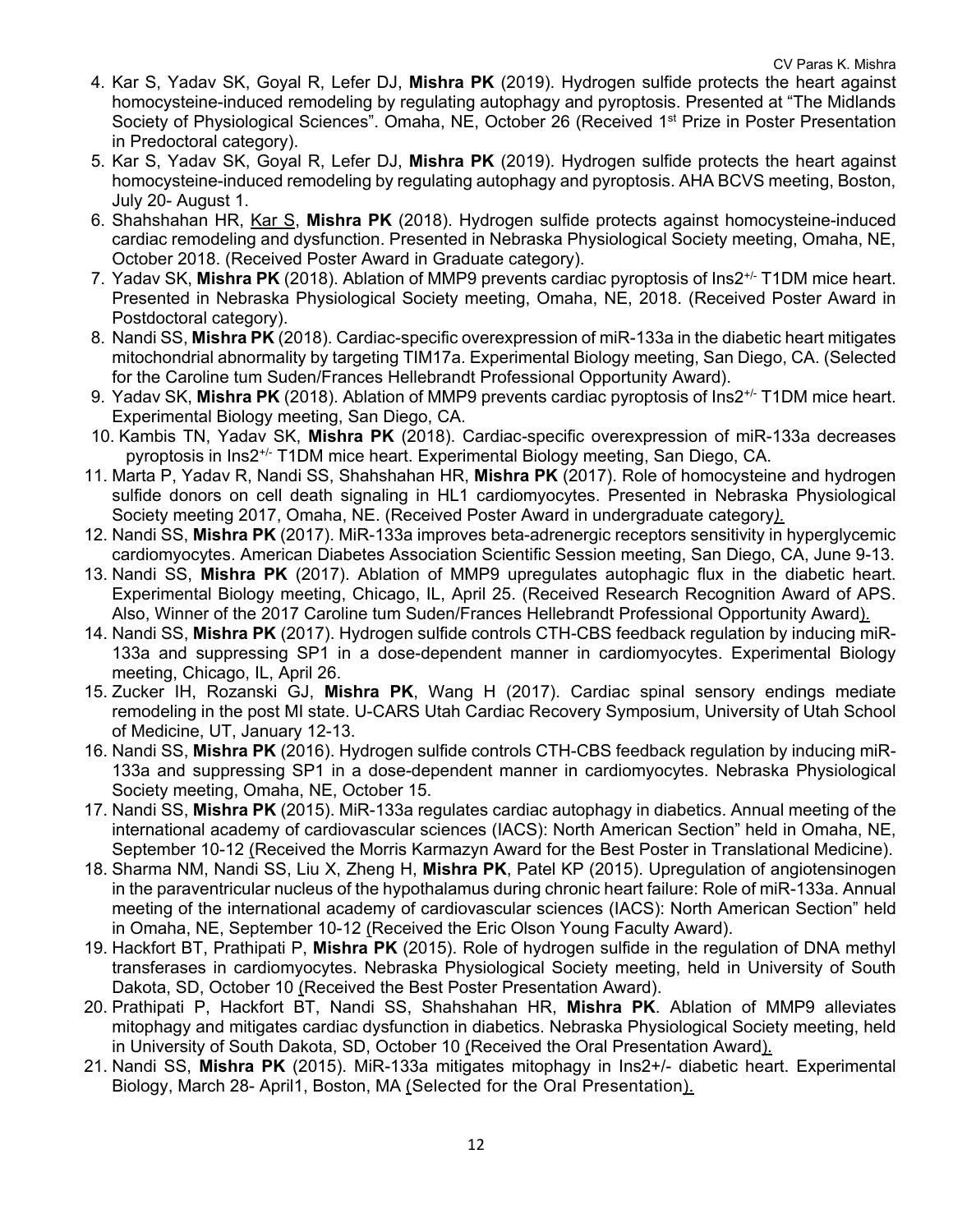- 22. Wang Hanjun, **Mishra PK**, Nandi SS, Cornish KG, Zucker IH (2014). Cardiac sympathetic denervation improves cardiac inflammation and ameliorates cardiac remodeling in post-MI rats. AHA, High Blood Pressure Research, San Francisco, CA, September 9-12
- 23. Nandi SS, Chavali V, **Mishra PK** (2014). MiR-133a alleviates cardiac autophagy by targeting AMPK in Ins2+/- diabetic mice. Experimental Biology, April 26-30, San Diego, CA (Selected for the Oral Presentation).
- 24. Nandi SS, Liu X, Zheng H, Sharma H, Chavali V, Patel KS, **Mishra PK** (2014). MiR-133a ameliorates cardiac dysfunction in diabetes: possibly by restoring β-adrenergic receptor function and expression. Experimental Biology, April 26-30, San Diego, CA (Selected for the Oral Presentation).
- 25. **Mishra PK**, Nandi SS, Chavali V (2014). Mdivi-1 mitigates cardiac dysfunction by attenuating mitophagy in diabetes. Experimental Biology, April 26-30, San Diego, CA
- 26. Chavali V, Nandi SS, **Mishra PK** (2013). Mitochondrial division inhibitor (Mdivi-1) ameliorates diabetic cardiomyopathy by attenuating mitophagy and DNA methylation. Nebraska Physiological Society Meeting, October 4, University of Nebraska, Omaha, NE
- 27. Nandi SS, Chavali V, **Mishra PK** (2013). MiR-133a mitigates autophagy by regulating AMPK/mTOR signaling and ameliorates diabetic cardiomyopathy. Nebraska Physiological Society Meeting, University of Nebraska, Omaha, NE, October 4,
- 28. Chavali V, Metreveli N, Tyagi S, **Mishra PK** (2013). Mitochondrial division inhibitor (Mdivi-1) mitigates autophagy and DNA methylation and ameliorates diabetic cardiomyopathy. The cardiovascular Forum for Promoting Centers of Excellence and Young Investigators, Louisville, KY, August 15-17 (Selected for the James Willerson Clinical Award Lecture).
- 29. **Mishra PK**, Chavali V, Metreveli N, Tyagi SC (2013). Ablation of MMP9 ameliorates epigenetic modifications and mitigates diabetic cardiomyopathy. Experimental Biology, April 20-24, Boston, USA.
- 30. Qipshidze N, **Mishra PK**, Tyagi SC (2013). Mitochondrial division inhibitor (Mdivi-1) ameliorates postmyocardial infarction via stimulating stem cell by elevating levels of miR-499 in diabetes. Experimental Biology, April 20-24, Boston, MA
- 31. Chavali V, Diaz NL, Tyagi SC, **Mishra PK** (2013). MiR-133a ameliorates cardiac stem cell survival and differentiation in Insulin 2 mutant diabetic mice. Experimental Biology, April 20-24, Boston, MA
- 32. Chavali V, Harris J M, Givvimani S, Qipshidze N, Murphy LA, Tyagi G, Metreveli N, Tyagi SC, **Mishra PK** (2013). Exercise ameliorates high fat diet mediated inflammation, DNA methylation and heart failure in female mice. Experimental Biology, April 20-24, Boston, MA
- 33. **Mishra PK**, Chavali V, Metreveli N, Tyagi SC (2012). Targeted deletion of MMP9 mitigates autophagy mediated contractile dysfunction in Insulin 2 mutant diabetic mice. AHA, Scientific Session, November 3-7, Los Angeles, CA.
- 34. **Mishra PK**, Metreveli N, Chavali V, Tyagi N, Qipshidze N, Sen U, Joshua IG, Tyagi SC. (2012). Role of MMP9 in cardiac stem cell differentiation and autophagy. Experimental Biology, April 21-25, San Diego, CA
- 35. Chavali V, Tyagi N, Tyagi SC, **Mishra PK**. (2012). MiR-133 as an epigenetic regulator of diabetic heart failure. Experimental Biology, April 21-25, San Diego, CA
- 36. **Mishra PK**, Chavali V, Sathur P, Qipshidze N, Tyagi SC (2012). H2S ameliorates homocysteine mediated attenuation of miR-133 and β2-AR in diabetic hearts. 2<sup>nd</sup> International Conference on H<sub>2</sub>S Biology and Medicine, September 20-22, Atlanta, GA. Selected for the BEST POSTER AWARD.
- 37. Qipshidze N, **Mishra PK,** Givvimani S, Sen U, Tyagi SC (2012). Hydrogen sulfide protects coronary vasospasm after myocardial infarction and eliminates myocardial infarction zone by promoting to grow new vessels. 2nd International Conference on H2S Biology and Medicine, September 20-22, Atlanta, GA
- 38. **Mishra PK**, Chavali V, Metreveli N, Tyagi SC (2012). Targeted deletion of MMP9 mitigates autophagy mediated contractile dysfunction in Insulin2 mutant diabetic mice. Scientific Session, American heart Association, November 3-7, Los Angel, CA
- 39. Tyagi N, Narayanan N, **Mishra PK**, Qipshidze N, Givvimani S, Tyagi SC (2012). Epigenetic reprogramming of mitochondrial dysfunction in hyperhomocysteinemia. Experimental Biology, April 21- 25, San Diego, CA
- 40. **Mishra PK**, Joshua IG, Tyagi SC. (2012). Exercise mitigates beta2-adrenergic receptor dysfunction by decreasing homocysteine in diabetes. Experimental Biology, April 21-25, San Diego, CA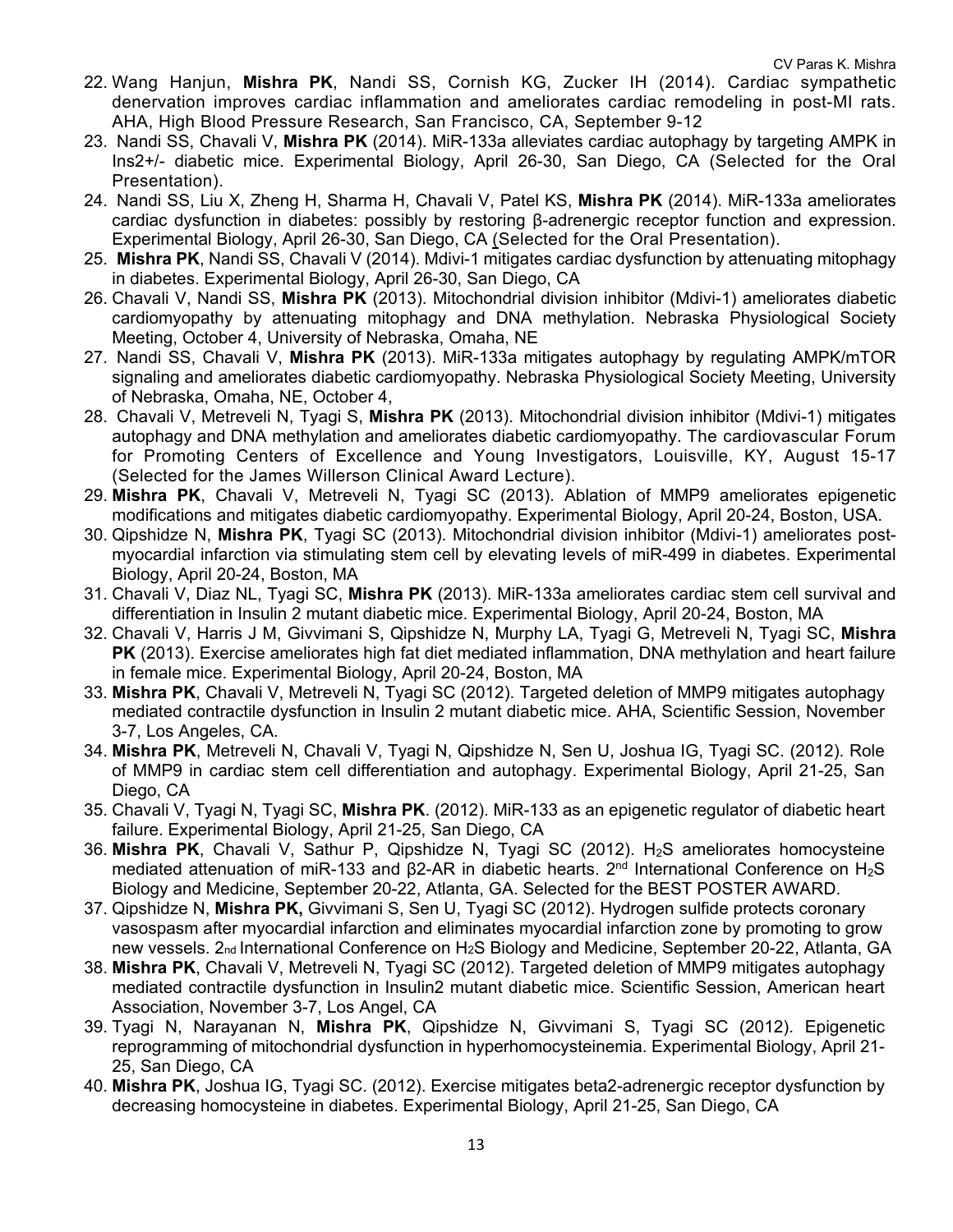- 41. Tyagi N, Qipshidze N, Munjal C, Metreveli N, Dankowski A, **Mishra PK**, Sen U, Lominadze D, Givvimani S, Tyagi SC (2011). Hydrogen sulfide ameliorates mitochondrial MMP-9 mediated mitochondrial remodeling in cerebral ischemia. Experimental Biology, April 9-13, Washington, DC
- 42. **Mishra PK**, Awe O, Metreveli N, Qipshidze N, Munjal C, Tyagi N, Tyagi SC. (2011). Exercise ameliorates diabetic cardiomyopathy by inducing beta2-adrenergic receptors and miR-133a, and attenuating MMP-9. Experimental Biology, April 9-13, Washington, DC
- 43. Munjal C, Tyagi N, Qipshidze N, **Mishra PK**, Givvimani S, Sen U, Lominadze D, Tyagi SC (2011). The siRNA targeting MMP-9 mitigates homocysteine- induced disruption of barrier integrity in human intestinal microvascular cells. Experimental Biology, April 9-13, Washington, DC
- 44. Sen U, Qipshidze N, Givvimani S, **Mishra PK**, Munjal C, Tyagi N, Tyagi SC (2011). Hydrogen sulfide mitigates homocysteine- mediated mitophagy. Experimental Biology, April 9-13, Washington DC
- 45. Qipshidze N, **Mishra PK**, Metreveli N, Lominadze D, Tyagi SC (2011). Hydrogen sulfide improves angiogenesis and regulates cardiac function and structure during myocardial infarction in mice. Experimental Biology, April 9-13, Washington, DC
- 46. **Mishra PK**, Metreveli N, Givvimani S, Panguluri SK, Sen U, Tyagi N, Basu P, Munjal C, Joshua IG, Tyagi SC. (2010). Ablation of MMP-9 ameliorates miR-1 and -133 mediated cardiac dysfunction in insulin2 mutant diabetic mice. The Best of AHA specialty conference. (*Best of HBPR 2010*). Scientific session of AHA, Chicago, IL
- 47. Kandel M, Tyagi N, Qipshidze N, Munjal C, Basu P, Givvimani S, Abe O, **Mishra PK,** Sen U, Tyagi SC (2010). Folic acid mitigated homocysteine-mediated decrease in bone blood flow and bone remodeling. Experimental Biology, April 24-28, Anaheim, CA
- 48. Givvimani S, Jala R, **Mishra PK**, Sen U, Tyagi N, Qipshidze N, Munjal C, Tyagi SC. (2010). Functional heterogeneity in vascular remodeling (MMP-9-/- and PAR-1-/+) in hyperhomocysteinemic (CBS-/+) and diabetic (Akita, Ins2-/+) mice. Experimental Biology, April 24-28, Anaheim, CA
- 49. **Mishra PK**, Givvimani S, Sen U, Abe OA, Tyagi N, Basu P, Munjal C, Tyagi SC. (2010). Role of dicer in diabetic cardiomyopathy through dysregulation of MMP-9 and TIMP-4. Experimental Biology, Anaheim, CA, April 24-28
- 50. Tyagi N, Qipshidze N, Givvimani S, Kandel M, **Mishra PK**, Sen U, Johar A, Tyagi SC (2010). Tetrahydrocurcumin ameliorates mtMMP-9 mediated mitophagy and mitochondria remodeling in Stroke. Experimental Biology, April 24-28, Anaheim, CA
- 51. Munjal C, Falcon JF, Qipshidze N, **Mishra PK**, Tyagi SC (2010). DDAH-2 & eNOS in Mesenteric Vascular Remodeling: Role of Fenugreek. Experimental Biology, April 24-28, Anaheim, CA
- 52. Basu P, Qipshidze N, Sen U, **Mishra PK**, Tyagi SC (2010). Blood flow regulates vasculature by maintaining elastin /collagen and MMP/ TIMP ratio. Experimental Biology, April 24-28, Anaheim, CA
- 53. **Mishra PK,** Metreveli N, Givvimani S, Kundu S, Tyagi N, Qipshidze N, Sen U, Basu P, Abe OA, Gillespie WM, Munjal C, Vacek J, Tyagi SC (2009). Downregulation of dicer involved in MMP-9 mediated cardiomyocytes dysfunction. 63rd High Blood Pressure Research Conference, September 23-26, Chicago, IL
- 54. Tyagi N, S Kundu, N. Qipshidze, **Mishra PK**, S. Givvimani, S. Tyagi (2009). Cardiac- specific deletion of N-methyl-D-aspartate R1 ameliorates mitochondrial connexin-43 translocation and mitochondrial MMP-9 activity in hyperhomocysteinemia. Basic cardiovascular Sciences Conference. July 20-23, Las Vegas, NV
- 55. Kumar M, Givvimani S, Sathnur PB, **Mishra PK**, Kundu S, Rodriguez-Alvarez WE, Tyagi N, Sen U, Tyagi SC (2009). Cerebro-protective role of tetra-hydro-curcumin in hyperhomocysteinemic ischemic mine by regulating NF-kB. Experimental Biology, April 18-22, New Orleans, LA
- 56. Tyagi N, Givvimani S, Kumar M, Kundu S, Gillespie W M, **Mishra PK**, Sathnur P, Lominadze D, Sen U, Tyagi SC (2009). Curcumin reduces matrix metalloproteinase-9 expression and ameliorates blood brain barrier dysfunction in stroke. Brain & Brain PET 09 conference Chicago, IL
- 57. **Mishra PK** Tyagi N, Kumar M, Kumar M, Kundu S, Givvimani S, Sen U, Tyagi SC (2009). Role of microRNAs in homocysteine-induced oxidative stress. Experimental Biology, April 18-22, New Orleans, LA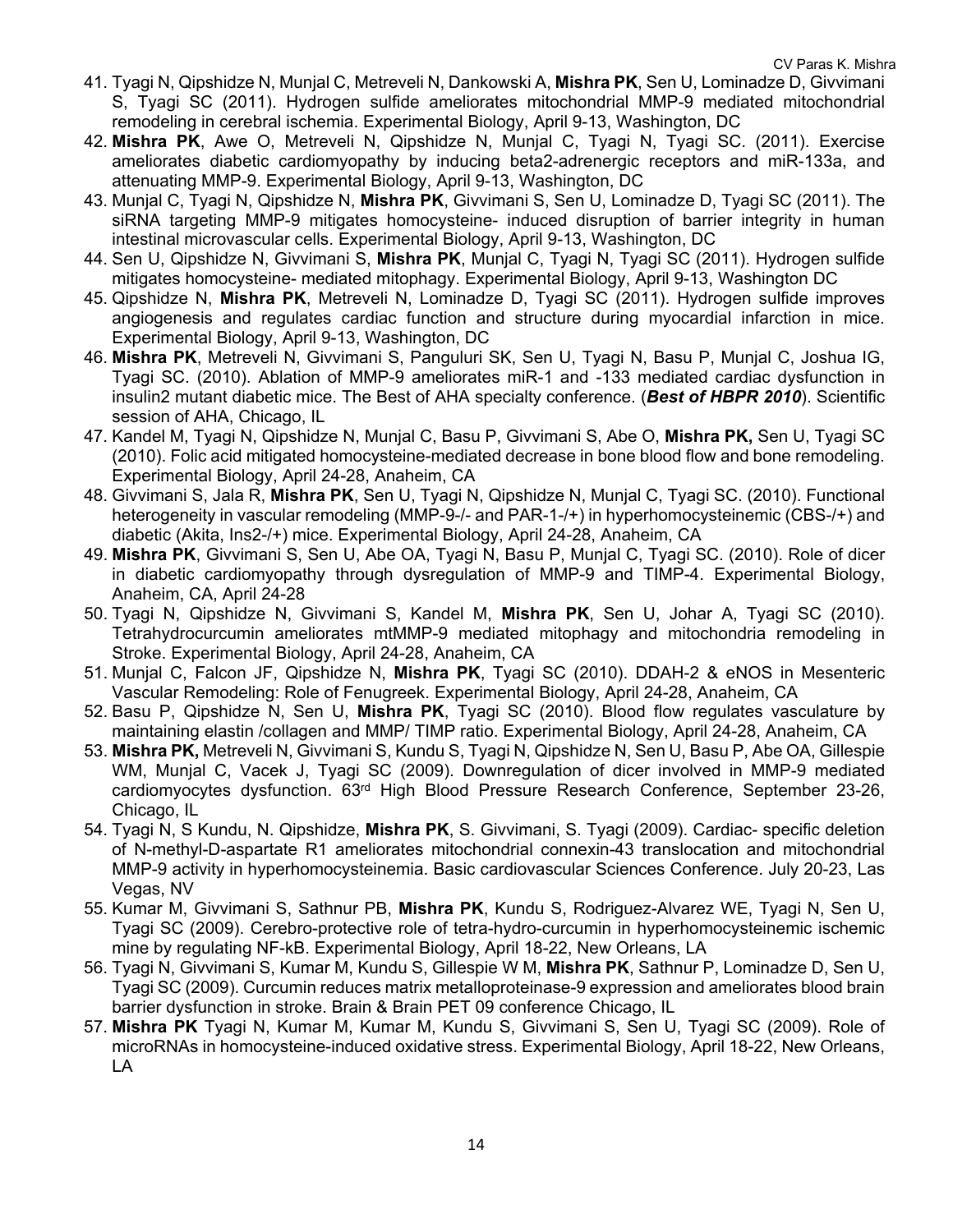D. INVITED LECTURES AT INSTITUTIONS

## **COMMUNITY**

1. A potential new therapeutic strategy for diabetes-induced heart failure. North Omaha Community Care Council meeting. September 8, 2021

## UNIVERSITY

- 2. Role of MMP9 in diabetic cardiomyopathy. Institute of Cellular Therapeutics, University of Louisville, Louisville, Kentucky. January 2013.
- 3. Multifaceted role of miR-133 in the heart. Department seminar in the Department of surgery at UNMC. September 2013.
- 4. Novel regulatory mechanisms of diabetic cardiomyopathy. Department of Internal Medicine, UNMC. January 2014.
- 5. Role of miRNA in cardiac remodeling. M.D. /Ph.D. Scholar Program Luncheon meeting at UNMC. April 2014.
- 6. Regulating the regulators of autophagy in diabetic hearts. The Nebraska Gateway to Nutrigenomics Seminar series, University of Nebraska-Lincoln. October 2014.
- 7. Mechanism of pathological cardiac remodeling in diabetics. Department of Pharmacology, UNMC. April 2014.
- 8. Autophagy and miRNA in diabetic heart failure. Cardiology Grand Round at UNMC. February 2015.
- 9. MicroRNA: From Bench side to clinical trials. Department of Genetics, Cell Biology and Anatomy. November 2016.
- 10. A novel therapeutic strategy for diabetic cardiomyopathy. VA Medical Center, NE. December 2016.
- 11. Programming death for life: unique mechanisms for cell death. Cellular and Integrative Physiology, UNMC. August 2017.
- 12. Cell death at the heart of diabetes. Department of surgery, UNMC. September 2019.
- 13. Micromanaging the "sweet" heart to prevent heart failure. VA Medical Center, NE. February 2022. NATIONAL
- 14. MicroRNA and MMP9 in the diabetic heart. Department of Physiology, Wayne State University, Detroit, Michigan. November 2012.
- 15. MicroRNA and MMP9 in the diabetic heart. Department seminar at the Cellular and Integrative Physiology, UNMC. January 2013.
- 16. MicroRNA and MMP9 in the diabetic heart. Learner Research Institute, Cleveland Clinic, Cleveland, Ohio. January 2013.
- 17. Regulating autophagy in diabetic hearts. School of Medicine Basic Biomedical Sciences, University of South Dakota. September 2016.
- 18. MicroRNOmics of diabetic cardiomyopathy: From regulatory RNA to therapeutic candidate. Department of Functional Tissue Engineering, North Carolina University, North Carolina. August 2018.
- 19. Micromanaging cardiac remodeling to develop treatment for diabetic cardiomyopathy. Vascular Biology Center Research Seminar series at the Medical College of Georgia. Augusta. February 2019. INTERNATIONAL
- 20. MicroRNA at the Heart of Diabetes. International Webinar organized by the South Asian University, Faculty of Life Sciences and Biotechnology, New Delhi, India. August 26, 2021.

## E. INVITED LECTURE AT CONFERENCES

## **NATIONAL**

- 1. Ablation of MMP9 ameliorates miR-1, and miR-133 mediated cardiac dysfunction in Insulin 2mutant diabetic mice. Harry Goldblatt Award Lecture, AHA Hypertension Council, November 2010
- 2. Exercise ameliorates diabetic cardiomyopathy by inducing beta-2 adrenergic receptors and miR-133a, and attenuating MMP9. Experimental Biology meeting Featured topic "Fibroblast-cardiomyocyte signaling", April 2011.
- 3. Exercise mitigates beta2-adrenergc receptor dysfunction by decreasing homocysteine in diabetes. Experimental Biology meeting Featured topic "Effect of exercise and nutritional perturbations on cumulative muscle protein synthesis", April 2012.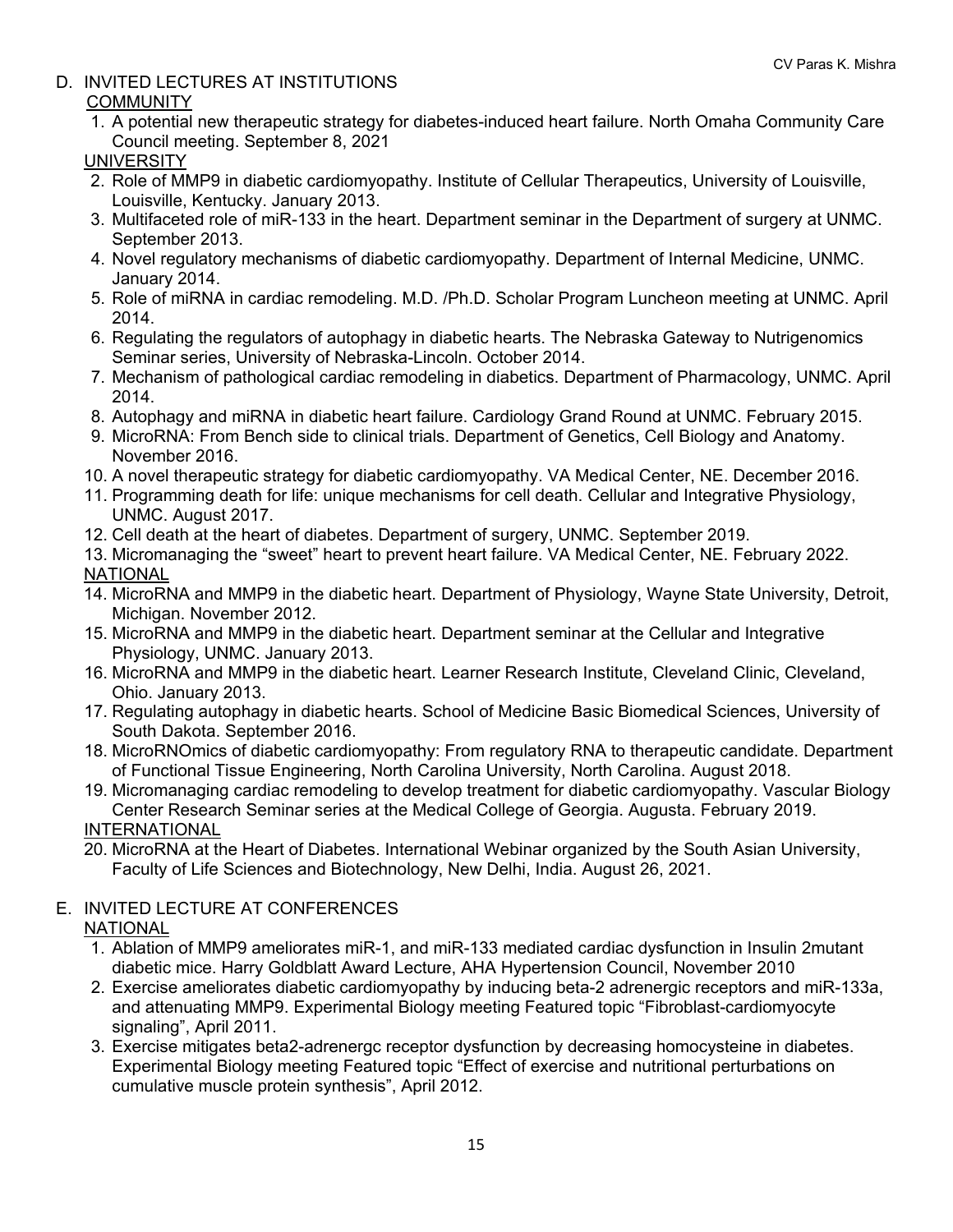- 4. Ablation of MMP9 ameliorates epigenetic modifications and mitigates diabetic cardiomyopathy. Experimental Biology meeting Featured topic "MicroRNA and stem cell in muscle pathophysiology", April 2013.
- 5. Cardioprotective role of miR-133a in diabetic hearts. The Cardiovascular Forum for Promoting Centers of Excellence and Young Investigators, Louisville, Kentucky, August 2013.
- 6. Novel cardioprotective role of miR-133a. Annual Meeting of the International Academy of Cardiovascular Sciences: North American section, Omaha, Nebraska, September 2015.
- 7. MicroRNA-autophagy axis in diabetic hearts. 9<sup>th</sup> Global Diabetologists Annual Meeting and Medicare Expo, Dallas, Texas, January 2016.
- 8. A novel role for cardiac tyrosine aminotransferase in miR-133a-mediated regulation of contractility of diabetic hearts. Annual meeting of the International Academy of Cardiovascular Sciences: North American section, 5<sup>th</sup> Annual Forum to Promote Young Investigators and Centers of Excellence in Cardiovascular Sciences, Orlando, Florida, September 2017.

### INTERNATIONAL

- 9. Genetic deletion of MMP9 induces miRNA and ameliorates heart failure in diabetics. International symposium on "Population genetics and chromatin dynamics, Banaras Hindu University, Varanasi, INDIA, January 2012.
- 10. Cardioprotective role of miR-133 in diabetic hearts. 2nd Cardiovascular Forum for Promoting Centers of Excellence and Young Investigators, Winnipeg, Manitoba, CANADA, September 2014.
- 11. MICRO-managing cardiac autophagy to ameliorate diabetic cardiomyopathy. Trends in Biochemical and Biomedical Research: Advances and Challenges, Banaras Hindu University, Varanasi, INDIA, February 2018.
- 12. Pyroptosis in diabetic cardiomyopathy*.* International conference on Emerging Research in Bioscience, Guru Ghasidas Vishwavidyalaya, INDIA, October 2018.
- 13. miRNA at the Heart of diabetes and COVID-19. Diabetes Conclave 2021, VIRTUAL, March 2021. https://diabetesconference.mindauthors.com/speakers/

### **KEYNOTE SPEAKER**

14. Role of miRNA in prevention of diabetes-induced heart failure. International e-Conference on Recent Advances in Life Sciences with Reference to Disease, Disorder and Adaptations. Lalit Narayan Mithila University, INDIA, July 2021.

https://www.youtube.com/watch?v=RbrUTHVbUjA (starts at 1:14:56)

## F. ORGANIZING SCIENTIFIC SESSIONS / CONFERENCES

- 1. Euro Weight Loss-2015, Frankfurt, GERMANY, August 2015
- 2. Annual meeting of the International Academy of Cardiovascular Sciences: North American Section, Nebraska, USA, September 2015. In addition to organization, deliver a talk, and co-chaired a scientific session
- 3. Midlands Physiological Society Scientific Session, October 2021, Nebraska, USA.
- G. SOCIAL MEDIA: Podcasts for the *American Journal of Physiology (AJP)- Heart and Circulatory Physiology* AUTHOR
	- 1. October 23, 2019: Guidelines for Evaluating Myocardial Cell Death

https://ajpheart.podbean.com/e/guidelines-for-evaluating-myocardial-cell-death/

#### CONTENT EXPERT

- 2. July 15, 2016: miR-140 and Right heart Hypertrophy https://ajpheart.podbean.com/e/mir140-and-right-heart-hypertrophy/?comments=true
- 3. March 23, 2018: MicroRNA translocation into the Mitochondria https://ajpheart.podbean.com/e/microrna-translocation-into-the-mitochondria/

## HOST

4. August 6, 2021: Cardiomyocyte-specific Txnip C247S mutation improves left ventricular functional reserve in streptozotocin-induced diabetic mice.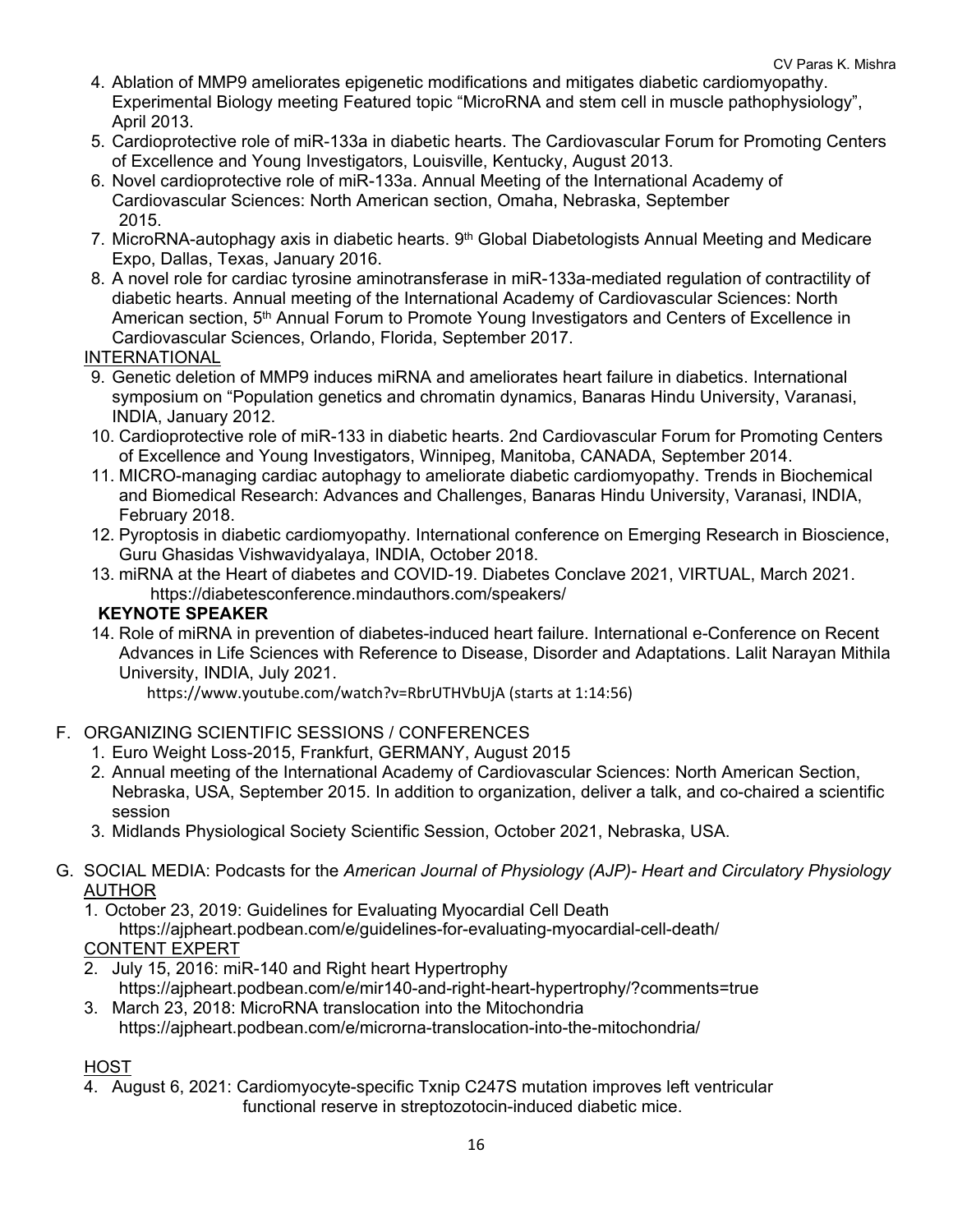#### **IV.TEACHING**

#### A. CLASSROOM LECTURES

#### UNIVERSITY OF LOUISVILLE, KENTUCKY

 $\circ$  2010 to 2012: Methods in Physiology Research course: 3 contact hours/class/week x 4 = 12 contact hours/year. The first hour of the class was dedicated to lecture-based learning on principles of flow cytometry and its applications in basic science and pharmacology industry. The second and third hours of the class were practical demonstration of flow cytometry. This included sample preparation, selecting experimental controls, loading samples in the flow cytometry instrument, acquiring, analyzing, and presenting data. Students also learnt about good versus bad data and troubleshooting in flow cytometry.

Total contact hours: 36

#### UNIVERSITY OF NEBRASKA MEDICAL CENTER, NEBRASKA

- o 2013: Cardiopulmonary Function in Health and Disease course (CIP/IPMM 916): 2 contact hours. Mechanism of cardiac hypertrophy
- o 2014-2021: PA/PT Intermediate/Graduate Physiology course (CIP 606/608): 11 contact hours/year. Sensory Systems Physiology.
- $\circ$  2015, 2017-2020: Cardiopulmonary Function in Health and Disease course:  $2x^2 = 4$  contact hours. Mechanism of cardiac hypertrophy, Advanced technique on miRNA assay/autophagy
- o 2015: Graduate Physiology Recitation (CIP 807): 1 contact hour
- o 2017-2018,2021: Graduate Physiology II (IPMM 802): 1 contact hour. Sensory Systems Physiology.

Total contact hours: 114

#### *TEACHING EVALUATION: 1=Poor, 3= Average, 5= Excellent*

#### PA/PT INTERMEDIATE / GRADUATE PHYSIOLOGY (CIP 606/608)

| Year | Number of | Criteria                                   | Score |
|------|-----------|--------------------------------------------|-------|
|      | students  |                                            |       |
| 2014 | 89        |                                            |       |
|      |           | Organized presentation of course materials | 4.09  |
|      |           | Keeping student attention                  | 3.15  |
|      |           | Well Prepared for teaching                 | 4.08  |
|      |           | Visual aids to complement verbal teaching  | 3.81  |
|      |           | Overall performance                        | 3.72  |
| 2015 | 85        |                                            |       |
|      |           | Organized presentation of course materials | 4.28  |
|      |           | Keeping student attention                  | 3.84  |
|      |           | Well Prepared for teaching                 | 4.28  |
|      |           | Visual aids to complement verbal teaching  | 4.26  |
|      |           | Overall performance                        | 4.18  |
| 2016 | 122       |                                            |       |
|      |           | Organized presentation of course materials | 4.54  |
|      |           | Keeping student attention                  | 4.06  |
|      |           | Well Prepared for teaching                 | 4.63  |
|      |           | Visual aids to complement verbal teaching  | 4.31  |
|      |           | Overall performance                        | 4.43  |
|      |           |                                            |       |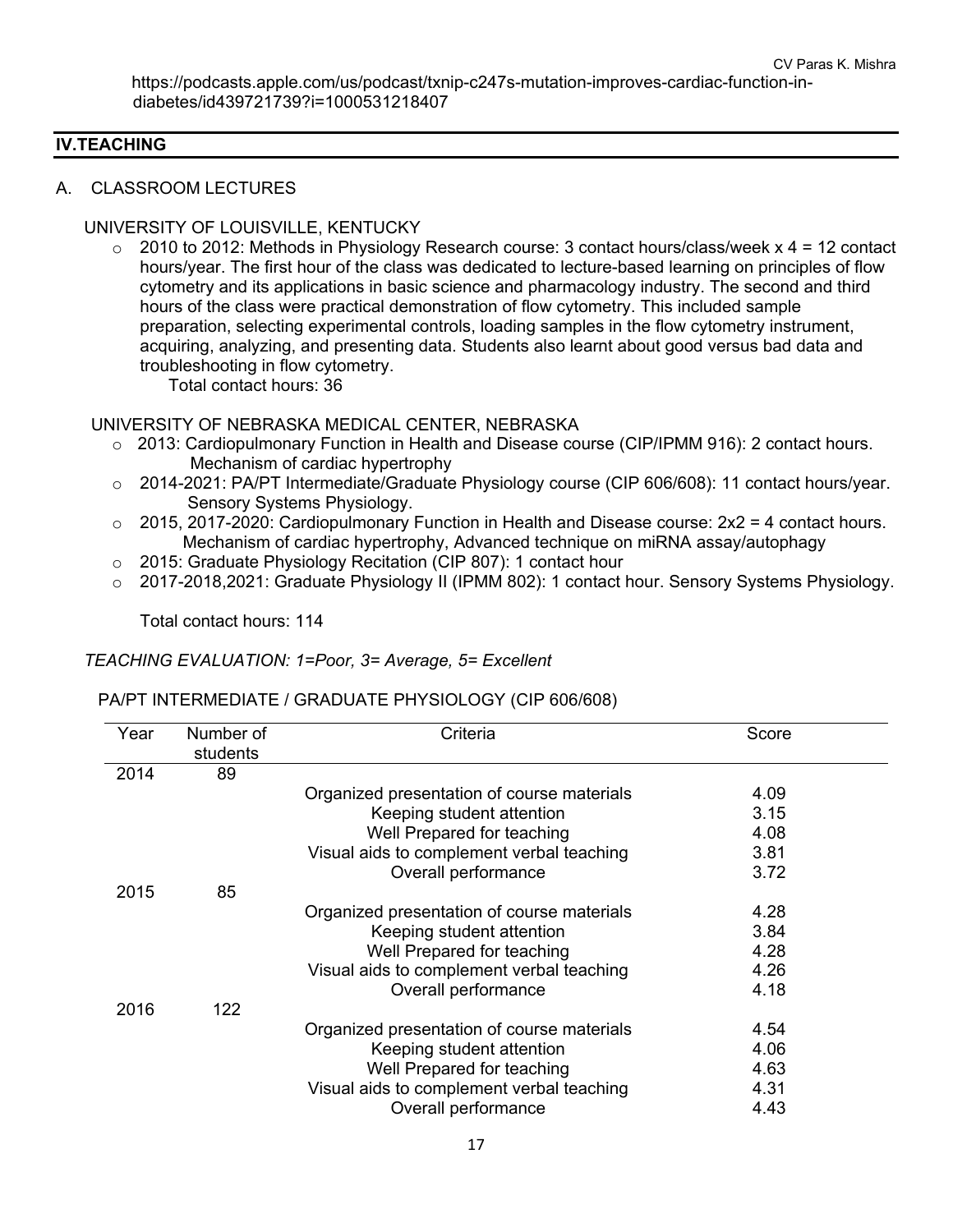| 2017 | 124 |                                                                         |              |
|------|-----|-------------------------------------------------------------------------|--------------|
|      |     | Organized presentation of course materials<br>Keeping student attention | 4.55<br>3.87 |
|      |     | Well Prepared for teaching                                              | 4.63         |
|      |     | Visual aids to complement verbal teaching                               | 4.45         |
|      |     |                                                                         | 4.28         |
|      |     | Overall performance                                                     |              |
| 2018 | 128 |                                                                         |              |
|      |     | Organized presentation of course materials                              | 4.21         |
|      |     | Keeping student attention                                               | 3.88         |
|      |     | Well Prepared for teaching                                              | 4.57         |
|      |     | Visual aids to complement verbal teaching                               | 4.38         |
|      |     | Overall performance                                                     | 4.21         |
| 2019 | 133 |                                                                         |              |
|      |     | Organized presentation of course materials                              | 4.45         |
|      |     | Keeping student attention                                               | 3.97         |
|      |     | Well Prepared for teaching                                              | 4.72         |
|      |     | Visual aids to complement verbal teaching                               | 4.47         |
|      |     | Overall performance                                                     | 4.37         |
| 2020 | 123 |                                                                         |              |
|      |     | Organized presentation of course materials                              | 4.67         |
|      |     |                                                                         | 4.57         |
|      |     | Keeping student attention                                               |              |
|      |     | Well Prepared for teaching                                              | 4.78         |
|      |     | Visual aids to complement verbal teaching                               | 4.75         |
|      |     | Overall performance                                                     | 4.74         |
| 2021 | 124 |                                                                         |              |
|      |     | Organized presentation of course materials                              | 4.39         |
|      |     | Keeping student attention                                               | 4.35         |
|      |     | Well Prepared for teaching                                              | 4.68         |
|      |     | Visual aids to complement verbal teaching                               | 4.37         |
|      |     | Overall performance                                                     | 4.41         |
|      |     | Average of 8 years: 4.29. Average of last three years: 4.51             |              |

## CARDIOPULMONARY FUNCTION IN HEALTH AND DISEASE (CIP/IPMM 916)

| Year                         | <b>Students</b> | Criteria                                     | Score |
|------------------------------|-----------------|----------------------------------------------|-------|
| 2017                         | 5               |                                              |       |
|                              |                 | Well Prepared for teaching                   | 5.0   |
|                              |                 | Enthusiasm for teaching                      | 5.0   |
|                              |                 | Communication skill and subject<br>materials | 5.0   |
|                              |                 | Overall performance                          | 5.0   |
| 2018                         | 5               |                                              |       |
|                              |                 | Organization and teaching<br>preparation     | 4.4   |
|                              |                 | Interest and enthusiasm                      | 4.6   |
|                              |                 | Course material and subject<br>information   | 4.6   |
|                              |                 | Overall performance                          | 4.4   |
| 2019                         | 5               |                                              |       |
| <b>First part Evaluation</b> |                 | Organization and teaching<br>preparation     | 4.5   |
|                              |                 | Interest and enthusiasm                      | 5.0   |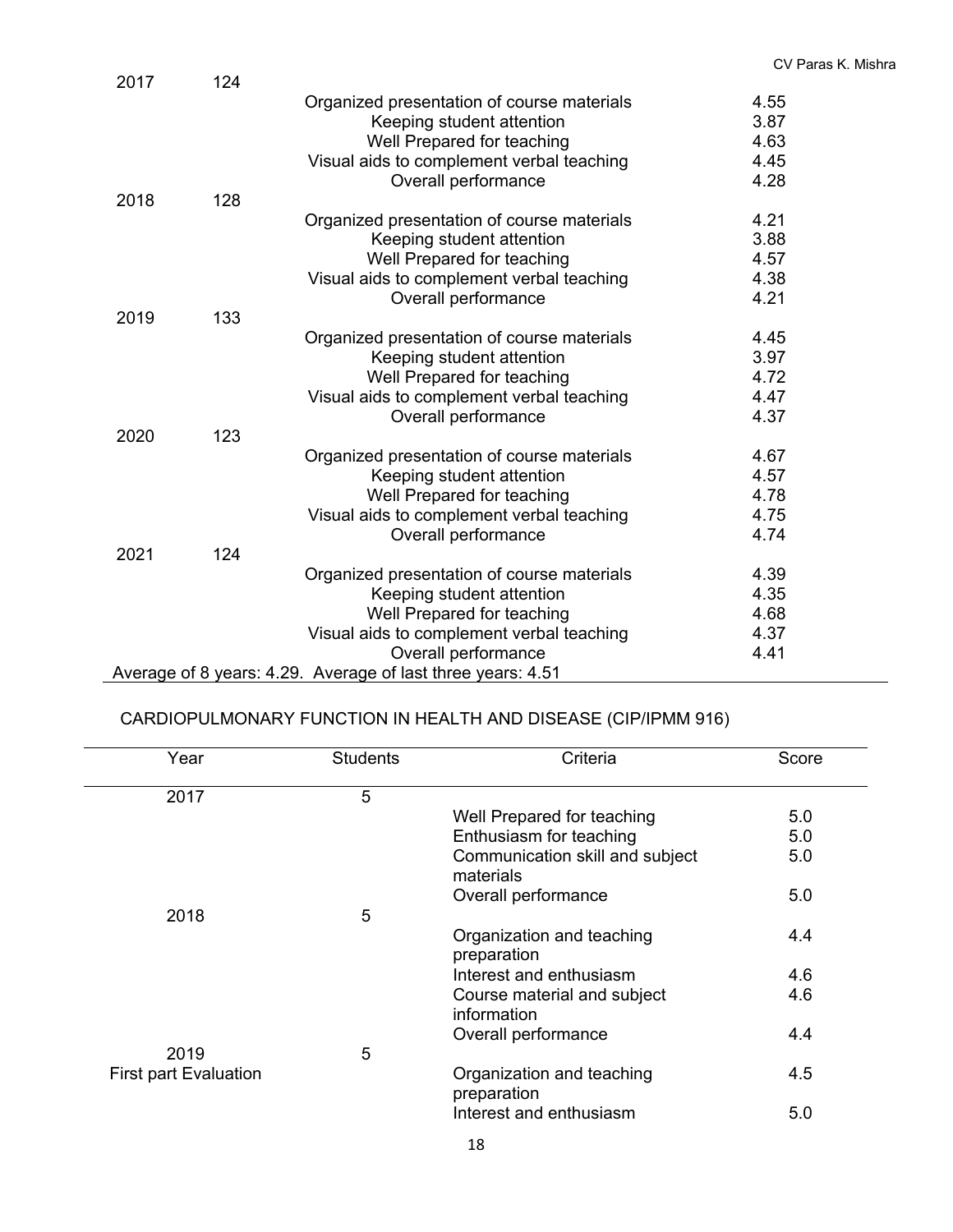|                                                         |   |                                               | CV Paras K. Mishra |
|---------------------------------------------------------|---|-----------------------------------------------|--------------------|
|                                                         |   | Course material and subject<br>information    | 4.5                |
|                                                         |   | Overall performance                           | 4.8                |
| Second part Evaluation                                  |   |                                               |                    |
|                                                         |   | Organization and teaching<br>preparation      | 5.0                |
|                                                         |   | Interest and enthusiasm                       | 5.0                |
|                                                         |   | Course material and subject                   | 5.0                |
|                                                         |   | information                                   |                    |
|                                                         |   | Overall performance                           | 5.0                |
| 2020                                                    | 7 |                                               |                    |
|                                                         |   | Organized presentation of course<br>materials | 4.86               |
|                                                         |   | Keeping student attention                     | 4.86               |
|                                                         |   | Well Prepared for teaching                    | 4.86               |
|                                                         |   | Visual aids to complement verbal              | 4.86               |
|                                                         |   | teaching                                      |                    |
|                                                         |   | Overall performance                           | 4.86               |
| Average of 4 years: 4.81; Average of last 3 years: 4.76 |   |                                               |                    |

## B. DIRECTOR DEPARTMENT SEMINAR

2016-2018: Director of Department Seminar course, Cellular and Integrative Physiology (CIP), UNMC.

## C. CHAIR JOURNAL CLUB OF CIP GRADUATE STUDENTS

 2016-2018: 1 contact hour/week journal club with all CIP graduate students. Guiding students for department seminar and organizing graduate student seminar in the department.

### D. MENTOR OF TRAINEES/FELLOWS

#### **1. Primary Mentor**

### UNDERGRADUATE STUDENT

| Year | Name                    | Degree/Research              | Institution                                                       |
|------|-------------------------|------------------------------|-------------------------------------------------------------------|
| 2012 | Lawrence A.<br>Murphy   | <b>B.S./Summer Research</b>  | Dept. of Physiology & Biophysics,<br>University of Louisville, KY |
| 2013 | <b>Pranay Velachery</b> | Junior /Summer<br>Research   | Dept. of Cellular and Integrative<br>Physiology, UNMC, NE         |
| 2014 | Vikash<br>Mudgapalli    | Sophomore/Summer<br>Research | Dept. of Cellular and Integrative<br>Physiology, UNMC, NE         |
| 2014 | Santosh Ramini          | Sophomore/Summer<br>Research | Dept. of Cellular and Integrative<br>Physiology, UNMC, NE         |
| 2017 | <b>Patrick Martha</b>   | <b>B.S./Summer Research</b>  | Dept. of Cellular and Integrative<br>Physiology, UNMC, NE         |
| 2018 | Keerthi Shaik           | <b>B.S./Summer Research</b>  | Dept. of Cellular and Integrative<br>Physiology, UNMC, NE         |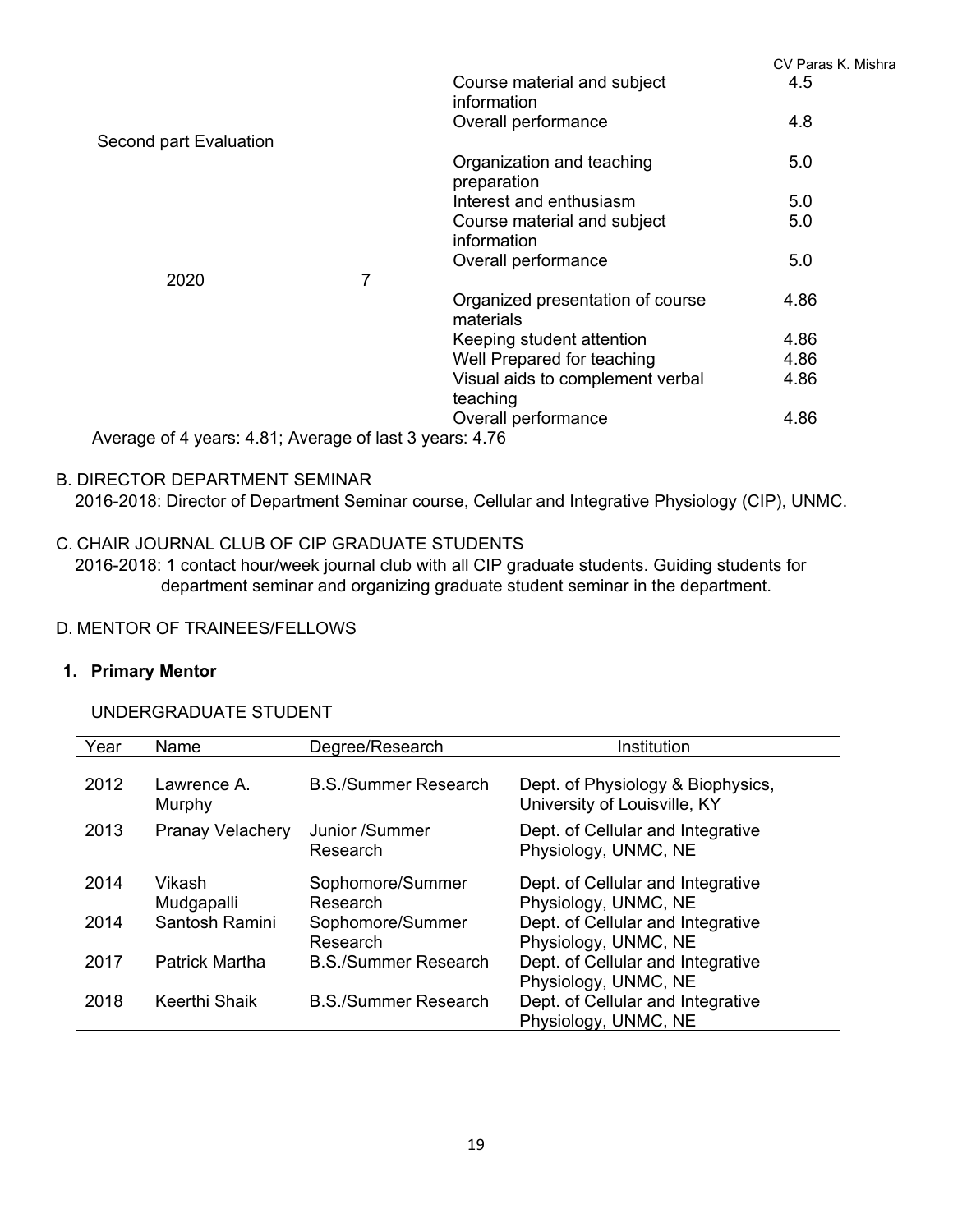## M.S. STUDENT

| Year    | Name                 | Thesis title                                                                                                           | Institution                                                       |
|---------|----------------------|------------------------------------------------------------------------------------------------------------------------|-------------------------------------------------------------------|
| 2011-12 | Camille              | The role of MMP9 in diabetic                                                                                           | Dept. of Physiology & Biophysics,                                 |
|         | <b>Brunson</b>       | cardiomyopathy                                                                                                         | University of Louisville, KY                                      |
| 2011-12 | Leiberh Noel<br>Diaz | The role of Matrix<br>Metalloproteinase-9 on stem cell<br>survival and differentiation in<br>diabetic microenvironment | Dept. of Physiology & Biophysics,<br>University of Louisville, KY |
| 2011-12 | Jessica              | Exercise mitigated autophagy in                                                                                        | Dept. of Physiology & Biophysics,                                 |
|         | Harris               | the diabetic heart                                                                                                     | University of Louisville, KY                                      |

## Ph.D. STUDENT

| Year     | Name                  | Thesis title                                                                       | Institution                                               |
|----------|-----------------------|------------------------------------------------------------------------------------|-----------------------------------------------------------|
| 2018-20  | Sumit Kar             | Cardioprotective roles of<br>hydrogen sulfide donors in<br>diabetic cardiomyopathy | Dept. of Cellular and Integrative<br>Physiology, UNMC, NE |
| 2017-    | Tyler N<br>Kambis     | TBD                                                                                | Dept. of Cellular and Integrative<br>Physiology, UNMC, NE |
| $2022 -$ | Flobater I<br>Gawargi | TBD                                                                                | Dept. of Cellular and Integrative<br>Physiology, UNMC, NE |

## Ph.D. / M.D. Ph.D. ROTATING STUDENT

| Year | Name                | Degree     | Institution |
|------|---------------------|------------|-------------|
| 2013 | Shamma S. Rahman    | Ph.D.      | UNMC        |
|      |                     |            |             |
| 2014 | Denise A. Cobb      | Ph.D.      | <b>UNMC</b> |
| 2015 | Paul Sarjo          | Ph.D.      | UNMC        |
| 2015 | Anyum Ma            | Ph.D.      | UNMC        |
| 2016 | Ahmad M. Wafi       | Ph.D.      | UNMC        |
| 2016 | Stephan J. Haller   | M.D./Ph.D. | <b>UNMC</b> |
| 2017 | Salma Sharmin       | Ph.D.      | <b>UNMC</b> |
| 2017 | Kambis N. Tyler     | Ph.D.      | UNMC        |
| 2017 | Hannah L. Harris    | Ph.D.      | <b>UNMC</b> |
| 2018 | Sydney E. Greer     | Ph.D.      | <b>UNMC</b> |
| 2018 | Kristina Pravoverov | M.D./Ph.D. | <b>UNMC</b> |
| 2018 | <b>Brady Betten</b> | Ph.D.      | UNMC        |
| 2018 | Sumit Kar           | Ph.D.      | UNMC        |
| 2021 | Deepan Chatterjee   | Ph.D.      | UNMC        |
| 2021 | Brigham J. Killips  | Ph.D.      | <b>UNMC</b> |
| 2021 | Flobater I Gawargi  | Ph.D.      | <b>UNMC</b> |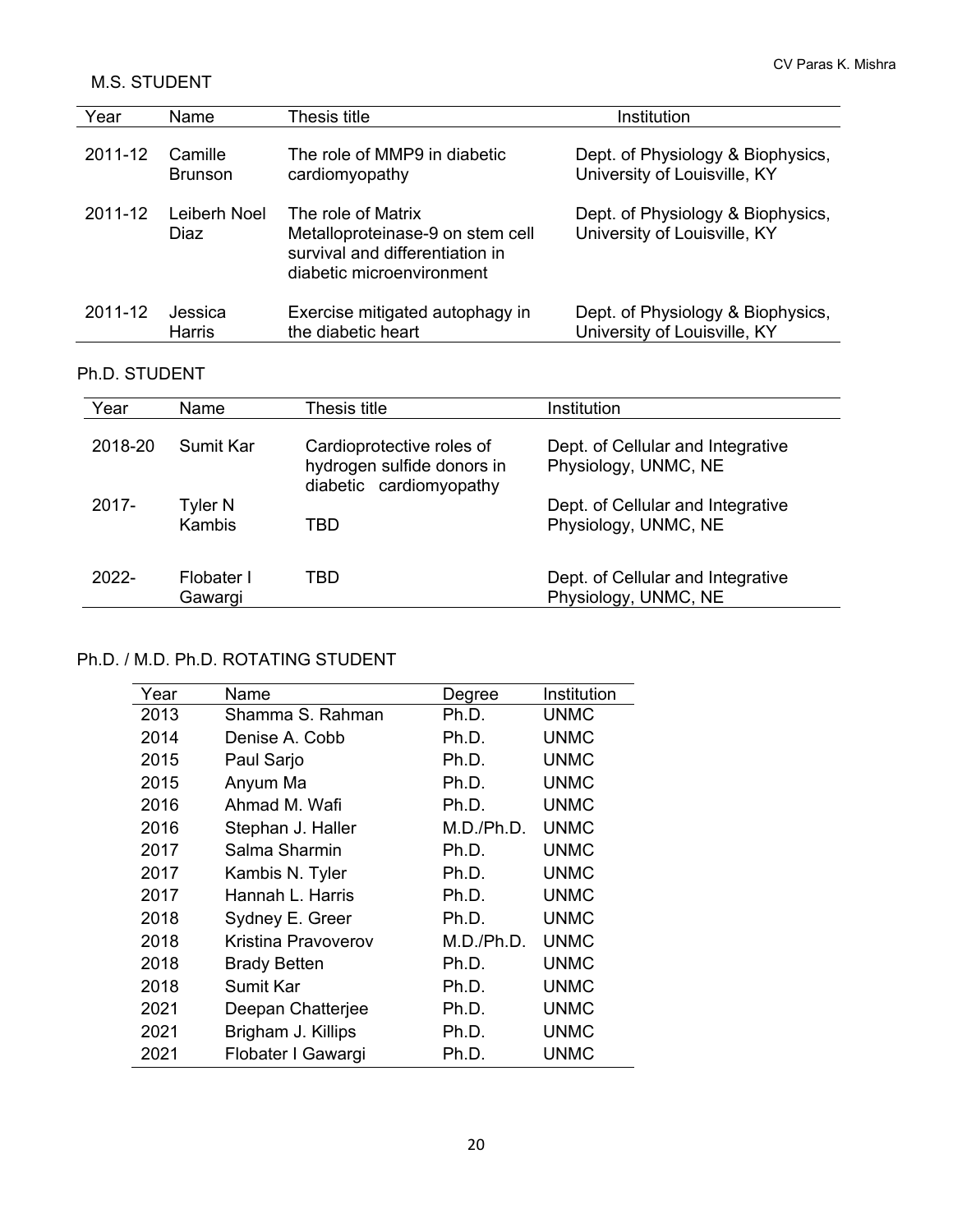#### POSTDOCTORAL FELLOW

| Year        | Name                | <b>Publications</b>                                                                                                                                                                                                                                                                                                          |
|-------------|---------------------|------------------------------------------------------------------------------------------------------------------------------------------------------------------------------------------------------------------------------------------------------------------------------------------------------------------------------|
| 2011-14     | Vishalakshi Chavali | Published 4 research (two $1st$ , two co-author) and 2 review<br>articles (one 1 <sup>st</sup> and one co-author), and 2 book chapters (one<br>1 <sup>st</sup> and one co-author). She has also published 7 conference-<br>based abstracts. She has poster/Oral presentations at national<br>and local conferences/meetings. |
| $2013 - 18$ | Shyam S Nandi       | Published 7 research (Four 1 <sup>st</sup> and three co-author), 3 review<br>articles (one 1 <sup>st</sup> and two co-author), 2 book chapter (one 1 <sup>st</sup><br>and one co-author), and 13 conference-based abstracts                                                                                                  |
| 2014-15     | Varun Kesherwani    | Published 3 first-author research papers                                                                                                                                                                                                                                                                                     |
| 2015-16     | Priyanka Prathipati | Published 1 first-author research and 1 first-author review<br>articles, and 1 conference-based abstract.                                                                                                                                                                                                                    |
| 2015-16     | Bryan T Hackfort    | Published 1 co-author research article and 1 first –author<br>review article                                                                                                                                                                                                                                                 |
| 2017-18     | Roopali Yadav       | Published 1 co-author paper                                                                                                                                                                                                                                                                                                  |
| 2017-20     | Santosh Yadav       | Published 8 research papers (four 1 <sup>st</sup> author and four co-<br>author) and 1 conference-based abstract                                                                                                                                                                                                             |

# **2. Primary Trainee's honors and awards**

PREDOCTORAL FELLOWS

- $\triangleright$  Sumit Kar, Ph.D. completed in December 2020
	- o 2018: Poster Presentation Award, Nebraska Physiological Society Meeting, Omaha, NE
	- $\circ$  2019: 1<sup>st</sup> Prize in Poster Presentation Award, Midlands Society of Physiological Sciences meeting, Omaha, Omaha, NE
	- o 2019: 1<sup>st</sup> Place Winner at the NATIONAL LEVEL competition for "The Science Coalition's Fund It Forward Student Video Challenge". The Fund It Forward Student Video Challenge is a contest for undergraduate and graduate students currently enrolled in The Science Coalition (TSC) member institutions. Participants were asked to create a video to tell the story of why science matters and remind members of Congress that now is the time to invest in research for the future of the USA. The winner was decided by the votes of over 2,000 participants from across the country.
	-
	- $\circ$  Jointly received the 1<sup>st</sup> place in Graduate category by TSC.<br>https://www.sciencecoalition.org/2019/12/11/the-science-coalition-announces-winners-of-2019-fund-it-forward-student-videochallenge/
		- Link to the video: https://youtu.be/YUQTSIPw6b0
	- o 2020: Outstanding Graduate Oral Presentation, Midlands Society of Physiological Society and Iowa Physiological Society meeting. His abstract was one of the four abstracts were selected for the "oral presentation". Among the four-oral presentation, he was winner of the "Beckman Coulter Life Sciences Outstanding Graduate Oral Presentation".
	- <sup>o</sup> Other recognitions: UNMC today: https://www.unmc.edu/news.cfm?match=24839 https://www.unmc.edu/news.cfm?match=26638
	- o 2020: Received UNMC Program of Excellent Assistantship
	- o Completed Ph.D. in December 2020 and immediately joined leadership position in a company. Currently, Associate Director, Translational Medicine at Revolution Medicines, San Francisco.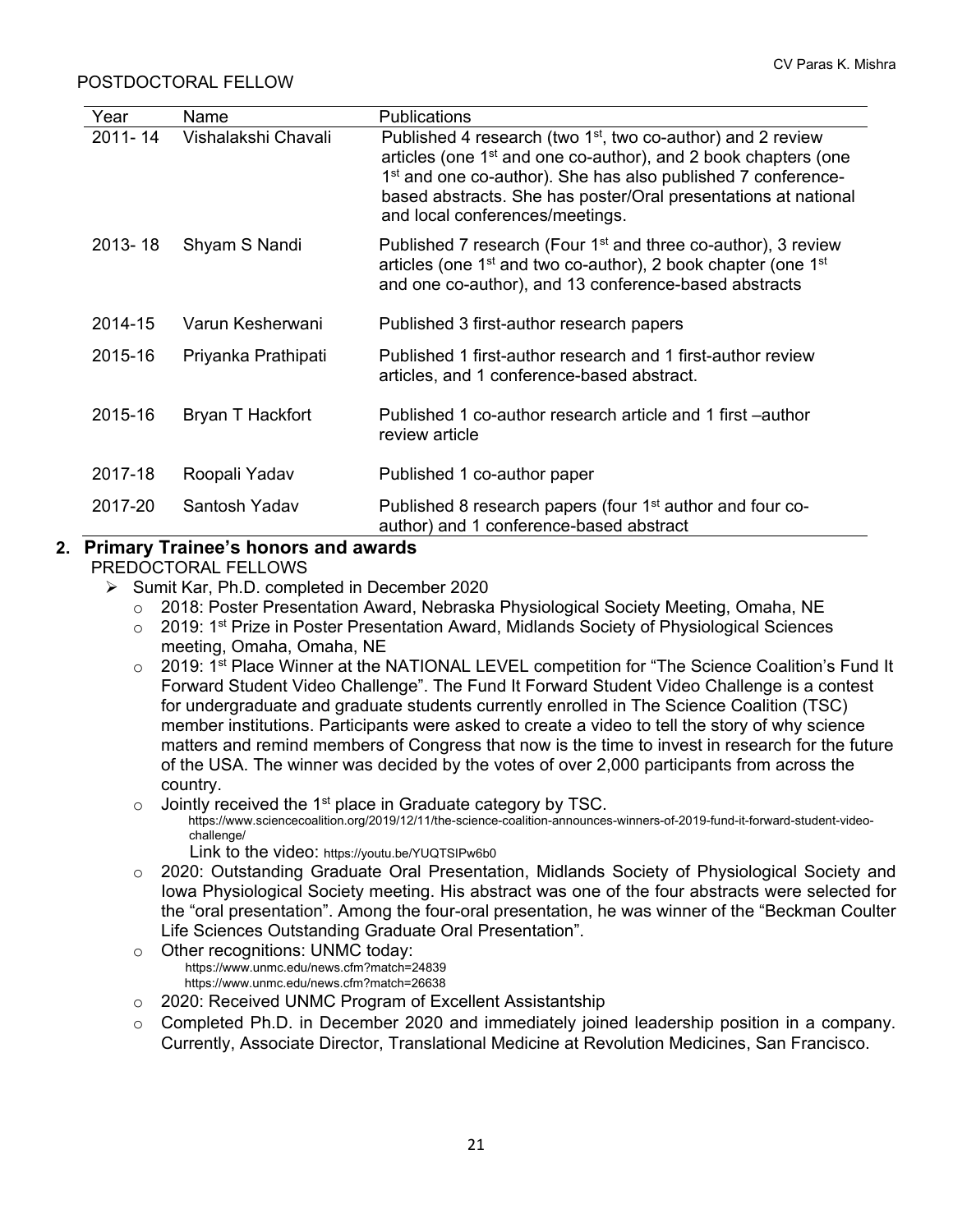- $\triangleright$  Tyler N. Kambis
	- $\circ$  2019: 1<sup>st</sup> Place Winner at the National Level competition for "The Science Coalition's Fund It Forward Student Video Challenge". He and Sumit Kar jointly won this for the Graduate Student category
	- o 2019: Received UNMC Program of Excellent Assistantship
	- o 2019-present: Graduate student representative for UNMC's chapter of the Student Alliance for
	- o Global Health
	- $\circ$  2019-present: Executive Board Member of Coalition Rx focused on providing policy briefs and biomedical perspective
	- $\circ$  2020-present: Member of UNMC Legislative Team for selection of priority state legislation.
	- o 2020-present: Member of American Physiological Society Cardiovascular Section Trainee **Committee**
	- $\circ$  2020-2021: PRESIDENT, UNMC student Delegate. Head student for State policy advocacy
	- $\circ$  2020: Placed second in Research! America 2020 Flash Talks Competition at the NATIONAL LEVEL COMPETITION. Tyler was one of the 10 people ranging from Graduate Students to Young Investigators selected by the Research! America 2020 to compete in the Flash Talks Competition for 3 minutes. His talk was on "Using the wrong fuel for the right job" where he draws a comparison between our world's energy crises with the diabetic heart's energy crisis. The Featured speakers in this Forum included high profile people including CNN's Dr. Sanjay Gupta, global health issue adviser Dr. Anthony Fauci, and NIH Director Dr. Francis Collins. https://www.researchamerica.org/news-and-events/events/national-health-research-forum https://www.unmc.edu/news.cfm?match=26235
	- o Awarded a Research! America CIVIC ENGAGEMENT MICROGRANT to facilitate dialogue between public officials, community leaders, and the public around issues of common scientific concerns.
	- $\circ$  2021: Awarded a Ruth L Kirschstein Predoctoral Individual National Research Service Grant, the National Institutes of Health grant F31 in July.
	- o 2021: Recognized as a Shepherd University FINEST UNDER 40 ALUMNI: https://www.shepherd.edu/suaa/alumnihighlights?fbclid=IwAR2ZYCR7R\_8pGlFdVfuSZDAvLZOAd\_\_oxcFrqfEClS1\_0xGeIfpfWcVtro
	- o 2021: 1<sup>st</sup> Place in the Oral Presentations of Graduate Category in the 2021 Midlands Society of Physiological Sciences Scientific session.
	- 2021: Recognized UNMC "GRADUATE STUDENT OF DISTINCTION" based on appointment to a standing committee of a national society- American Physiology Society, and national fellowship, NIH F31.

#### POSTDOCTORAL FELLOWS

- Vishalakshi Chavali, Ph.D.
	- $\circ$  2013: Finalist for the James Willerson Clinical Award Lecture, Cardiovascular Forum for Promoting Centers of Excellence and Young Investigators Conference, KY
- $\triangleright$  Shyam Sundar Nandi, Ph.D.
	- o 2015: Best Poster Award in Translational Medicine, Annual Meeting of the International Academy of Cardiovascular Sciences: North American Section, NE
	- o 2017: UNMC Postdoctoral Excellence in Research Award https://www.unmc.edu/news.cfm?match=21046&pk\_campaign=email&pk\_kwd=Dr\_Nandi\_receives\_postdoctural\_research\_award
	- o 2017: "Research recognition Award" from American Physiological Society Cardiovascular Section (APS, CV section), based on Experimental Biology meeting abstract and scientific achievements.
	- o 2018: Caroline tum Suden/Frances Hellebrandt Professional Opportunity Award from APS, CV Section, based on Experimental Biology meeting abstract and scientific achievements.
- $\triangleright$  Priyanka Prathipati, Ph.D.
	- o 2015: Oral Presentation Award, Nebraska Physiological Society meeting, Omaha, NE
- $\triangleright$  Bryan T. Hackfort, Ph.D.
	- o 2015: Best Poster Presentation Award, Nebraska Physiological Society meeting, Omaha, NE
- $\triangleright$  Santosh K. Yadav, Ph.D.
	- o 2018: Poster Presentation Award, Nebraska Physiological Society Meeting, Omaha, NE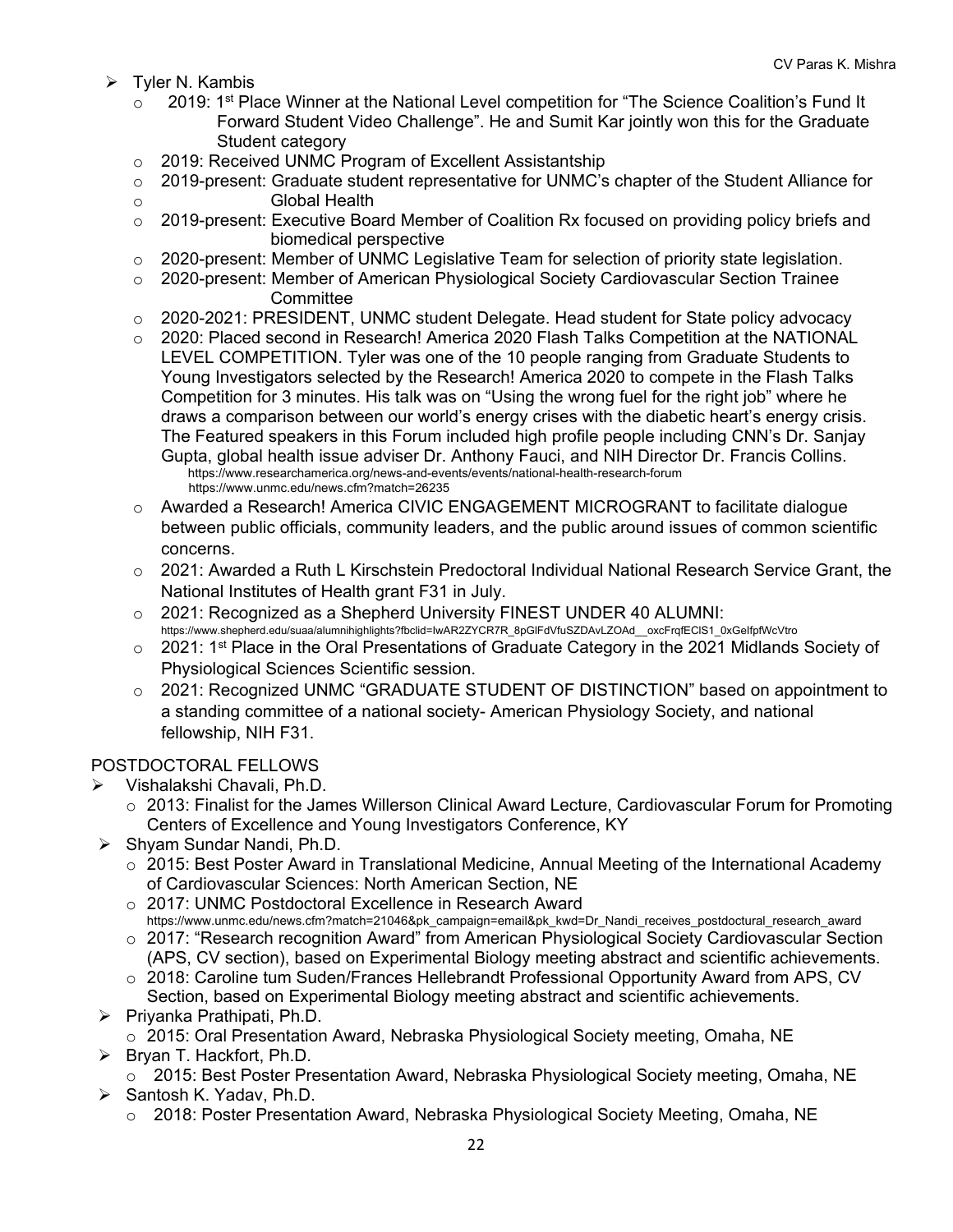- $\circ$  2019: 1<sup>st</sup> Prize in Poster Presentation Award, Midlands Society of Physiological Sciences meeting, Omaha, NE
- o 2019-present: Elected, Vice President of UNMC Postdoctoral Association
- $\circ$  2020-21: Elected, Council member of the Midlands Society of Physiological Sciences.

#### SUMMER STUDENT

- $\triangleright$  Patrick Marta, High School Summer Trainee
- o 2017: Poster presentation Award, Nebraska Physiological Society meeting, Omaha, NE **STAFF** 
	- $\triangleright$  Hamid R. Shahshahan, Research Technologist
		- o 2017 UNMC Chancellor's Council "Silver U Award".
		- o 2020 UNMC Chancellor's Council "Gold U Award".
			- https://www.unmc.edu/news.cfm?match=25787&pk\_campaign=email&pk\_kwd=Hamid\_Shahshahan\_is\_Gold\_U\_recipient\_for\_June

#### **3. Primary Trainee's grant**

*I.Targeting metabolic remodeling and mitochondrial dysfunction in the diabetic heart*

National Institutes of Health F31 Fellowship January 2021- January 2023

Direct cost: Year/Total: 2/\$67,576

PI: Tyler N. Kambis

*II.Targeting ferroptotic death in diabetic cardiomyopathy with H2S*

UNMC Program of Excellent Assistantship for Graduate Students

July 1, 2020-June 30, 2022 (relinquished from December 2020 due to completion of PhD) Direct cost: Year/Total: 2/\$51,000

PI: Sumit Kar

*III.Ameliorating mitochondrial damage by miR-133a in the T1DM heart* UNMC Program of Excellent Assistantship for Graduate Students July 1, 2019-June 30, 2021 (relinquished from January 2021 due to F31 fellowship) Direct cost: Year/Total: 2/\$51,000 PI: Tyler N Kambis *IV.Mitochondrial abnormalities and its regulation by miRNA in diabetic hearts*

American heart Association Postdoctoral Award

July 1, 2016-June 30, 2018 Direct cost: Year/Total: 2/\$82,000

PI: Shyam Sundar Nandi

## E. CO-MENTOR / MENTOR OF FACULTIES

| Year                | Name                   | Project                                                                                                               | Institution                                                    |
|---------------------|------------------------|-----------------------------------------------------------------------------------------------------------------------|----------------------------------------------------------------|
| 2019-<br>present    | Song-<br>Young<br>Park | Mentor. Discussing individual<br>development plan is required for<br>researchers at the undergraduate<br>institutions | Assistant Professor, School of Health<br>and Kinesiology, UNO. |
| 2020-<br>present    | Arpita<br>Chatterjee   | Co-Mentor, Radiation-induced<br>cardiotoxicity in diabetes.                                                           | Instructor, Biochemistry and<br>Molecular Biology, UNMC        |
| $2021 -$<br>present | Andrew<br>Hamann       | Co-Mentor, miRNA in<br>cardiomyopathy. Received<br>AHA, Career Development Grant<br>in 2021                           | Research Assistant Professor,<br>College of Engineering, UNL   |
| $2021 -$<br>present | Shuai Li               | Co-Mentor. Autophagy in<br>peripheral artery disease.                                                                 | Instructor, Surgery, UNMC                                      |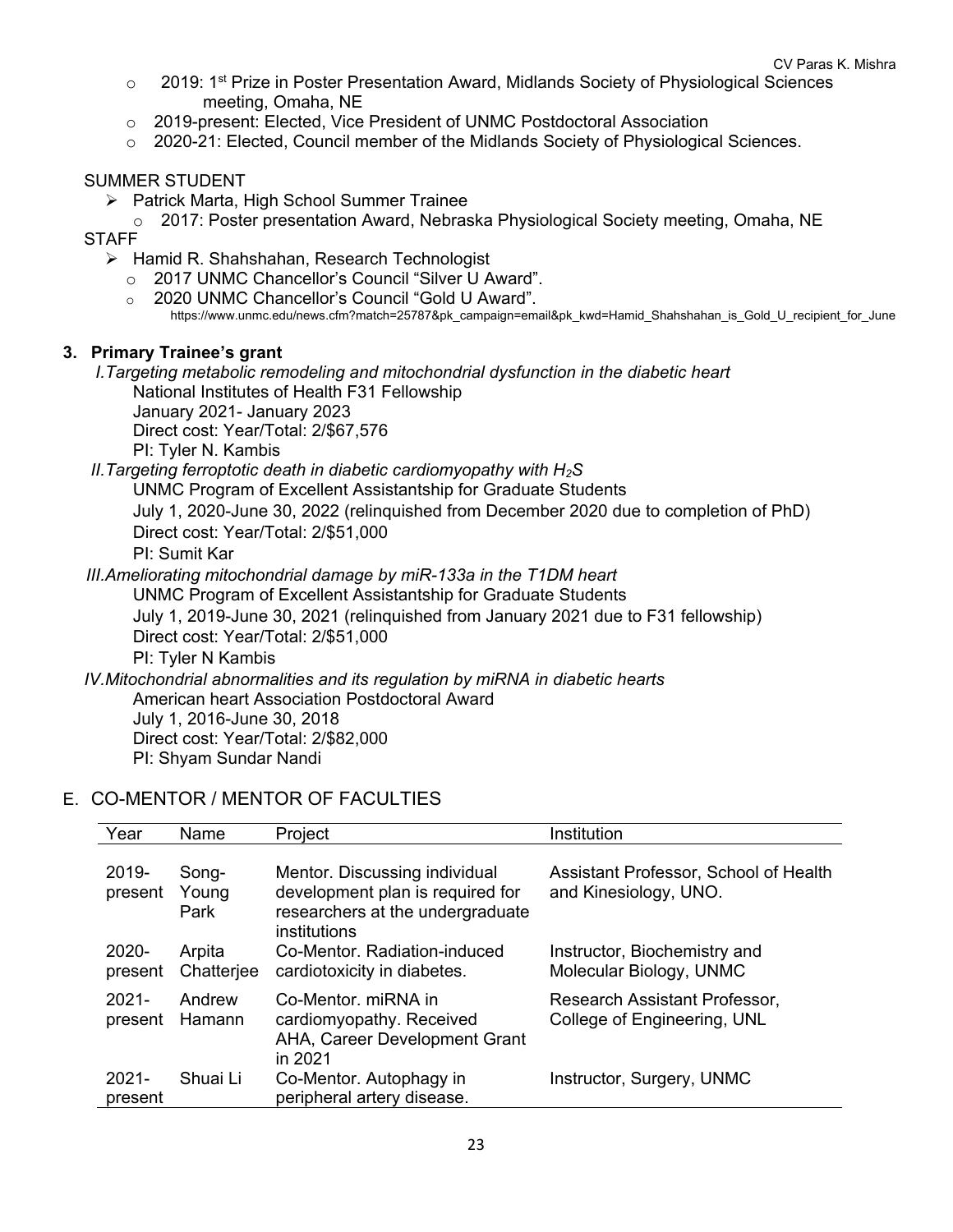#### CO-MENTORED GRANTS:

*I. Autophagy in peripheral artery disease: clinical relation and treatment potential* American Heart Association Career Development Award July 1, 2021-June 30, 2024 Direct Costs: Year/Total: 3/ \$231,000 PI: Shui Li Instructor, University of Nebraska Medical Center *II. Engineering cells to produce miRNA-loaded and cardiomyocyte-targeting exosomes* American Heart Association Career Development Award December 1, 2021- November 30, 2024 Direct Costs: Year/Total: 3/ \$300,000 PI: Andrew Hamann

#### F. THESIS/DISSERTATION COMMITTEE

| Year      | Name                                                                                                 | Thesis degree      | Institution                                                                                                                                                                                                              |
|-----------|------------------------------------------------------------------------------------------------------|--------------------|--------------------------------------------------------------------------------------------------------------------------------------------------------------------------------------------------------------------------|
| 2011      | Jonathan Vacek                                                                                       | summa cum<br>laude | Physiology and Biophysics, University<br>of Louisville                                                                                                                                                                   |
| 2011      | Nicole S. Stivers                                                                                    | M.S                | Cellular and Integrative Physiology,<br><b>UNMC</b>                                                                                                                                                                      |
| 2013-2015 | Derek Passer<br>Mentors: Irving H.<br>Zucker (UNMC) and<br>Ibrahim J. Domian<br>(Harvard University) | Ph.D.              | Cellular and Integrative Physiology,<br><b>UNMC</b><br>Dissertation: Atypical Protein Kinase C<br>dependent polarized Cell Division is<br>required for Myocardial Trabeculation                                          |
| 2014-2016 | <b>Yuan Ying</b><br>(Mentor: Babu<br>Padanilam)                                                      | Ph.D.              | Cellular and Integrative Physiology,<br><b>UNMC</b><br>Dissertation: The role of P53 signaling<br>in unilateral ureteral obstruction induced<br>Fibrogenesis                                                             |
| 2016-2020 | Anyum Ma<br>(Mentor: Irving H.<br>Zucker)                                                            | Ph.D.              | Cellular and Integrative Physiology,<br><b>UNMC</b><br>Dissertation: The Role of central ACE2<br>and Nrf2 in Sympatho-excitation:<br><b>Responses to Central Ang II</b>                                                  |
| 2016-2020 | Ahmed Wafi<br>(Mentor: Irving H.<br>Zucker)                                                          | Ph.D.              | Cellular and Integrative Physiology,<br><b>UNMC</b><br>Dissertation: Exercise and Nrf2 in<br><b>Chronic heart Failure</b>                                                                                                |
| 2017-2019 | Ke Liao<br>(Mentor: Shilpa<br>Buch)                                                                  | Ph.D.              | Pharmacology and Experimental<br>Neuroscience, UNMC<br>Dissertation: Role of Circular-RNA in<br><b>Morphine-mediated Microglial</b><br><b>Activation: Implication for Cognitive</b><br><b>Impairment and Memory Loss</b> |

Research Assistant Professor and Biomedical Engineer, University of Nebraska-Lincoln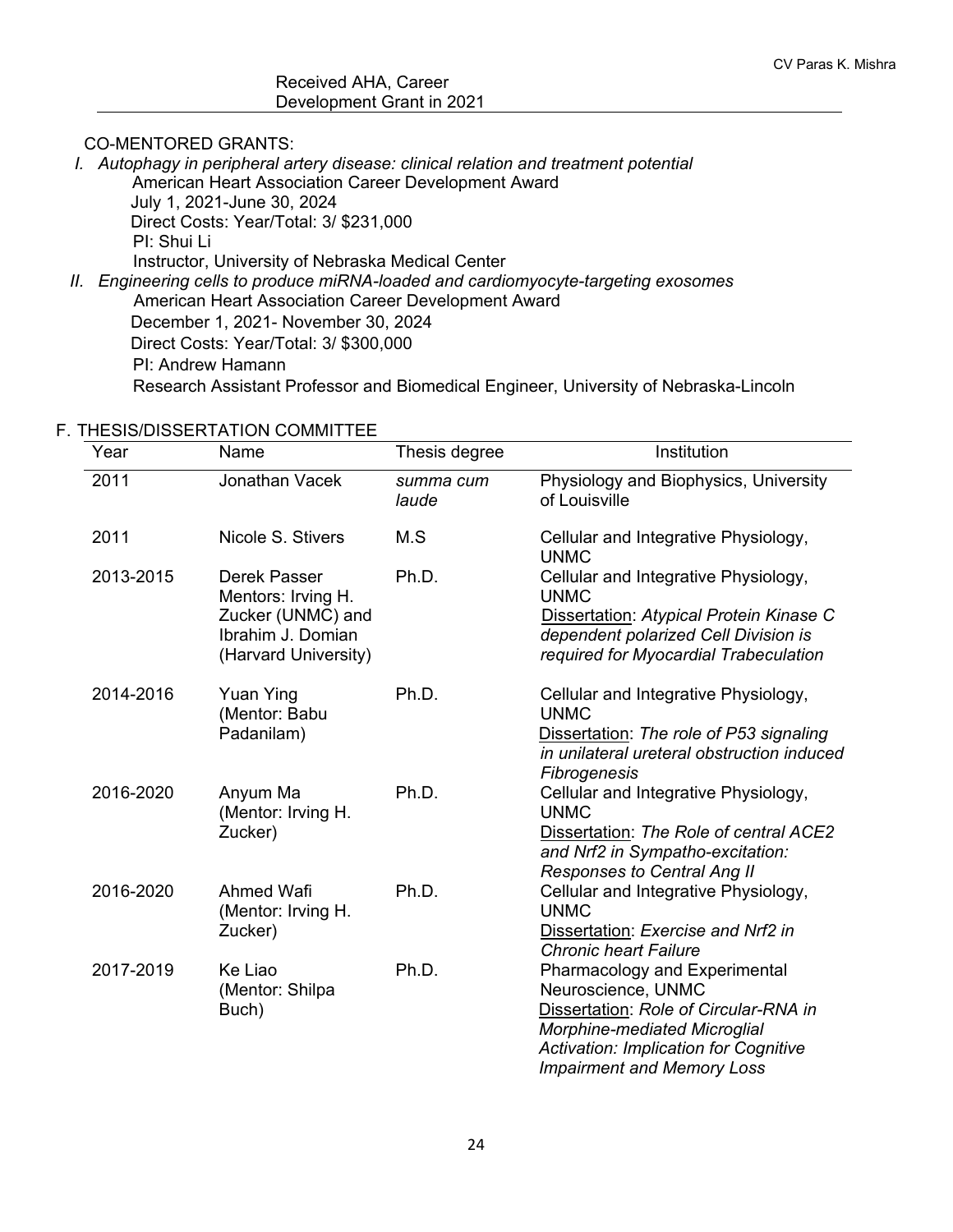|         |                                                       |       | CV Paras K. Mishra                                                       |
|---------|-------------------------------------------------------|-------|--------------------------------------------------------------------------|
| 2018-   | Cassandra M.<br>Moshfegh<br>(Mentor: Adam case)       | Ph.D. | Cellular and Integrative Physiology,<br><b>UNMC</b><br>Dissertation: TBD |
| 2019-20 | <b>Steven Scott</b><br>(Mentor: Song-<br>Young Park)  | M.S.  | School of Health and Kinesiology,<br>University of Nebraska-Omaha, NE    |
| 2020-21 | Hadassha Tofilau<br>(Mentor: Surabhi<br>Chandra)      | M.S.  | Department of Biology, University of<br>Nebraska-Kearney, NE             |
| 2020-21 | <b>TeSean Wooden</b><br>(Mentor: Song-<br>Young Park) | M.S.  | School of Health and Kinesiology,<br>University of Nebraska-Omaha, NE    |
| 2020-   | Weilun Ai<br>(Mentor: Saraswathi<br>Viswanathan)      | Ph.D. | Internal Medicine, UNMC<br>Dissertation: TBD                             |
| 2020-   | Corrine F. Monaco<br>(Mentor: John Davis)             | Ph.D. | OB/GYN, UNMC<br>Dissertation: TBD                                        |
| 2020-   | Mane Polite R<br>(Mentor: Rebekah<br>Gundry)          | Ph.D. | Cellular and Integrative Physiology,<br><b>UNMC</b><br>Dissertation: TBD |

## G. COMPREHENSIVE EXAMINATION COMMITTEE

| Year | Student           | Degree      | Department                                  |
|------|-------------------|-------------|---------------------------------------------|
| 2015 | Yuan Ying         | Ph.D.       | Cellular and Integrative Physiology, UNMC   |
| 2017 | Anyum May         | Ph.D.       | Cellular and Integrative Physiology, UNMC   |
| 2018 | Ke Liao           | Ph.D.       | Pharmacol & Experimental Neuroscience, UNMC |
| 2019 | Zhiqui Xia        | Ph.D.       | Cellular and Integrative Physiology, UNMC   |
| 2020 | Sumit Kar         | Ph.D.       | Cellular and Integrative Physiology, UNMC   |
| 2020 | Cassandra M.      | Ph.D.       | Cellular and Integrative Physiology, UNMC   |
|      | Moshfegh          |             |                                             |
| 2020 | Tyler N. Kambis   | Ph.D.       | Cellular and Integrative Physiology, UNMC   |
| 2021 | Upendra Chalise   | Ph.D.       | Cellular and Integrative Physiology, UNMC   |
| 2022 | Joshua McDowell   | Ph.D.       | Biochemistry and Molecular Biology, UNMC    |
| 2022 | Weilun Ai         | Ph.D.       | Internal Medicine, UNMC                     |
| 2022 | Molly N. Schieber | M.D./ Ph.D. | Vascular Surgery, UNMC                      |
| 2022 | Kajal Kamara      | Ph.D.       | Cellular and Integrative Physiology, UNMC   |

## CHAIR OF THE COMPREHENSIVE EXAMINATION COMMITTEE

| Year | Student                | Dearee | Department                                              |
|------|------------------------|--------|---------------------------------------------------------|
| 2017 | Ahmed Wafi             | Ph.D.  | Department of Cellular and Integrative Physiology, UNMC |
|      | 2020 Sydney E. Greer   | Ph.D.  | Department of Genetics, Cell Biology, & Anatomy, UNMC   |
|      | 2022 Corrine F. Monaco | Ph.D.  | Department of Obstetrics/Gynecology, UNMC               |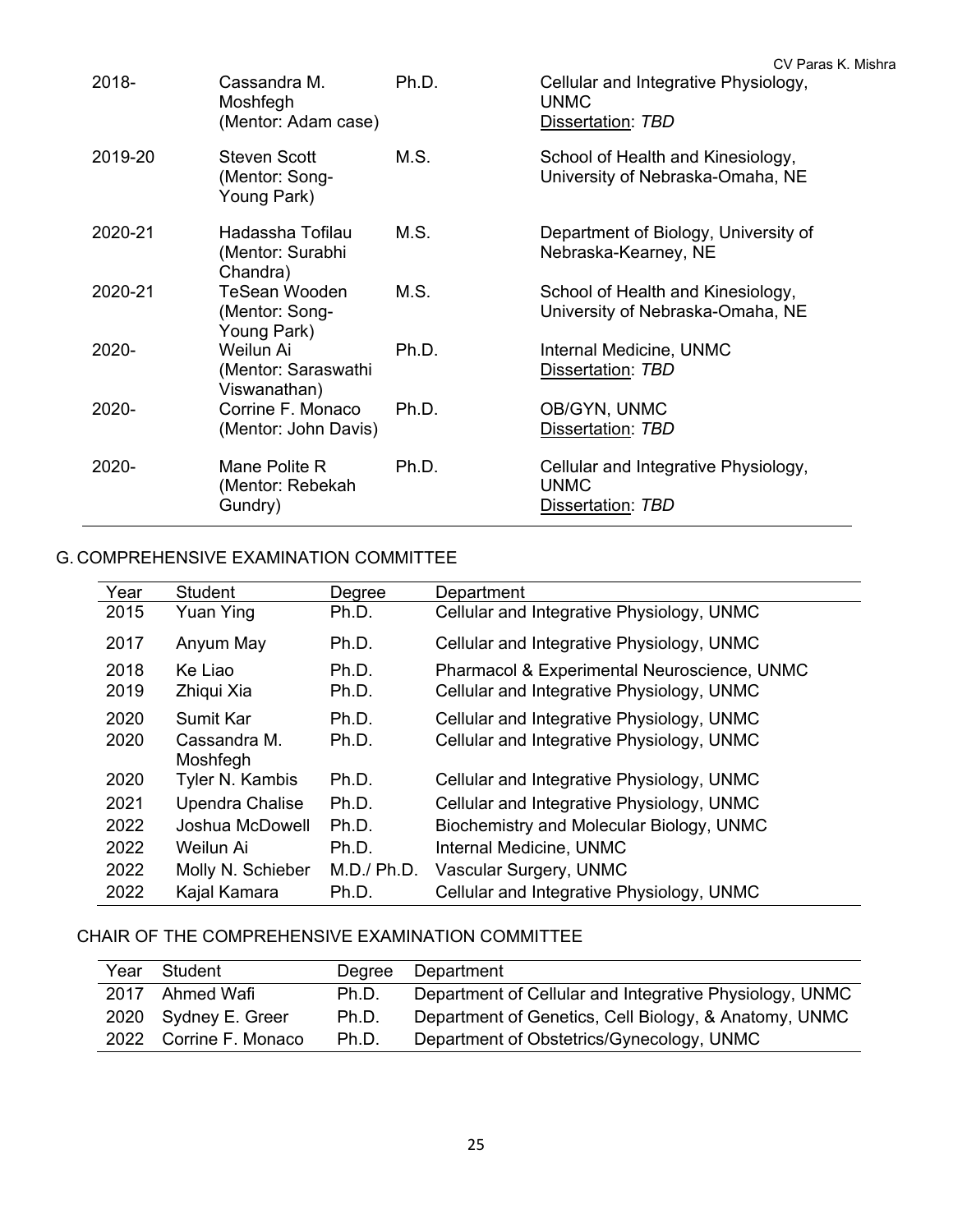| Year | Student         | Degree | Department                                         | Title                                                                                                             |
|------|-----------------|--------|----------------------------------------------------|-------------------------------------------------------------------------------------------------------------------|
| 2015 | Derek<br>Passer | Ph.D.  | Cellular and<br>Integrative<br>Physiology, UNMC    | Atypical Protein Kinase C dependent<br>polarized Cell Division is required for<br><b>Myocardial Trabeculation</b> |
| 2016 | Yuan<br>Ying    | Ph.D.  | Cellular and<br>Integrative<br>Physiology, UNMC    | The role of P53 signaling in unilateral<br>ureteral obstruction-induced fibrogenesis                              |
| 2019 | Ke Liao         | Ph.D.  | Pharmacol. & Expt.<br>Neuroscience,<br><b>UNMC</b> | Role of Circular-RNA in Morphine-<br>mediated Microglial Activation:<br>Implication for Cognitive Impairment      |
| 2020 | Anyum<br>Ma     | Ph.D.  | Cellular and<br>Integrative<br>Physiology, UNMC    | The Role of central ACE2 and Nrf2 in<br>Sympatho-excitation: Responses to<br>Central Ang II                       |
| 2020 | Ahmed<br>Wafi   | Ph.D.  | Cellular and<br>Integrative<br>Physiology, UNMC    | Exercise and Nrf2 in Chronic heart<br>Failure                                                                     |

## H. ORAL QUALIFYING EXAMINATION COMMITTEE

## I. EXAMINER OF INTERNATIONAL THESIS

2020: Ph.D. student, Department of Biophysics, All India Institutes of Medical Sciences, New Delhi, INDIA

#### **\_\_\_\_\_\_\_\_\_\_\_\_\_\_\_\_\_\_\_\_\_\_\_\_\_\_\_\_\_\_\_\_\_\_\_\_\_\_\_\_\_\_\_\_\_\_\_\_\_\_\_\_\_\_\_\_\_\_\_\_\_\_\_\_\_\_\_\_\_\_\_\_\_\_\_\_\_\_\_\_\_\_\_\_\_\_\_ V. SERVICE**

| А | PROFESSIONAL AFFILIATIONS |                                               |                                                 |
|---|---------------------------|-----------------------------------------------|-------------------------------------------------|
|   | Year                      | Society                                       | <b>Selected Roles</b>                           |
|   | 2013-18                   | Nebraska Physiological Society                | <b>Council Member</b>                           |
|   | $2017 -$                  | <b>American Heart Association</b>             | <b>Fellow of American Heart Association</b>     |
|   |                           |                                               | Council on Hypertension and Basic               |
|   |                           |                                               | Cardiovascular Sciences                         |
|   | 2014-                     | <b>American Physiological Society</b>         | <b>Fellow, Cardiovascular Section</b>           |
|   | 2019                      | Midlands Society of Physiological<br>Sciences | <b>Council Member</b>                           |
|   | 2020                      | Midlands Society of Physiological             | President-Elect                                 |
|   |                           | Sciences                                      |                                                 |
|   |                           |                                               | <b>Membership</b>                               |
|   | 2009-13                   | <b>American Heart Association</b>             | Council on Basic Cardiovascular Sciences        |
|   | $2010 -$                  | <b>American Physiological Society</b>         | Cardiovascular Section                          |
|   | $2014 -$                  | <b>American Heart Association</b>             | Council on Hypertension                         |
|   | 2016-                     | <b>American Heart Association</b>             | <b>Council on Basic Cardiovascular Sciences</b> |
|   | 2017                      | American Society for Pharmacology             |                                                 |
|   |                           | and Experimental Therapeutics                 |                                                 |
|   | 2017                      | American Diabetes Association                 |                                                 |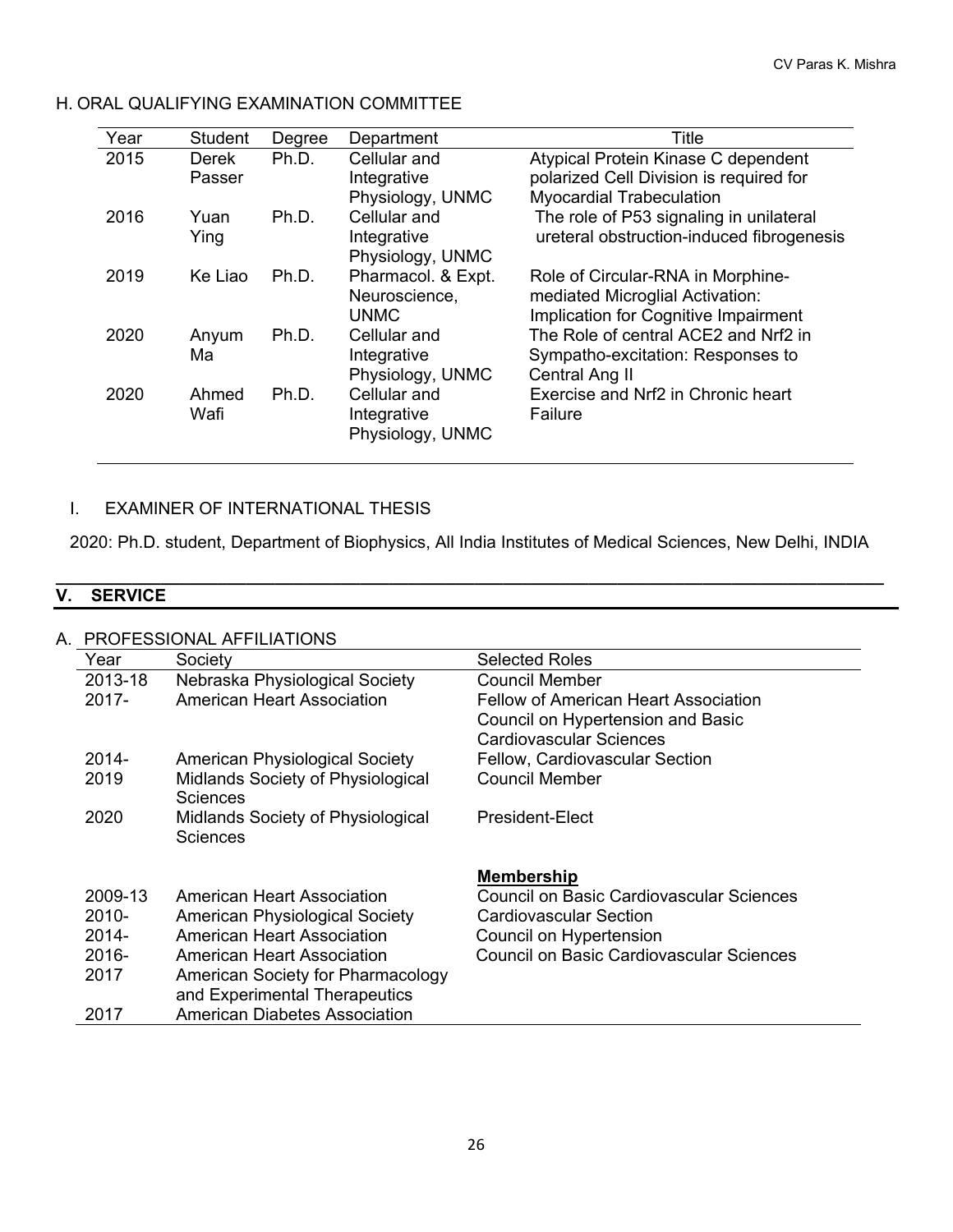## B. GRANT REVIEWER

### **INTERNATIONAL**

| Year               | Country               | Funding agency                                                                                                                                                                    | <b>Details</b>                                                                                                                                                                       |
|--------------------|-----------------------|-----------------------------------------------------------------------------------------------------------------------------------------------------------------------------------|--------------------------------------------------------------------------------------------------------------------------------------------------------------------------------------|
| 2014               | United                | Diabetes UK Research                                                                                                                                                              | Reviewed one grant proposal                                                                                                                                                          |
|                    | Kingdom               | Grant                                                                                                                                                                             | from the University of Oxford                                                                                                                                                        |
| 2017               | India                 | Institutes Challenge Grant                                                                                                                                                        | Reviewed one grant proposal<br>from the Indian Institute of<br>Technology, Kharagpur                                                                                                 |
| 2019               | Saudi Arabia          | Ministry of Education's                                                                                                                                                           | American Association for the                                                                                                                                                         |
| (February)         |                       | <b>Research Development</b><br>Office (RDO)'s International<br><b>Collaboration Grant (ICG)</b><br>Program. ICG's Research                                                        | Advancement of Science (AAAS)<br>worked with RDO to design peer<br>review criteria.                                                                                                  |
|                    |                       | Capability grant (RCG)<br>provides funding in support<br>of basic research within the<br>scope of designated priority<br>research fields for the<br>Kingdom's R & D<br>ecosystem. | Reviewed 5 proposals related to<br>Biogenomics-Inflammation.                                                                                                                         |
| 2019<br>(March)    | Saudi Arabia          | Ministry of Education's RDO.<br>ICG's Research Capability<br>grant.                                                                                                               | American Association for the<br>Advancement of Science (AAAS)<br>worked with RDO to design peer<br>review criteria.<br>Reviewed 7 proposals related to<br>Biogenomics-cardiovascular |
| 2020<br>(December) | Luxembourg,<br>Europe | <b>INTER EUROSTARS</b>                                                                                                                                                            | disease<br>The Luxemburg National<br><b>Research Fund for multiannual</b><br>research program<br>Reviewed one grant proposal<br>from the Luxembourg Institute of<br>Health           |

# **NATIONAL**

## NATIONAL INSTITUTES OF HEALTH (NIH)

| Year          | Study section name                                     | Role                 |
|---------------|--------------------------------------------------------|----------------------|
| 2013 (July)   | Diabetes Complications Consortium, NIDDK Study Section | <b>Mail Reviewer</b> |
| 2016 (Feb)    | Cardiac Contractility and Heart Failure study section  | Ad-hoc Member        |
| 2017 (March)  | Special Emphasis Panel ZRG1 EMNR-S (02)                | Ad-hoc Member        |
| 2017 (August) | Special Emphasis Panel CVRS-02                         | <b>Ad-hoc Member</b> |
| 2017 (Oct)    | <b>NHBLI Program Project</b>                           | Ad-hoc Member        |
| 2017 (Dec)    | Special Emphasis Panel ZRG1 CVRS-L (80) R15 AREA       | Ad-hoc Member        |
| 2018 (March)  | Special Emphasis Panel ZRG1 CVRS-L (80) R15 AREA       | Ad-hoc Member        |
| 2018 (April)  | Special Emphasis Panel CVRS-02                         | Ad-hoc Member        |
| 2018 (June)   | Cardiovascular SBIR/STTR ZRG1-CVRS-C-10                | Ad-hoc Member        |
| 2018 (July)   | Special Emphasis Panel ZRG1 CVRS S (80) R15            | <b>Ad-hoc Member</b> |
| 2018 (Oct)    | Special Emphasis Panel ZRG1 CVRS C (02)                | Ad-hoc Member        |
| 2018 (Nov)    | Cardiovascular SBIR/STTR ZRG1-CVRS-C-10                | <b>Ad-hoc Member</b> |
| 2018 (Dec)    | DP5 ZRG1 PSE-H 70                                      | Ad-hoc Member        |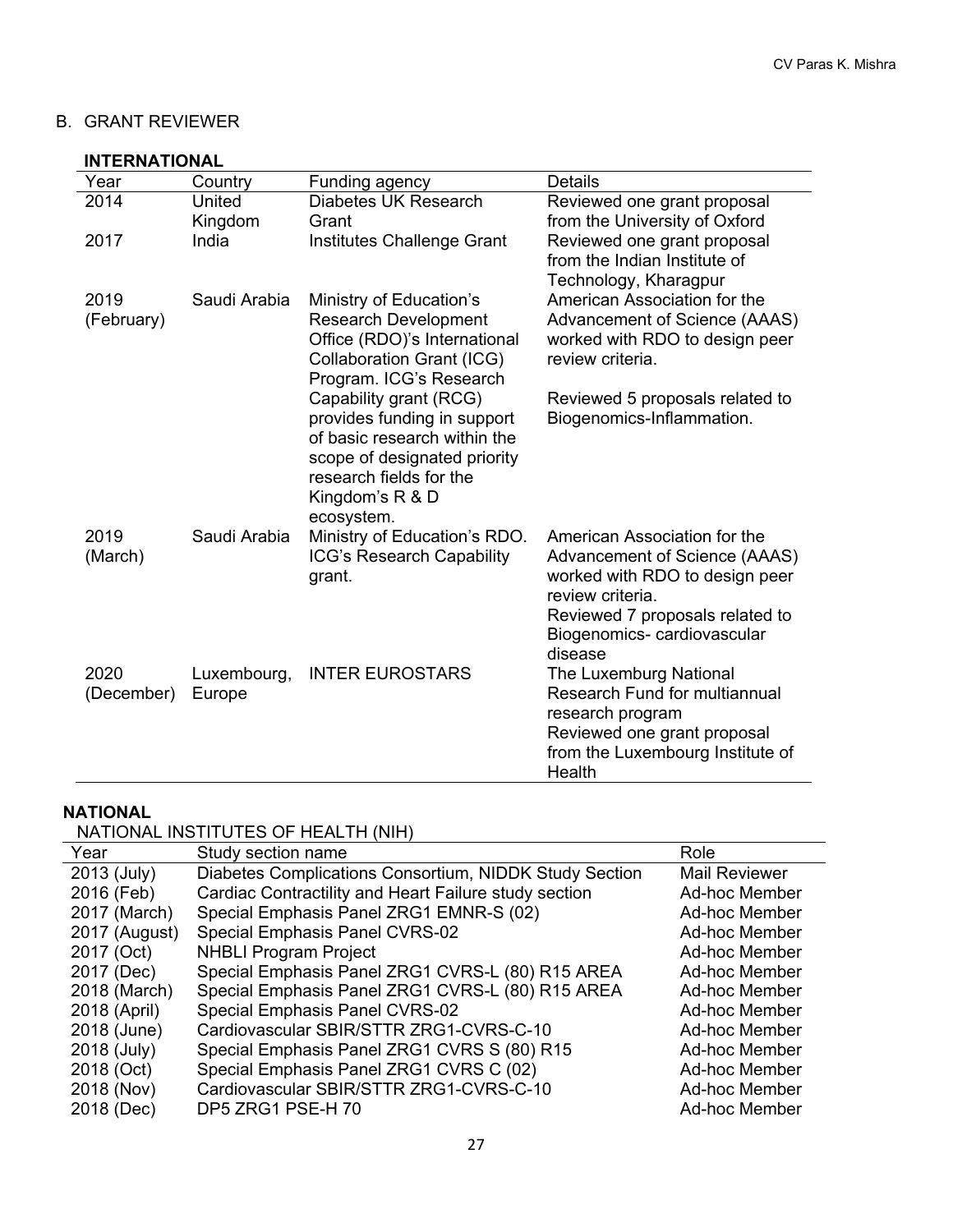|              |                                                   | CV Paras K. Mishra |
|--------------|---------------------------------------------------|--------------------|
| 2019 (March) | Special Emphasis Panel ZRG1 CVRS-K (80) R15       | Ad-hoc Member      |
| 2019 (Nov)   | Cardiovascular SBIR/STTR ZRG1-CVRS-C-10           | Ad-hoc Member      |
| 2020 (June)  | MIM study section                                 | Ad-hoc Member      |
| 2021 (March) | NRSA Fellowship F10A-K                            | Ad-hoc Member      |
| 2021 (July)  | Fellowship F10A-K                                 | Ad-hoc Member      |
| 2021 (Nov)   | Cardiovascular Science SBIR ZRG VH-N (11)         | Ad-hoc Member      |
| 2022 (March) | Physiology and pathobiology of Cardiovascular and | Ad-hoc Member      |
|              | Respiratory Systems Fellowship ZRG1 F10A-K 20     |                    |

## DEPARTMENT OF VETERANS AFFAIRS (VA)

| Year       | Study section name                       | Role          |
|------------|------------------------------------------|---------------|
| 2019 (May) | ZRD1 CARA-R 01 1. Cardiovascular Studies | Ad-hoc Member |

#### NATIONAL AERONAUTICS AND SPACE ADMINISTRATION (NASA)

| Year           | Study section name                    | Role          |
|----------------|---------------------------------------|---------------|
| 2019 (January) | BION-M <sub>2</sub>                   | Ad-hoc Member |
| 2019 (May)     | Musculoskeletal-Cardiovascular ROSBio | Ad-hoc Member |
| 2020 (May)     | ROSBio 2020 Flight and Ground         | Ad-hoc Member |
| 2021 (June)    | ROSES Program Element E.12            | Ad-hoc Member |

### AMERICAN HEART ASSOCIATION

| Year        | Study section name                          | Role                 |
|-------------|---------------------------------------------|----------------------|
| 2011        | <b>Basic Cell Genetics and Epigenetics</b>  | Member               |
| 2012        | <b>Basic Cell Genetics and Epigenetics</b>  | Member               |
| 2014 (Sept) | <b>Basic Cell Genetics and Epigenetics</b>  | Member               |
| 2014 (Oct)  | <b>Clinical, Behavioral Science</b>         | <b>Ad-hoc Member</b> |
| 2015 (Oct)  | Innovative Research Grant, Basic Sciences 1 | Ad-hoc Member        |
| 2016 (Oct)  | <b>Basic Cell Genetics and Epigenetics</b>  | Member               |

### **UNIVERSITY**

| Year | University name                                 | Study section name and application                                                    |
|------|-------------------------------------------------|---------------------------------------------------------------------------------------|
| 2016 | University of Nebraska<br><b>Medical Center</b> | Genetics, Graduate Fellowship applications                                            |
| 2017 | <b>Cleveland Clinic</b>                         | Lerner College of Medicine, Ohio Cancer Research grant<br>application                 |
| 2017 | University of Nebraska<br><b>Medical Center</b> | Cell Biology-II, Pre-doctoral fellowship application                                  |
| 2017 | University of Florida                           | College of Pharmacy, Research grant application                                       |
| 2017 | <b>Indiana University</b>                       | Indiana Alzheimer Disease Center, Indiana University of<br>Medicine grant application |
| 2018 | University of Nebraska<br><b>Medical Center</b> | Drug Development, Pre-doctoral fellowship application                                 |

## C. EDITORIAL BOARD OF JOURNAL

| Year    | Journal                                                               | Activity                |
|---------|-----------------------------------------------------------------------|-------------------------|
| 2011-21 | International Journal of Physiology, Pathophysiology and Pharmacology | <b>Associate Editor</b> |
| 2015-20 | American Journal of Physiology- Heart and Circulatory Physiology      | <b>Editorial Board</b>  |
| 2017    | <b>Frontiers in Cardiovascular Medicine</b>                           | Guest Editor            |
|         | Special issue: The Non-coding Genome and Cardiovascular Disease       |                         |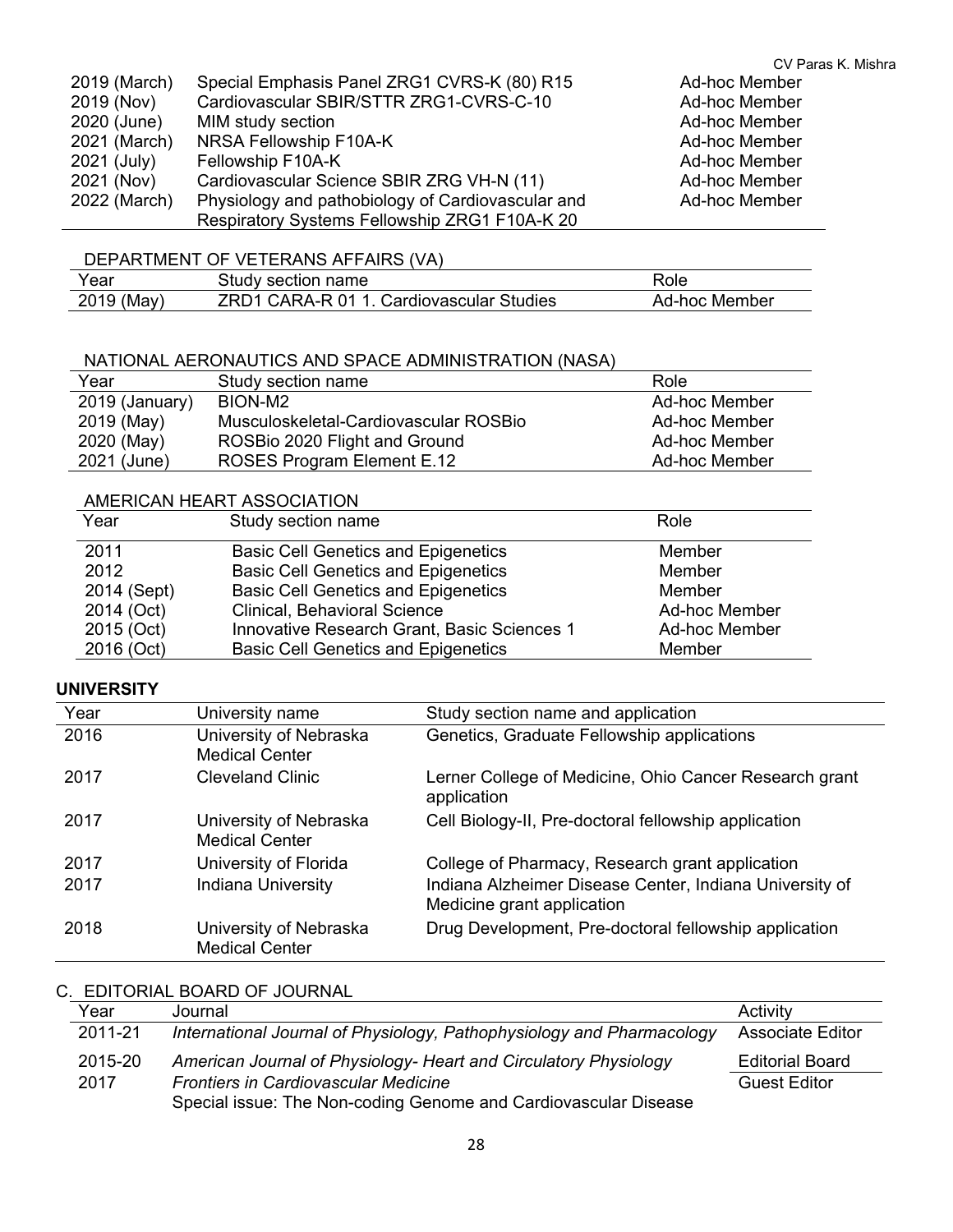| 2018     | Oxidative medicine and Cellular Longevity<br>Special issue: mTOR Signaling in Cardiometabolic Disease, Cancer,<br>and Aging | CV Paras K. Mishra<br><b>Guest Editor</b> |
|----------|-----------------------------------------------------------------------------------------------------------------------------|-------------------------------------------|
| 2018-    | Frontiers in Integrative Physiology                                                                                         | <b>Associate Editor</b>                   |
| 2021     | Frontiers in Cell and Developmental Biology<br>Section: Cell Death and Survival                                             | <b>Guest Editor</b>                       |
| $2021 -$ | American Journal of Physiology- Heart and Circulatory Physiology                                                            | <b>Consulting Editor</b>                  |

## D. REVIEWER OF JOURNAL

|                         | Year                 | Journal                                                          | Activity        |
|-------------------------|----------------------|------------------------------------------------------------------|-----------------|
| 1                       | 2013-                | AJP- Heart and Circulatory Physiology                            | Reviewer        |
| $\mathbf 2$             | 2014-                | AJP- Regulatory, Integrative and Comparative Physiology          | Reviewer        |
| 3                       | 2014-                | <b>BBA- Molecular Basic of Disease</b>                           | Reviewer        |
| $\overline{\mathbf{4}}$ | 2014-                | <b>BioMed Research International</b>                             | <b>Reviewer</b> |
| 5                       | 2014-                | Canadian Journal of Physiology & Pharmacology                    | <b>Reviewer</b> |
| 6                       | 2014-                | Cardiovascular Diabetology                                       | Reviewer        |
| 7                       | 2014-                | Cardiovascular Research                                          | <b>Reviewer</b> |
| 8                       | 2014-                | <b>Cell Biochemistry and Biophysics</b>                          | Reviewer        |
| 9                       | 2014-                | <b>Cell Death and Disease</b>                                    | Reviewer        |
| 10                      | 2014-                | Circulation                                                      | Reviewer        |
| 11                      | 2014-                | <b>Comparative Biochemistry and Physiology</b>                   | Reviewer        |
| 12                      | 2014-                | <b>Current Diabetes Review</b>                                   | Reviewer        |
| 13                      | 2014-                | <b>Diabetes Research and Clinical Practice</b>                   | <b>Reviewer</b> |
| 14                      | 2014-                | Diabetes, Metabolic Syndrome and Obesity: Targets and<br>Therapy | Reviewer        |
| 15                      | 2014-                | <b>European Journal of Heart Failure</b>                         | <b>Reviewer</b> |
| 16                      | 2014-                | <b>Food and Chemical Toxicity</b>                                | Reviewer        |
| 17                      | 2014-                | Genome                                                           | Reviewer        |
| 18                      | 2014-                | International Journal of Biology                                 | <b>Reviewer</b> |
| 19                      | 2014-                | International Journal of Molecular Medicine                      | <b>Reviewer</b> |
| 20                      | 2014-                | Journal of Cellular and Molecular Medicine                       | <b>Reviewer</b> |
| 21                      | 2014-                | Journal of Cardiovascular Translational Research                 | <b>Reviewer</b> |
| 22                      | 2014-                | Journal of Molecular and Cellular Cardiology                     | <b>Reviewer</b> |
| 23                      | 2014-                | Journal of Stem Cell Research and Therapy                        | Reviewer        |
| 24                      | 2014-                | <b>Life Sciences</b>                                             | Reviewer        |
| 25                      | 2014-                | <b>Molecular and Cellular Biochemistry</b>                       | Reviewer        |
| 26                      | 2014-                | <b>Molecular Biology Reports</b>                                 | Reviewer        |
| 27                      | 2014-                | Neurochemistry International                                     | Reviewer        |
| 28                      | 2014-                | <b>Oxidative Medicine and Cellular Longevity</b>                 | Reviewer        |
| 29                      | 2014-                | PLOS One                                                         | Reviewer        |
| 30                      | 2014-                | <b>Recent Patents on Biotechnology</b>                           | Reviewer        |
| 31                      | 2014-                | <b>Reproductive Sciences</b>                                     | Reviewer        |
| 32                      | 2016-                | Scientific reports                                               | Reviewer        |
| 33                      | 2020-                | <b>Theranostics</b>                                              | Reviewer        |
| 34                      | 2014-                | <b>Toxicological Sciences</b>                                    | Reviewer        |
| 35                      | 2014-                | <b>Tissue Engineering</b>                                        | Reviewer        |
|                         | <b>BOOK REVIEWER</b> |                                                                  |                 |

| Year | <b>Publisher</b> | Book title                                                      | Editor(s)      |
|------|------------------|-----------------------------------------------------------------|----------------|
| 2018 | <b>Elsevier</b>  | MicroRNA in Regenerative Medicine                               | Chandan K. Sen |
| 2021 | Elsevier         | Cellular, Molecular and Environmental Rahul Mallick and Asim K. |                |
|      |                  | Contribution in Cardiac Remodeling: from Duttaroy               |                |
|      |                  | preclinical to clinical perspective                             |                |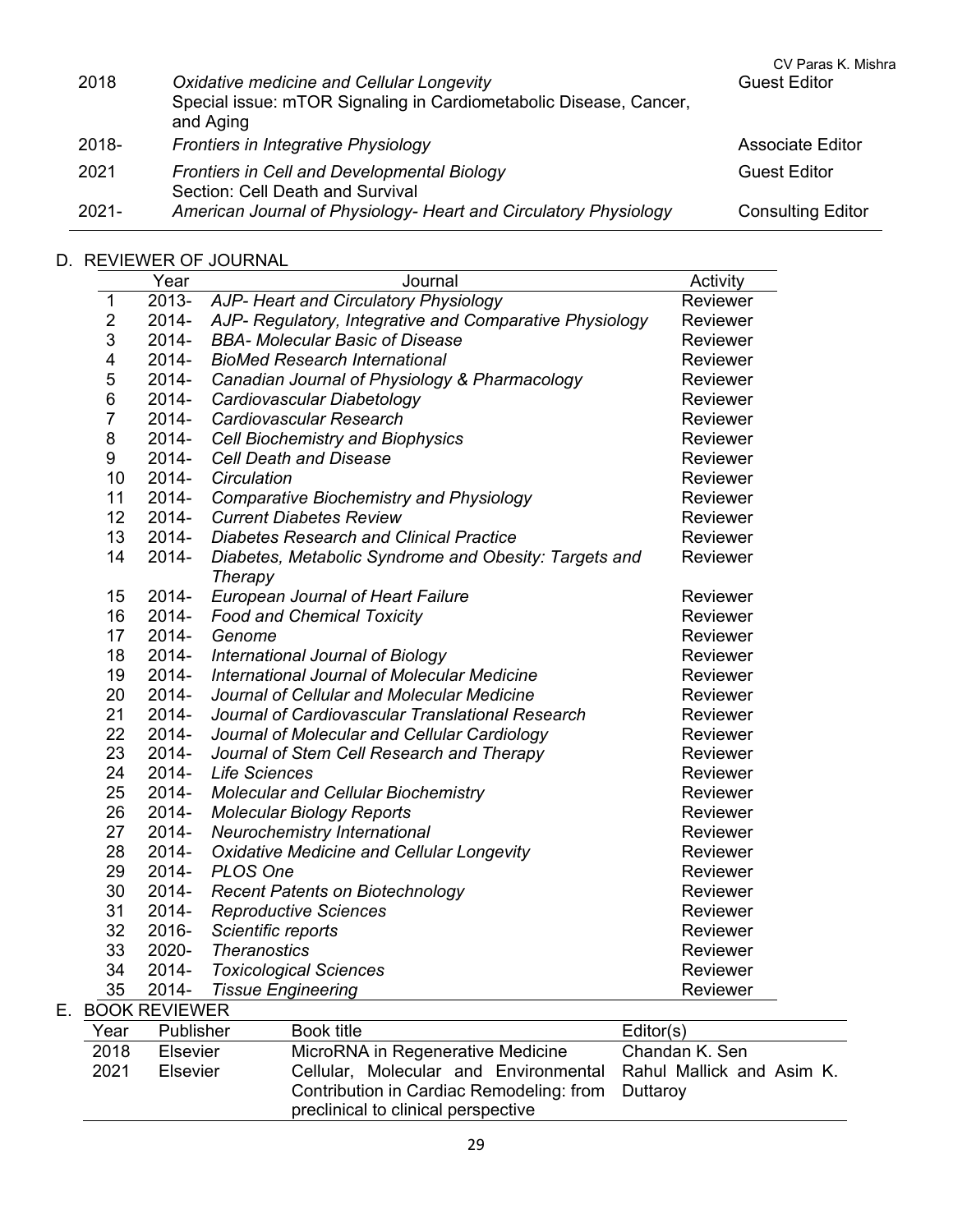## F. SCIENTIFIC JUDGE

| Year       | Meeting                                                                                                                                    | Role                                        |
|------------|--------------------------------------------------------------------------------------------------------------------------------------------|---------------------------------------------|
| 2009-12    | Research Louisville Forum, University of<br>Louisville,<br>Louisville, KY                                                                  | Poster Judge                                |
| 2011       | Third Annual Graduate Research Symposium at University<br>of Louisville, Louisville, KY                                                    | Poster Judge                                |
| 2014-18    | Nebraska Physiological Society, Omaha, NE                                                                                                  | Poster Judge                                |
| 2015-17,19 | Midwest Student Biomedical Research Forum, Omaha, NE                                                                                       | Poster Judge                                |
| 2015       | meeting of the international academy of<br>Annual<br>cardiovascular sciences (IACS): North American section,<br>September 10-12, Omaha, NE | Abstract Judge for four<br>award categories |
| 2016       | American Physician Scientists Association Midwest<br><b>Regional Meeting</b>                                                               | Poster Judge                                |
| 2018       | Nebraska Physiological Society, Omaha, NE                                                                                                  | Abstract Judge for oral<br>presentation     |
| 2018       | Annual Research Symposium, Department of Biochemistry<br>and Molecular Biology, UNMC, Omaha, NE                                            | Poster Judge                                |
| 2020-2021  | GCBA/MGCB/BISB Student Research Forum, UNMC,<br>Omaha, NE                                                                                  | Poster Judge                                |
| 2020       | <b>Midlands Society of Physiological Sciences</b>                                                                                          | Presentation Judge                          |
| 2020       | College of Medicine Retreat, UNMC, Omaha, NE                                                                                               | Poster Judge                                |
| 2020-2021  | Nebraska Junior Academy Sciences Physiology Award,<br>Research program, Omaha, NE                                                          | <b>Presentation Judge</b>                   |

## G. COMMITTEE MEMBER

## NATIONAL

| Year    | Committee                             | Member                                                           |
|---------|---------------------------------------|------------------------------------------------------------------|
| 2015-18 | <b>American Physiological Society</b> | Member, Fellowship Committee of<br><b>Cardiovascular Section</b> |
| 2019-   | <b>American Physiological Society</b> | Member, Awards Committee of Cardiovascular<br>Section            |

### UNIVERSITY

| Year      | Committee                                        | Member |
|-----------|--------------------------------------------------|--------|
| $2014 -$  | Mouse Genome Engineering Core Advisory Committee | Member |
| 2015-2021 | Research and Development Committee               | Member |

## DEPARTMENT

| Year            | Committee                                               | Member |
|-----------------|---------------------------------------------------------|--------|
| 2014-20         | <b>Alice Cumming Award Committee</b>                    | Member |
| 2014-15         | Faculty Recruitment Committee, Department of Physiology | Member |
| 2014- June 2020 | Review Committee, A Ross McIntyre Cardio-Renal Seminar  | Member |
| 2020-March 2021 | Faculty Recruitment Committee, Department of Physiology | Member |
| 2020-           | IPMM Graduate Program Committee                         | Member |
| 2020-21         | <b>MGCB Graduate Program Committee</b>                  | Member |